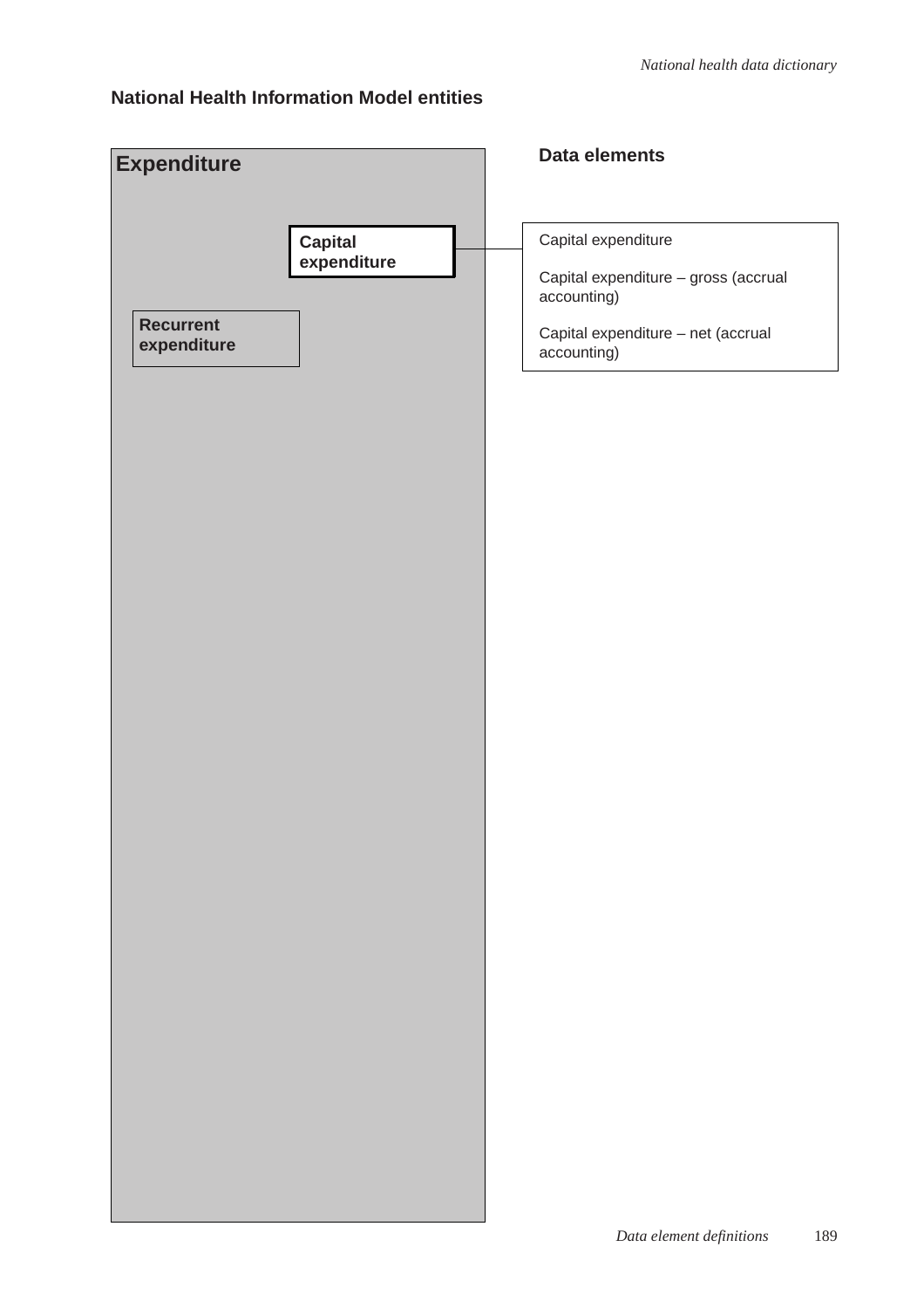#### **Capital expenditure**

| Admin. status:                          | <b>CURRENT</b>      | 1/07/89                                                                                                                                                                                                                                                                                                                                                                                                         |
|-----------------------------------------|---------------------|-----------------------------------------------------------------------------------------------------------------------------------------------------------------------------------------------------------------------------------------------------------------------------------------------------------------------------------------------------------------------------------------------------------------|
| Identifying and definitional attributes |                     |                                                                                                                                                                                                                                                                                                                                                                                                                 |
| <b>NHIK</b> identifier:                 | 000248              | <b>Version number:</b>                                                                                                                                                                                                                                                                                                                                                                                          |
| Data element type:                      | <b>DATA ELEMENT</b> |                                                                                                                                                                                                                                                                                                                                                                                                                 |
| <b>Definition:</b>                      |                     | Gross capital expenditure is capital expenditure as reported by the particular<br>establishment having regard to State health authority and other authoritative<br>guidelines as to the differentiation between capital and recurrent expenditure.<br>(A concise indication of the basis on which capital and recurrent expenditure<br>have been differentiated is to form part of national minimum data sets). |
| <b>Context:</b>                         |                     | Health expenditure: capital expenditure is a significant, though variable,<br>element of total health establishment expenditure. Just as recurrent<br>expenditure is broken down into a number of major categories to enable a<br>proper analysis of health expenditure at the national level, so capital<br>expenditure is to be broken down into a number of major categories.                                |
|                                         |                     | Capital expenditure in the context of hospitals and closely related<br>establishments is a relatively undeveloped area. Nevertheless, there is a<br>considerable interest in health establishment capital expenditure data at the<br>national level from many different potential users.                                                                                                                        |

#### **Relational and representational attributes**

| Datatype:                           | Numeric                                                                                                                                                                                                                                                                                                                                                                                                                                                                                                                                               |  |                       |  | <b>Representational form:</b>                                                                                                                                                                                 | <b>QUANTITATIVE VALUE</b> |
|-------------------------------------|-------------------------------------------------------------------------------------------------------------------------------------------------------------------------------------------------------------------------------------------------------------------------------------------------------------------------------------------------------------------------------------------------------------------------------------------------------------------------------------------------------------------------------------------------------|--|-----------------------|--|---------------------------------------------------------------------------------------------------------------------------------------------------------------------------------------------------------------|---------------------------|
| <b>Field size:</b>                  | Min. 1                                                                                                                                                                                                                                                                                                                                                                                                                                                                                                                                                |  | Max. 9                |  | <b>Representational layout:</b>                                                                                                                                                                               | \$\$\$,\$\$\$,\$\$\$      |
| Data domain:                        | 1                                                                                                                                                                                                                                                                                                                                                                                                                                                                                                                                                     |  | Land and buildings    |  |                                                                                                                                                                                                               |                           |
|                                     | $\boldsymbol{2}$                                                                                                                                                                                                                                                                                                                                                                                                                                                                                                                                      |  |                       |  | Computer equipment / installations                                                                                                                                                                            |                           |
|                                     | 3                                                                                                                                                                                                                                                                                                                                                                                                                                                                                                                                                     |  |                       |  | Major medical equipment                                                                                                                                                                                       |                           |
|                                     | 4                                                                                                                                                                                                                                                                                                                                                                                                                                                                                                                                                     |  |                       |  | Plant and (other) equipment                                                                                                                                                                                   |                           |
|                                     | $\mathbf 5$                                                                                                                                                                                                                                                                                                                                                                                                                                                                                                                                           |  |                       |  | Expenditure in relation to intangible assets                                                                                                                                                                  |                           |
|                                     | $\boldsymbol{6}$                                                                                                                                                                                                                                                                                                                                                                                                                                                                                                                                      |  |                       |  | Other capital expenditure                                                                                                                                                                                     |                           |
| <b>Guide for use:</b>               |                                                                                                                                                                                                                                                                                                                                                                                                                                                                                                                                                       |  |                       |  | Expenditure calculated separately for each type described below:                                                                                                                                              |                           |
|                                     |                                                                                                                                                                                                                                                                                                                                                                                                                                                                                                                                                       |  | 1. Land and buildings |  |                                                                                                                                                                                                               |                           |
|                                     | This includes outlays on construction, major alterations and additions to<br>buildings that relate to the establishment. Included are transfer and similar<br>costs in respect of the purchase (sale) of second hand dwellings and<br>installation of new permanent fixtures such as stoves, air conditioning,<br>lighting, plumbing and other fixed equipment normally installed before<br>dwellings are occupied. Costs relating to repair and maintenance replacement<br>of buildings that amount to recurrent expenditure should not be included. |  |                       |  |                                                                                                                                                                                                               |                           |
| 2. Computer equipment/installations |                                                                                                                                                                                                                                                                                                                                                                                                                                                                                                                                                       |  |                       |  |                                                                                                                                                                                                               |                           |
|                                     |                                                                                                                                                                                                                                                                                                                                                                                                                                                                                                                                                       |  |                       |  | Expenditure of a capital nature on computer installations and equipment such<br>as mainframe computers, mini-computers, extensive personal computer<br>networks and related hardware should be included here. |                           |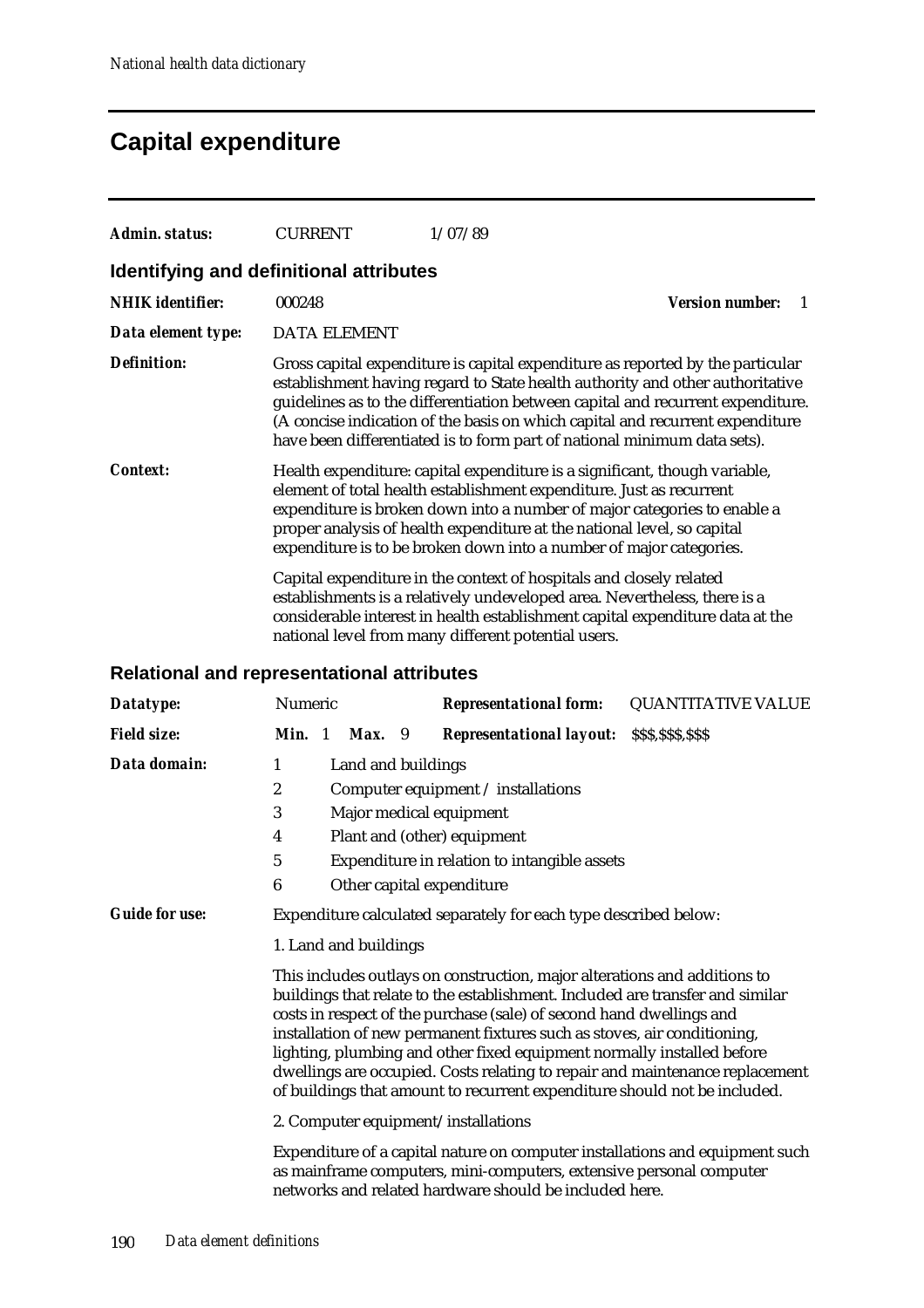## **Capital expenditure (continued)**

| <b>Guide for use</b>             | 3. Major medical equipment                                                                                                                                                                                                                                                                                                                                                                                                   |  |  |  |  |  |  |
|----------------------------------|------------------------------------------------------------------------------------------------------------------------------------------------------------------------------------------------------------------------------------------------------------------------------------------------------------------------------------------------------------------------------------------------------------------------------|--|--|--|--|--|--|
| (cont'd):                        | Expenditure on major items of medical equipment such as CT scanners, MRI<br>equipment, X-ray equipment, ICU monitors and transplant equipment should<br>be included here.                                                                                                                                                                                                                                                    |  |  |  |  |  |  |
|                                  | 4. Plant and (other) equipment                                                                                                                                                                                                                                                                                                                                                                                               |  |  |  |  |  |  |
|                                  | Details of expenditure on plant and other equipment should be included here.<br>Plant and/or equipment that is an integral part of any building or construction<br>(and is thus included under expenditure on land and buildings), equipment<br>included above under major medical equipment, motor vehicles and items of<br>equipment that would normally be classified as recurrent expenditure should<br>not be included. |  |  |  |  |  |  |
|                                  | 5. Expenditure in relation to intangible assets                                                                                                                                                                                                                                                                                                                                                                              |  |  |  |  |  |  |
|                                  | This category bears specific regard to the private sector. Included here is any<br>expenditure during the financial year in respect of intangible assets such as<br>formation expenses or goodwill.                                                                                                                                                                                                                          |  |  |  |  |  |  |
|                                  | 6. Other capital expenditure                                                                                                                                                                                                                                                                                                                                                                                                 |  |  |  |  |  |  |
|                                  | Any expenditure of a capital nature not included elsewhere should be included<br>here. For example, if any State or establishment treats expenditure on new and<br>second hand motor vehicles (including ambulances) as capital expenditure,<br>this should be included as should any expenditure on furniture and fittings if<br>treated by a State or establishment as expenditure of a capital nature.                    |  |  |  |  |  |  |
| <b>Verification rules:</b>       |                                                                                                                                                                                                                                                                                                                                                                                                                              |  |  |  |  |  |  |
| <b>Collection methods:</b>       |                                                                                                                                                                                                                                                                                                                                                                                                                              |  |  |  |  |  |  |
| <b>Related data:</b>             | relates to the data element Capital expenditure - net (accrual accounting),<br>version 2                                                                                                                                                                                                                                                                                                                                     |  |  |  |  |  |  |
|                                  | relates to the data element Capital expenditure - gross (accrual accounting),<br>version 2                                                                                                                                                                                                                                                                                                                                   |  |  |  |  |  |  |
| <b>Administrative attributes</b> |                                                                                                                                                                                                                                                                                                                                                                                                                              |  |  |  |  |  |  |
| <b>Source document:</b>          |                                                                                                                                                                                                                                                                                                                                                                                                                              |  |  |  |  |  |  |
| <b>Source organisation:</b>      | National minimum data set working parties                                                                                                                                                                                                                                                                                                                                                                                    |  |  |  |  |  |  |
| National minimum data sets:      |                                                                                                                                                                                                                                                                                                                                                                                                                              |  |  |  |  |  |  |
| <b>Institutional health care</b> | from $1/07/89$ to                                                                                                                                                                                                                                                                                                                                                                                                            |  |  |  |  |  |  |
| <b>Comments:</b>                 | The Resources Working Party discussed the matter of capital expenditure at<br>some length. It was decided that capital expenditure was too significant to be<br>excluded from national minimum data sets and that it should be shown for a<br>number of major categories.                                                                                                                                                    |  |  |  |  |  |  |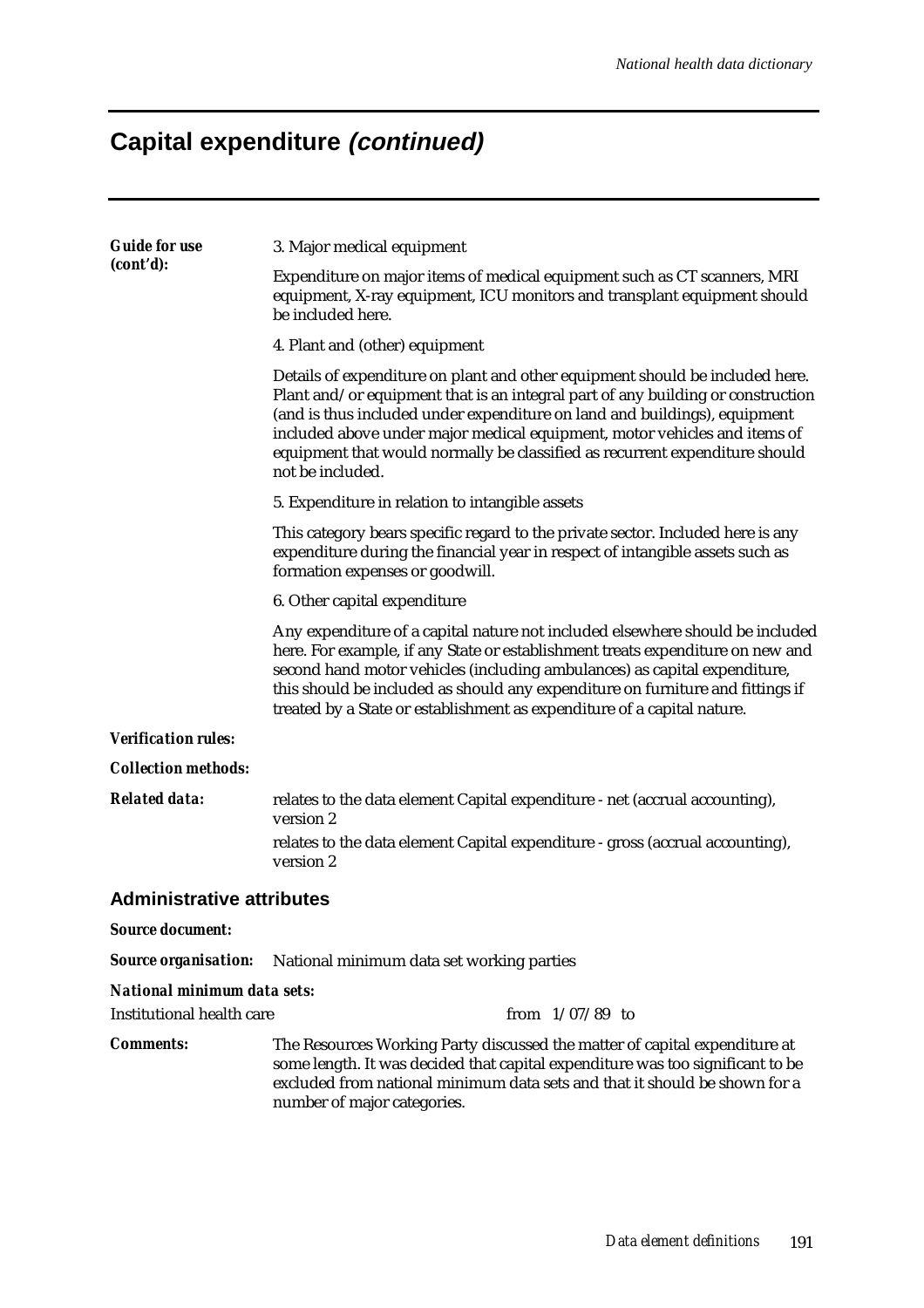### **Capital expenditure - gross (accrual accounting)**

| Admin. status:                          | <b>CURRENT</b>                | 1/07/97                                                                                                                                                                                                                                                                                                                                                                                |                             |
|-----------------------------------------|-------------------------------|----------------------------------------------------------------------------------------------------------------------------------------------------------------------------------------------------------------------------------------------------------------------------------------------------------------------------------------------------------------------------------------|-----------------------------|
| Identifying and definitional attributes |                               |                                                                                                                                                                                                                                                                                                                                                                                        |                             |
| <b>NHIK</b> identifier:                 | 000325                        |                                                                                                                                                                                                                                                                                                                                                                                        | <b>Version number:</b><br>2 |
| Data element type:                      | <b>DATA ELEMENT</b>           |                                                                                                                                                                                                                                                                                                                                                                                        |                             |
| <b>Definition:</b>                      | (excluding financial assets). | Expenditure in a period on the acquisition or enhancement of an asset                                                                                                                                                                                                                                                                                                                  |                             |
| <b>Context:</b>                         |                               | Health expenditure: gross capital expenditure is a significant, though variable,<br>element of total health establishment expenditure. Just as recurrent<br>expenditure is broken down into a number of major categories to enable a<br>proper analysis of health expenditure at the national level, so capital<br>expenditure is to be broken down into a number of major categories. |                             |
|                                         |                               | Capital expenditure in the context of hospitals and closely related<br>establishments is a relatively undeveloped area. Nevertheless, there is a<br>considerable interest in health establishment capital expenditure data at the<br>national level from many different potential users.                                                                                               |                             |

#### **Relational and representational attributes**

| Datatype:             | Numeric                                                                                                                                                                                 | <b>Representational form:</b>                                                                                                                                                                                                                                                                                                                                                                                                                                                                                                                                                                                                                      | <b>QUANTITATIVE VALUE</b> |  |  |  |  |  |  |
|-----------------------|-----------------------------------------------------------------------------------------------------------------------------------------------------------------------------------------|----------------------------------------------------------------------------------------------------------------------------------------------------------------------------------------------------------------------------------------------------------------------------------------------------------------------------------------------------------------------------------------------------------------------------------------------------------------------------------------------------------------------------------------------------------------------------------------------------------------------------------------------------|---------------------------|--|--|--|--|--|--|
| <b>Field size:</b>    | Min. 1<br>Max. 9                                                                                                                                                                        | <b>Representational layout:</b>                                                                                                                                                                                                                                                                                                                                                                                                                                                                                                                                                                                                                    | \$\$\$,\$\$\$,\$\$\$      |  |  |  |  |  |  |
| Data domain:          | Land<br>1                                                                                                                                                                               |                                                                                                                                                                                                                                                                                                                                                                                                                                                                                                                                                                                                                                                    |                           |  |  |  |  |  |  |
|                       | 2                                                                                                                                                                                       | Buildings and building services (including plant)                                                                                                                                                                                                                                                                                                                                                                                                                                                                                                                                                                                                  |                           |  |  |  |  |  |  |
|                       | 3                                                                                                                                                                                       | Constructions (other than buildings)                                                                                                                                                                                                                                                                                                                                                                                                                                                                                                                                                                                                               |                           |  |  |  |  |  |  |
|                       | <b>Information technology</b><br>4                                                                                                                                                      |                                                                                                                                                                                                                                                                                                                                                                                                                                                                                                                                                                                                                                                    |                           |  |  |  |  |  |  |
|                       | 5                                                                                                                                                                                       | Major medical equipment                                                                                                                                                                                                                                                                                                                                                                                                                                                                                                                                                                                                                            |                           |  |  |  |  |  |  |
|                       | $\bf 6$<br><b>Transport</b>                                                                                                                                                             |                                                                                                                                                                                                                                                                                                                                                                                                                                                                                                                                                                                                                                                    |                           |  |  |  |  |  |  |
|                       | 7<br>Other equipment                                                                                                                                                                    |                                                                                                                                                                                                                                                                                                                                                                                                                                                                                                                                                                                                                                                    |                           |  |  |  |  |  |  |
|                       | 8<br>Intangible                                                                                                                                                                         |                                                                                                                                                                                                                                                                                                                                                                                                                                                                                                                                                                                                                                                    |                           |  |  |  |  |  |  |
| <b>Guide for use:</b> | To be coded separately for each type of gross capital expenditure described<br>below:                                                                                                   |                                                                                                                                                                                                                                                                                                                                                                                                                                                                                                                                                                                                                                                    |                           |  |  |  |  |  |  |
|                       | 1. Land                                                                                                                                                                                 |                                                                                                                                                                                                                                                                                                                                                                                                                                                                                                                                                                                                                                                    |                           |  |  |  |  |  |  |
|                       | A solid section of the earth's surface which is held by the entity under a<br>certificate of title or reserve, leased in by the entity or allocated to the entity by<br>another agency. |                                                                                                                                                                                                                                                                                                                                                                                                                                                                                                                                                                                                                                                    |                           |  |  |  |  |  |  |
|                       |                                                                                                                                                                                         | 2. Buildings and building services (including plant)                                                                                                                                                                                                                                                                                                                                                                                                                                                                                                                                                                                               |                           |  |  |  |  |  |  |
|                       |                                                                                                                                                                                         | An edifice that has a service potential constructed, acquired or held by a<br>financial lease for the specific purposes of the entity. Includes hospitals,<br>hostels, nursing homes and other buildings used for providing the service.<br>Includes expenditure on installation, alteration and improvement of fixtures,<br>facilities and equipment that are an integral part of the building and that<br>contribute to the primary function of a building to either directly or indirectly<br>support the delivery of products and services. Excludes repair and<br>replacement of worn-out or damaged fixtures (to be treated as maintenance). |                           |  |  |  |  |  |  |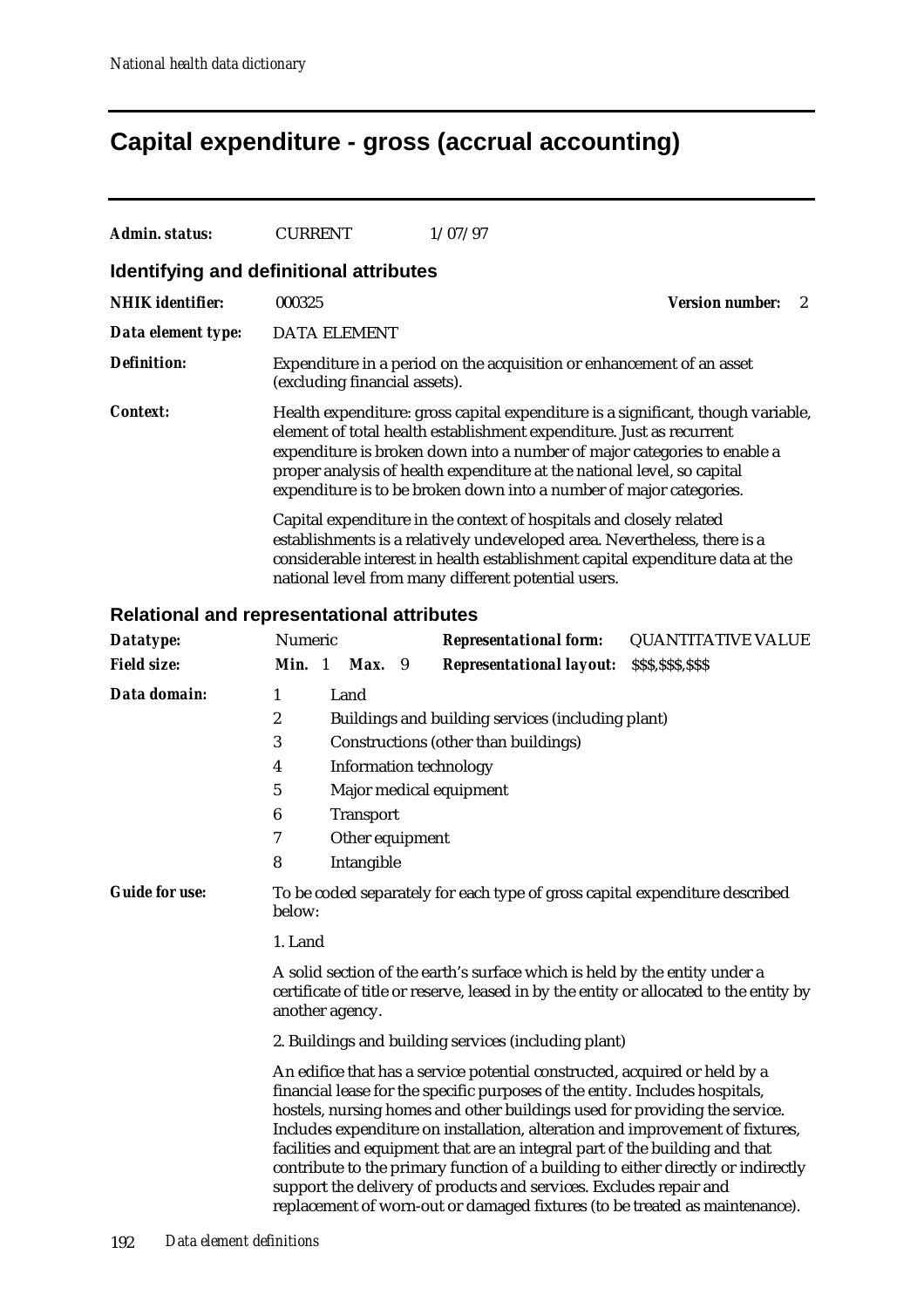#### **Capital expenditure - gross (accrual accounting) (continued)**

| <b>Guide for use</b>             | 3. Constructions (other than buildings)                                                                                                                                                                                                                                                                                                                                                                                                           |  |  |  |  |
|----------------------------------|---------------------------------------------------------------------------------------------------------------------------------------------------------------------------------------------------------------------------------------------------------------------------------------------------------------------------------------------------------------------------------------------------------------------------------------------------|--|--|--|--|
| (cont'd):                        | Expenditure on construction, major alterations and additions to fixed assets<br>other than buildings such as car parks, roads, bridges, storm water channels,<br>dams, drainage and sanitation systems, sporting facilities, gas, water and<br>electricity mains, communication systems, landscaping and grounds<br>reticulation systems. Includes expenditure on land reclamation, land clearance<br>and raising or levelling of building sites. |  |  |  |  |
|                                  | 4-7. Equipment                                                                                                                                                                                                                                                                                                                                                                                                                                    |  |  |  |  |
|                                  | An asset, not an integral part of any building or construction, used by an entity<br>to support the delivery of products and services. Items may be fixed or<br>moveable.                                                                                                                                                                                                                                                                         |  |  |  |  |
|                                  | 4. Information technology                                                                                                                                                                                                                                                                                                                                                                                                                         |  |  |  |  |
|                                  | Computer installations and equipment such as mainframe and mini-<br>computers, personal computer networks and related hardware.                                                                                                                                                                                                                                                                                                                   |  |  |  |  |
|                                  | 5. Major medical equipment                                                                                                                                                                                                                                                                                                                                                                                                                        |  |  |  |  |
|                                  | Major items of medical equipment such as medical imaging (CT scanners, MRI,<br>radiology), ICU monitors and transplant equipment.                                                                                                                                                                                                                                                                                                                 |  |  |  |  |
|                                  | 6. Transport                                                                                                                                                                                                                                                                                                                                                                                                                                      |  |  |  |  |
|                                  | Expenditure on vehicles or equipment used for transport such as motor<br>vehicles, aircraft, ships, railway, tramway rolling stock, and attachments (such<br>as trailers). Includes major parts such as engines.                                                                                                                                                                                                                                  |  |  |  |  |
|                                  | 7. Other equipment                                                                                                                                                                                                                                                                                                                                                                                                                                |  |  |  |  |
|                                  | Includes machinery and equipment not elsewhere classified, such as furniture,<br>art objects, professional instruments and containers.                                                                                                                                                                                                                                                                                                            |  |  |  |  |
|                                  | 8. Intangible                                                                                                                                                                                                                                                                                                                                                                                                                                     |  |  |  |  |
|                                  | An asset which does not have physical substance, such as copyright, design,<br>patent, trademark, franchise or licence.                                                                                                                                                                                                                                                                                                                           |  |  |  |  |
| <b>Verification rules:</b>       | Australian dollars. Rounded to the nearest whole dollar.                                                                                                                                                                                                                                                                                                                                                                                          |  |  |  |  |
| <b>Collection methods:</b>       |                                                                                                                                                                                                                                                                                                                                                                                                                                                   |  |  |  |  |
| <b>Related data:</b>             | supersedes previous data element Capital expenditure, version 1<br>relates to the data element Capital expenditure - net (accrual accounting),<br>version 2                                                                                                                                                                                                                                                                                       |  |  |  |  |
| <b>Administrative attributes</b> |                                                                                                                                                                                                                                                                                                                                                                                                                                                   |  |  |  |  |
| <b>Source document:</b>          |                                                                                                                                                                                                                                                                                                                                                                                                                                                   |  |  |  |  |

#### *Source organisation:* National minimum data set working parties

#### *National minimum data sets:*

| Institutional health care | from $1/07/89$ to |  |
|---------------------------|-------------------|--|
|                           |                   |  |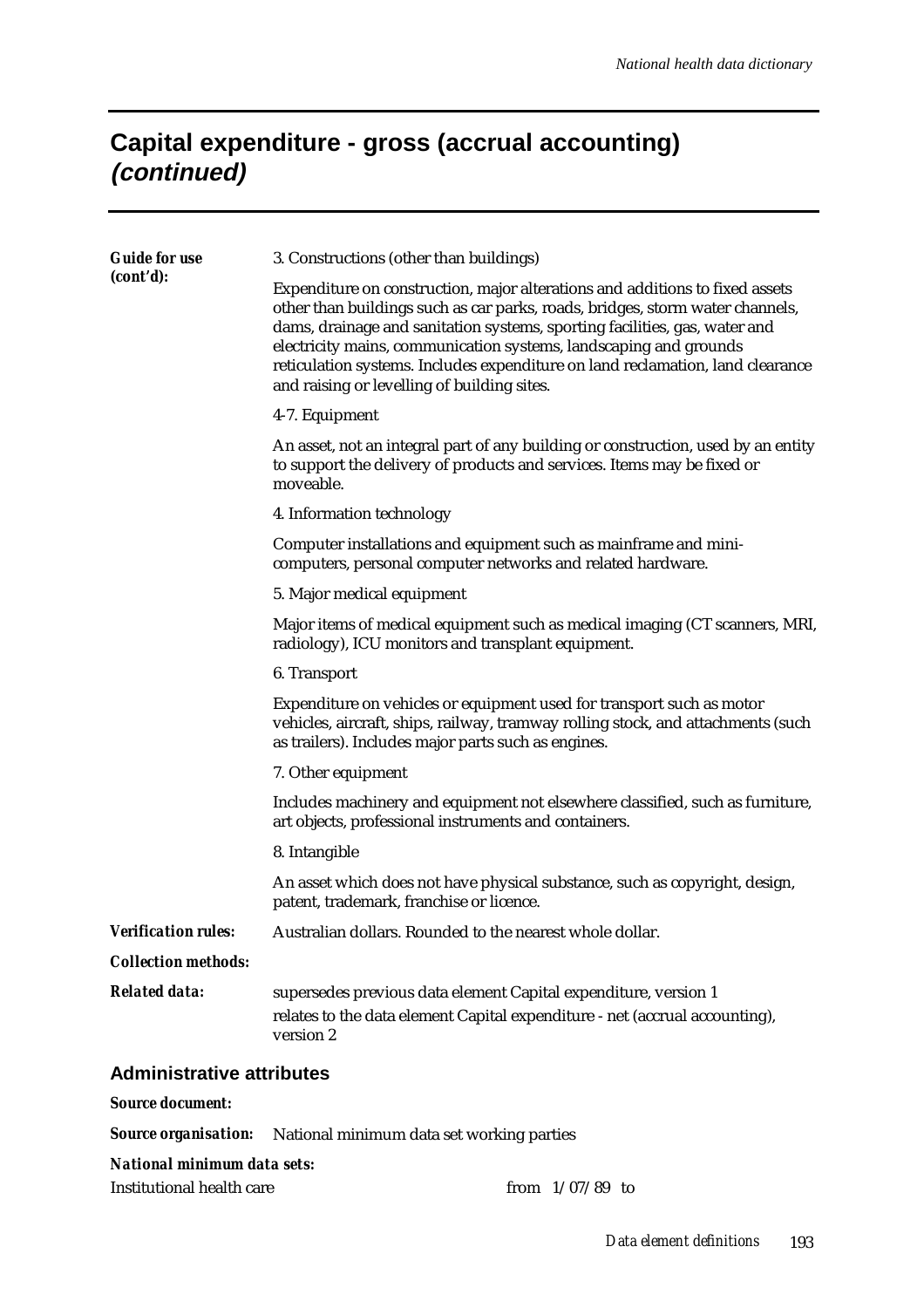#### **Capital expenditure - gross (accrual accounting) (continued)**

*Comments:* This definition is for use where the accrual method of accounting has been adopted. At the National Health Information Management Group meeting on 24 November 1994, it was agreed that the definition will be implemented as health authorities introduce accrual accounting. The capital expenditure data elements on an accrual accounting basis and on a cash accounting basis will remain in use until all health authorities have adopted accrual accounting.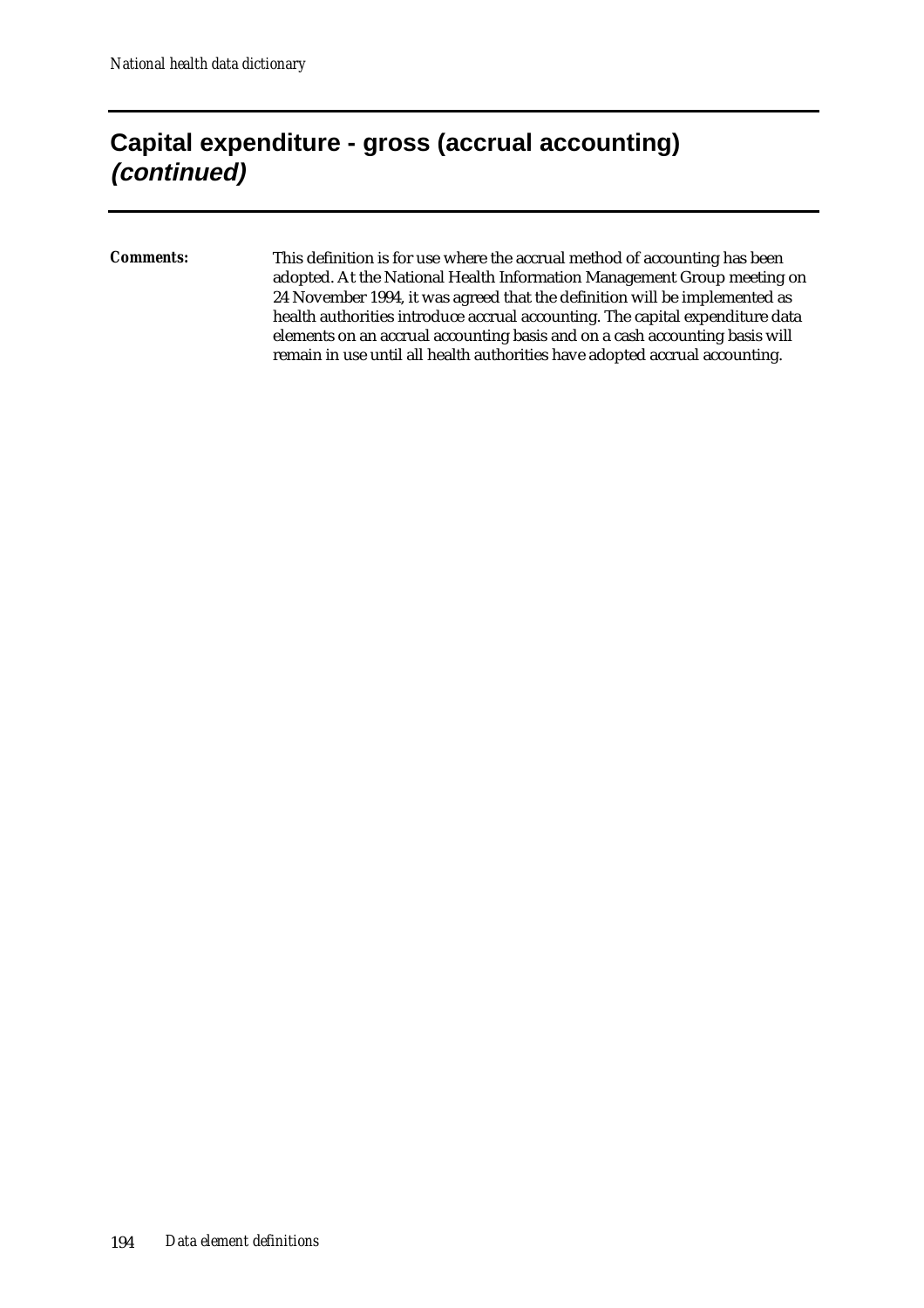#### **Capital expenditure - net (accrual accounting)**

| Admin. status:                          | <b>CURRENT</b>      | 1/07/97                                                                                                                                                                                                                                                                                                                                                                              |                             |
|-----------------------------------------|---------------------|--------------------------------------------------------------------------------------------------------------------------------------------------------------------------------------------------------------------------------------------------------------------------------------------------------------------------------------------------------------------------------------|-----------------------------|
| Identifying and definitional attributes |                     |                                                                                                                                                                                                                                                                                                                                                                                      |                             |
| <b>NHIK</b> identifier:                 | 000396              |                                                                                                                                                                                                                                                                                                                                                                                      | <b>Version number:</b><br>2 |
| Data element type:                      | <b>DATA ELEMENT</b> |                                                                                                                                                                                                                                                                                                                                                                                      |                             |
| <b>Definition:</b>                      |                     | Gross capital expenditure less trade-in values of replaced items and receipts<br>from the sale of replaced or otherwise disposed items.                                                                                                                                                                                                                                              |                             |
| <b>Context:</b>                         |                     | Health expenditure: net capital expenditure is a significant, though variable,<br>element of total health establishment expenditure. Just as recurrent<br>expenditure is broken down into a number of major categories to enable a<br>proper analysis of health expenditure at the national level, so capital<br>expenditure is to be broken down into a number of major categories. |                             |
|                                         |                     | Capital expenditure in the context of hospitals and closely related<br>establishments is a relatively undeveloped area. Nevertheless, there is a<br>considerable interest in health establishment capital expenditure data at the<br>national level from many different potential users.                                                                                             |                             |

#### **Relational and representational attributes**

| Datatype:                  | Numeric          |                  | <b>Representational form:</b>                                                                                                            | <b>QUANTITATIVE VALUE</b> |
|----------------------------|------------------|------------------|------------------------------------------------------------------------------------------------------------------------------------------|---------------------------|
| <b>Field size:</b>         | Min. 1           | Max. 9           | <b>Representational layout:</b>                                                                                                          | \$\$\$,\$\$\$,\$\$\$      |
| Data domain:               | 1                | Land             |                                                                                                                                          |                           |
|                            | $\boldsymbol{2}$ |                  | Buildings and building services (including plant)                                                                                        |                           |
|                            | 3                |                  | Constructions (other than buildings)                                                                                                     |                           |
|                            | 4                |                  | <b>Information technology</b>                                                                                                            |                           |
|                            | 5                |                  | Major medical equipment                                                                                                                  |                           |
|                            | 6                | <b>Transport</b> |                                                                                                                                          |                           |
|                            | 7                | Other equipment  |                                                                                                                                          |                           |
|                            | 8                | Intangible       |                                                                                                                                          |                           |
| <b>Guide for use:</b>      |                  |                  | To be calculated separately for each type of net capital expenditure described<br>in 'capital expenditure - gross (accrual accounting)'. |                           |
| <b>Verification rules:</b> |                  |                  | Australian dollars. Rounded to nearest whole dollar.                                                                                     |                           |
| <b>Collection methods:</b> |                  |                  |                                                                                                                                          |                           |
| <b>Related data:</b>       |                  |                  | supersedes previous data element Capital expenditure, version 1                                                                          |                           |
|                            | version 2        |                  | relates to the data element Capital expenditure - gross (accrual accounting),                                                            |                           |
| Administrative attributes  |                  |                  |                                                                                                                                          |                           |

#### **Administrative attributes**

*Source document:*

|  | <b>Source organisation:</b> National minimum data set working parties |  |
|--|-----------------------------------------------------------------------|--|
|--|-----------------------------------------------------------------------|--|

#### *National minimum data sets:*

| Institutional health care | from $1/07/89$ to |  |
|---------------------------|-------------------|--|
|                           |                   |  |

*Comments:*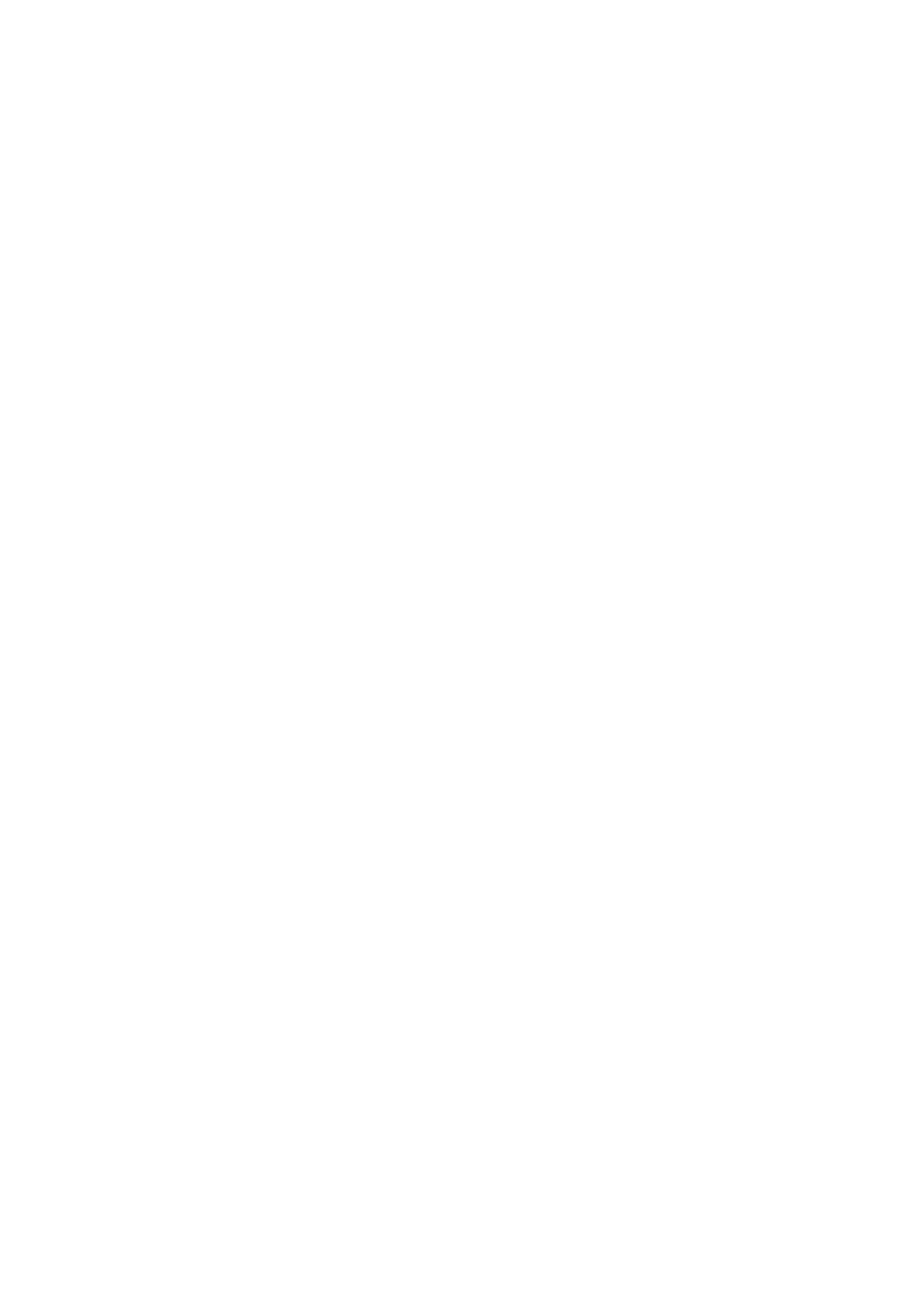#### **National Health Information Model entities**

| <b>Expenditure</b><br><b>Capital</b><br>expenditure | <b>Data elements</b>                                               |
|-----------------------------------------------------|--------------------------------------------------------------------|
| <b>Recurrent</b><br>expenditure                     | Administrative expenses                                            |
|                                                     | Depreciation                                                       |
|                                                     | Domestic service                                                   |
|                                                     | Drug supplies                                                      |
|                                                     | Food supplies                                                      |
|                                                     | Full-time equivalent staff                                         |
|                                                     | Indirect health care expenditure                                   |
|                                                     | Interest payments                                                  |
|                                                     | Medical and surgical supplies                                      |
|                                                     | Non-salary operating costs                                         |
|                                                     | Other recurrent expenditure                                        |
|                                                     | Other revenues                                                     |
|                                                     | Patient revenue                                                    |
|                                                     | Patient transport                                                  |
|                                                     | Payments to visiting medical officers                              |
|                                                     | Recoveries                                                         |
|                                                     | Repairs and maintenance                                            |
|                                                     | Salaries and wages                                                 |
|                                                     | Superannuation employer contributions<br>(including funding basis) |
|                                                     |                                                                    |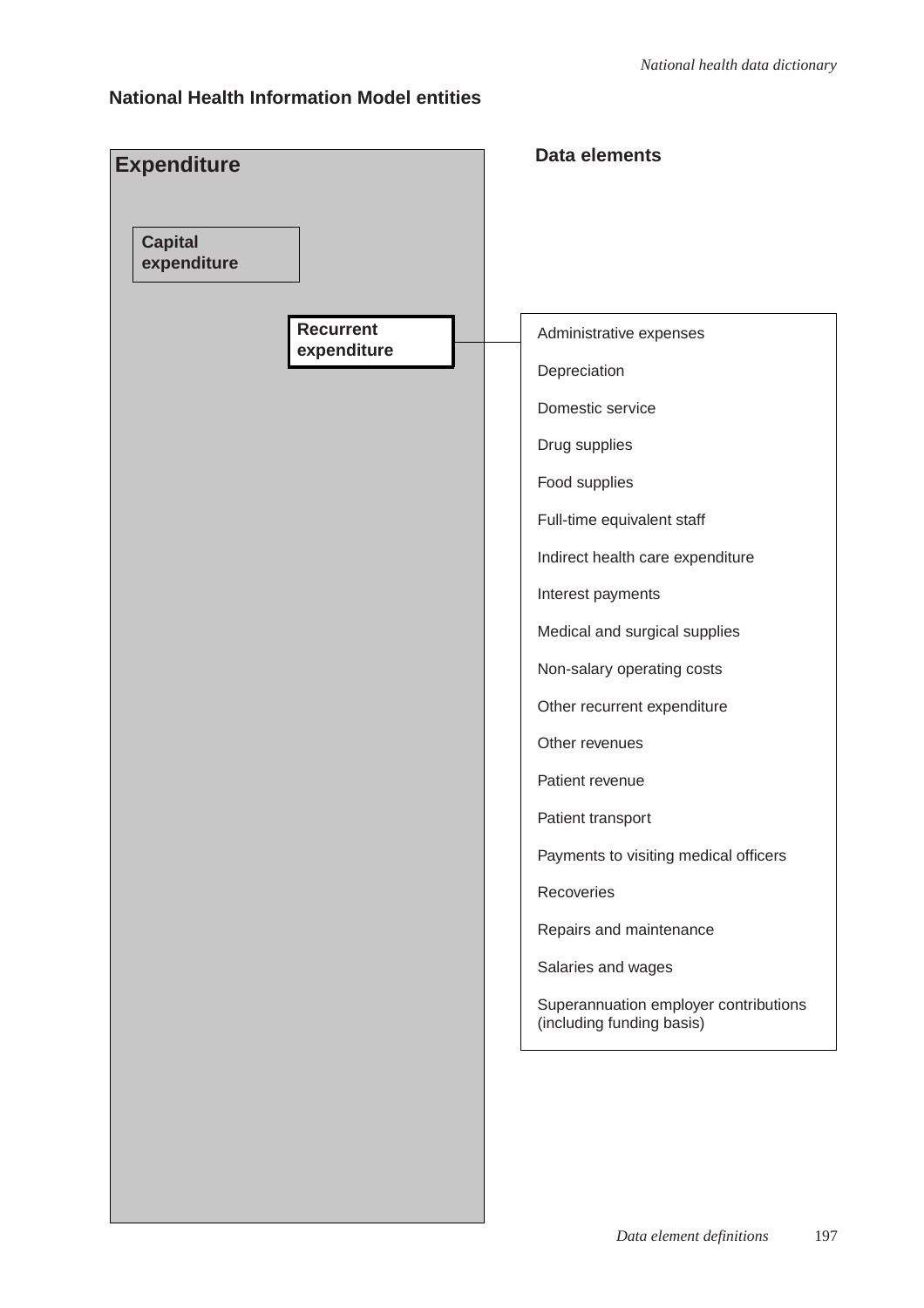## **Administrative expenses**

| Admin. status:                                    | <b>CURRENT</b>                                                                                                                                                                                                                                                                                                                                                                                                                                                                                                                                                                                                                            |                                                                                                                                                                                                                  |                     |  | 1/07/89                                                                                                                                                                                                                  |                                                                                 |  |
|---------------------------------------------------|-------------------------------------------------------------------------------------------------------------------------------------------------------------------------------------------------------------------------------------------------------------------------------------------------------------------------------------------------------------------------------------------------------------------------------------------------------------------------------------------------------------------------------------------------------------------------------------------------------------------------------------------|------------------------------------------------------------------------------------------------------------------------------------------------------------------------------------------------------------------|---------------------|--|--------------------------------------------------------------------------------------------------------------------------------------------------------------------------------------------------------------------------|---------------------------------------------------------------------------------|--|
| Identifying and definitional attributes           |                                                                                                                                                                                                                                                                                                                                                                                                                                                                                                                                                                                                                                           |                                                                                                                                                                                                                  |                     |  |                                                                                                                                                                                                                          |                                                                                 |  |
| <b>NHIK</b> identifier:                           | 000244                                                                                                                                                                                                                                                                                                                                                                                                                                                                                                                                                                                                                                    |                                                                                                                                                                                                                  |                     |  |                                                                                                                                                                                                                          | <b>Version number:</b><br>-1                                                    |  |
| Data element type:                                |                                                                                                                                                                                                                                                                                                                                                                                                                                                                                                                                                                                                                                           |                                                                                                                                                                                                                  | <b>DATA ELEMENT</b> |  |                                                                                                                                                                                                                          |                                                                                 |  |
| <b>Definition:</b>                                | compensation).                                                                                                                                                                                                                                                                                                                                                                                                                                                                                                                                                                                                                            |                                                                                                                                                                                                                  |                     |  | a management expenses/administrative support nature such as any rates and<br>taxes, printing, telephone, stationery and insurance (including workers                                                                     | All expenditure incurred by establishments (but not central administrations) of |  |
| Context:                                          |                                                                                                                                                                                                                                                                                                                                                                                                                                                                                                                                                                                                                                           | Health expenditure: considered to be a sufficiently significant element of non-<br>salary recurrent expenditure as to be separately identified at the national level<br>and also readily and easily collectable. |                     |  |                                                                                                                                                                                                                          |                                                                                 |  |
| <b>Relational and representational attributes</b> |                                                                                                                                                                                                                                                                                                                                                                                                                                                                                                                                                                                                                                           |                                                                                                                                                                                                                  |                     |  |                                                                                                                                                                                                                          |                                                                                 |  |
| Datatype:                                         | Numeric                                                                                                                                                                                                                                                                                                                                                                                                                                                                                                                                                                                                                                   |                                                                                                                                                                                                                  |                     |  | <b>Representational form:</b>                                                                                                                                                                                            | <b>QUANTITATIVE VALUE</b>                                                       |  |
| <b>Field size:</b>                                | Min. 1                                                                                                                                                                                                                                                                                                                                                                                                                                                                                                                                                                                                                                    |                                                                                                                                                                                                                  | $Max.$ 9            |  | <b>Representational layout:</b>                                                                                                                                                                                          | \$\$\$,\$\$\$,\$\$\$                                                            |  |
| Data domain:                                      |                                                                                                                                                                                                                                                                                                                                                                                                                                                                                                                                                                                                                                           |                                                                                                                                                                                                                  |                     |  |                                                                                                                                                                                                                          |                                                                                 |  |
| <b>Guide for use:</b>                             |                                                                                                                                                                                                                                                                                                                                                                                                                                                                                                                                                                                                                                           |                                                                                                                                                                                                                  |                     |  |                                                                                                                                                                                                                          |                                                                                 |  |
| <b>Verification rules:</b>                        |                                                                                                                                                                                                                                                                                                                                                                                                                                                                                                                                                                                                                                           |                                                                                                                                                                                                                  |                     |  | Australian dollars. Rounded to nearest whole dollar.                                                                                                                                                                     |                                                                                 |  |
| <b>Collection methods:</b>                        |                                                                                                                                                                                                                                                                                                                                                                                                                                                                                                                                                                                                                                           |                                                                                                                                                                                                                  |                     |  |                                                                                                                                                                                                                          |                                                                                 |  |
| <b>Related data:</b>                              |                                                                                                                                                                                                                                                                                                                                                                                                                                                                                                                                                                                                                                           |                                                                                                                                                                                                                  |                     |  | relates to the data element Establishment type, version 1                                                                                                                                                                |                                                                                 |  |
| <b>Administrative attributes</b>                  |                                                                                                                                                                                                                                                                                                                                                                                                                                                                                                                                                                                                                                           |                                                                                                                                                                                                                  |                     |  |                                                                                                                                                                                                                          |                                                                                 |  |
| <b>Source document:</b>                           |                                                                                                                                                                                                                                                                                                                                                                                                                                                                                                                                                                                                                                           |                                                                                                                                                                                                                  |                     |  |                                                                                                                                                                                                                          |                                                                                 |  |
| <b>Source organisation:</b>                       |                                                                                                                                                                                                                                                                                                                                                                                                                                                                                                                                                                                                                                           |                                                                                                                                                                                                                  |                     |  | National Health Data Committee                                                                                                                                                                                           |                                                                                 |  |
| <b>National minimum data sets:</b>                |                                                                                                                                                                                                                                                                                                                                                                                                                                                                                                                                                                                                                                           |                                                                                                                                                                                                                  |                     |  |                                                                                                                                                                                                                          |                                                                                 |  |
| <b>Institutional health care</b>                  |                                                                                                                                                                                                                                                                                                                                                                                                                                                                                                                                                                                                                                           |                                                                                                                                                                                                                  |                     |  | from $1/07/89$ to                                                                                                                                                                                                        |                                                                                 |  |
| <b>Comments:</b>                                  | Initially the Resources Working Party had considered a separate category for<br>workers compensation insurance as was the case in the Hospital Utilisation<br>and Costs Study (1, 1985-86 and 2, 1987-88) and in the Taskforce on National<br>Hospital Statistics report. However, in the first study analysis, it proved to be a<br>relatively insignificant percentage of total non-salary recurrent expenditure<br>and the Resources Working Party accepted that it should be absorbed into a<br>larger administrative expenses category similar to that in the old Hospitals and<br>Allied Services Advisory Council recommendations. |                                                                                                                                                                                                                  |                     |  |                                                                                                                                                                                                                          |                                                                                 |  |
|                                                   | establishments.                                                                                                                                                                                                                                                                                                                                                                                                                                                                                                                                                                                                                           |                                                                                                                                                                                                                  |                     |  | Nursing homes experts from the then Commonwealth Department of<br>Community Services and Health pointed out that workers compensation was<br>probably a more significant component of expenditure in relation to private |                                                                                 |  |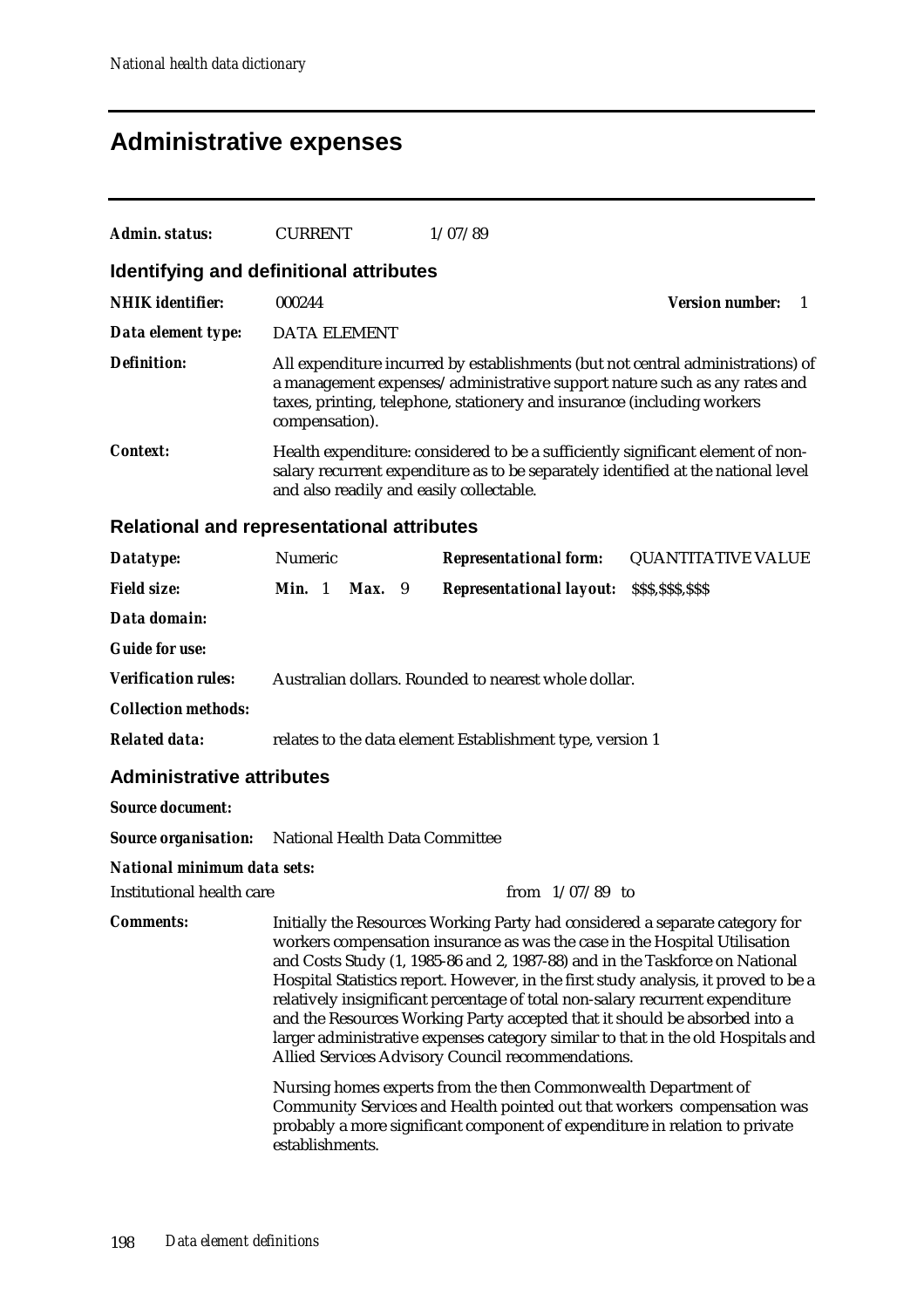## **Depreciation**

| Admin. status:                                    | <b>CURRENT</b>                            | 1/07/89                                                                                                                                                                                                                                                                                                                                                                                                                                                                                         |                             |  |  |  |  |
|---------------------------------------------------|-------------------------------------------|-------------------------------------------------------------------------------------------------------------------------------------------------------------------------------------------------------------------------------------------------------------------------------------------------------------------------------------------------------------------------------------------------------------------------------------------------------------------------------------------------|-----------------------------|--|--|--|--|
| Identifying and definitional attributes           |                                           |                                                                                                                                                                                                                                                                                                                                                                                                                                                                                                 |                             |  |  |  |  |
| <b>NHIK</b> identifier:                           | 000246                                    |                                                                                                                                                                                                                                                                                                                                                                                                                                                                                                 | <b>Version number:</b><br>1 |  |  |  |  |
| Data element type:                                | <b>DATA ELEMENT</b>                       |                                                                                                                                                                                                                                                                                                                                                                                                                                                                                                 |                             |  |  |  |  |
| <b>Definition:</b>                                | recurrent expenditure.                    | Depreciation represents the expensing of a long-term asset over its useful life<br>and is related to the basic accounting principle of matching revenue and<br>expenses for the financial period. Depreciation charges for the current financial<br>year only should be shown as expenditure. Where intangible assets are<br>amortised (such as with some private hospitals) this should also be included in                                                                                    |                             |  |  |  |  |
| <b>Context:</b>                                   | accounting.                               | Health expenditure: this item has been retained for national minimum data<br>sets because of its significance for the private sector. Current period<br>depreciation charges form a significant component of expenditure for any<br>health establishment whose financial statements are based on accrual                                                                                                                                                                                        |                             |  |  |  |  |
| <b>Relational and representational attributes</b> |                                           |                                                                                                                                                                                                                                                                                                                                                                                                                                                                                                 |                             |  |  |  |  |
| Datatype:                                         | Numeric                                   | <b>Representational form:</b>                                                                                                                                                                                                                                                                                                                                                                                                                                                                   | <b>QUANTITATIVE VALUE</b>   |  |  |  |  |
| <b>Field size:</b>                                | Min. 1<br>Max. 9                          | <b>Representational layout:</b>                                                                                                                                                                                                                                                                                                                                                                                                                                                                 | \$\$\$,\$\$\$,\$\$\$        |  |  |  |  |
| Data domain:                                      |                                           |                                                                                                                                                                                                                                                                                                                                                                                                                                                                                                 |                             |  |  |  |  |
| <b>Guide for use:</b>                             |                                           |                                                                                                                                                                                                                                                                                                                                                                                                                                                                                                 |                             |  |  |  |  |
| <b>Verification rules:</b>                        |                                           | Australian dollars. Rounded to nearest whole dollar.                                                                                                                                                                                                                                                                                                                                                                                                                                            |                             |  |  |  |  |
| <b>Collection methods:</b>                        |                                           |                                                                                                                                                                                                                                                                                                                                                                                                                                                                                                 |                             |  |  |  |  |
| <b>Related data:</b>                              |                                           | relates to the data element Establishment type, version 1                                                                                                                                                                                                                                                                                                                                                                                                                                       |                             |  |  |  |  |
| <b>Administrative attributes</b>                  |                                           |                                                                                                                                                                                                                                                                                                                                                                                                                                                                                                 |                             |  |  |  |  |
| <b>Source document:</b>                           |                                           |                                                                                                                                                                                                                                                                                                                                                                                                                                                                                                 |                             |  |  |  |  |
| <b>Source organisation:</b>                       | National Health Data Committee            |                                                                                                                                                                                                                                                                                                                                                                                                                                                                                                 |                             |  |  |  |  |
| National minimum data sets:                       |                                           |                                                                                                                                                                                                                                                                                                                                                                                                                                                                                                 |                             |  |  |  |  |
| <b>Institutional health care</b>                  |                                           | from $1/07/89$ to                                                                                                                                                                                                                                                                                                                                                                                                                                                                               |                             |  |  |  |  |
| <b>Comments:</b>                                  |                                           | With the long-term trend towards accrual accounting in many areas of the<br>public sector, this item will ultimately become significant for public sector<br>establishments. It is even possible that public sector establishments in some<br>States could go on to a form of modified accrual accounting embracing<br>depreciation only, before reaching full accrual accounting.                                                                                                              |                             |  |  |  |  |
|                                                   | financial information in their own right. | If an establishment were providing as financial information both current<br>period depreciation and also capital expenditure for the current financial year,<br>the double counting aspect over a period of years would need to be allowed<br>for. Clearly, depreciation should not be added into recurrent expenditure if<br>this is then to be added to capital expenditure, at least not from the viewpoint<br>of financial accounting comparisons. Both data items are important and useful |                             |  |  |  |  |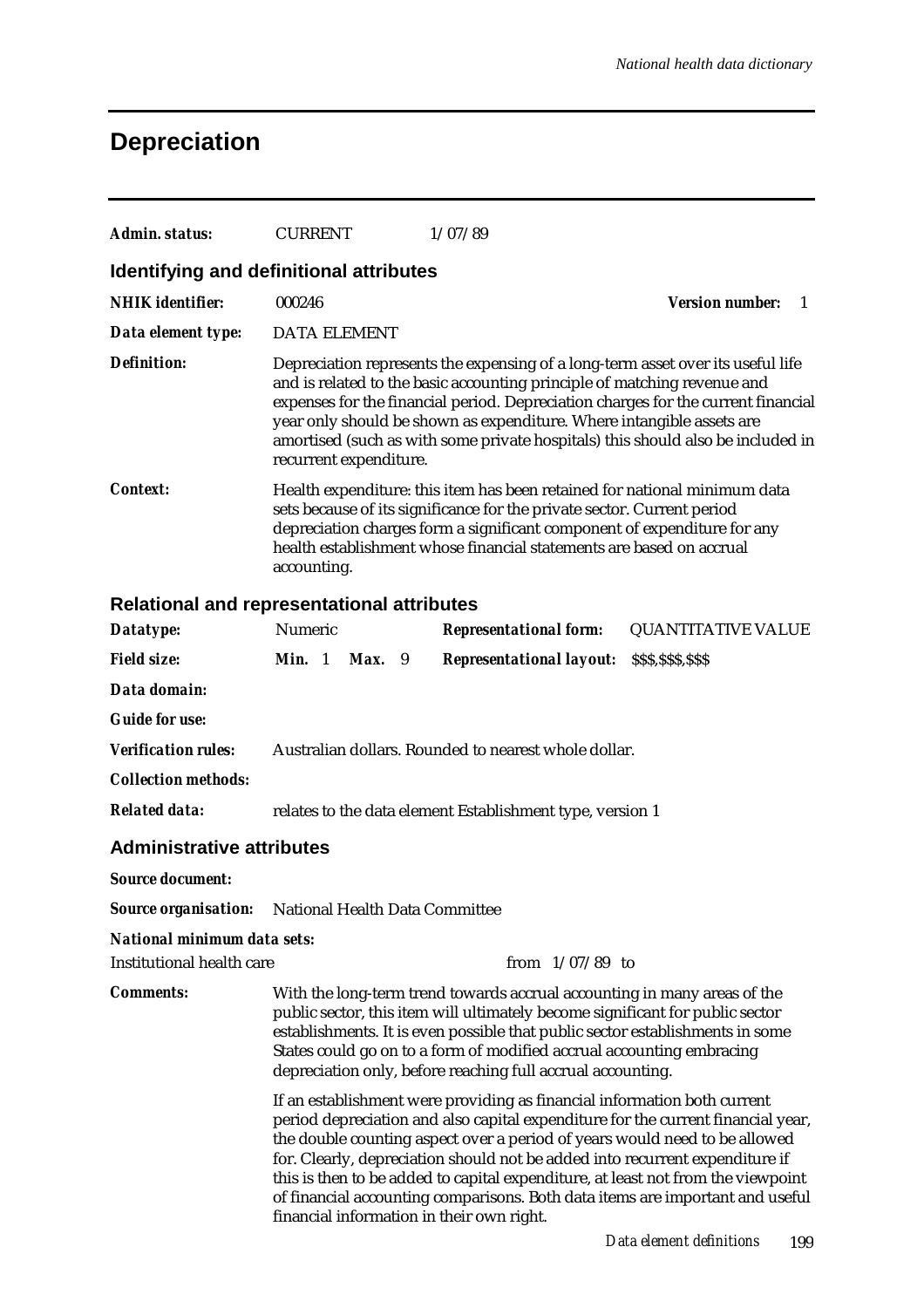#### **Domestic services**

| Admin. status:                                    | <b>CURRENT</b>                                                                                                                                                                                                          |                                                                                                                                                                                                                                                                                                                                                            |  | 1/07/89                                                   |  |                               |  |
|---------------------------------------------------|-------------------------------------------------------------------------------------------------------------------------------------------------------------------------------------------------------------------------|------------------------------------------------------------------------------------------------------------------------------------------------------------------------------------------------------------------------------------------------------------------------------------------------------------------------------------------------------------|--|-----------------------------------------------------------|--|-------------------------------|--|
| <b>Identifying and definitional attributes</b>    |                                                                                                                                                                                                                         |                                                                                                                                                                                                                                                                                                                                                            |  |                                                           |  |                               |  |
| <b>NHIK</b> identifier:                           | 000241                                                                                                                                                                                                                  |                                                                                                                                                                                                                                                                                                                                                            |  |                                                           |  | <b>Version number:</b><br>- 1 |  |
| Data element type:                                | <b>DATA ELEMENT</b>                                                                                                                                                                                                     |                                                                                                                                                                                                                                                                                                                                                            |  |                                                           |  |                               |  |
| <b>Definition:</b>                                |                                                                                                                                                                                                                         | The costs of all domestic services including electricity, other fuel and power,<br>domestic services for staff, accommodation and kitchen expenses but not<br>including salaries and wages, food costs or equipment replacement and repair<br>costs. Gross expenditure should be reported with no revenue offsets, except<br>for inter-hospital transfers. |  |                                                           |  |                               |  |
| <b>Context:</b>                                   | Health expenditure: this is a significant element of non-salary recurrent<br>expenditure for most establishments within the data set and is thus required<br>for any health expenditure analysis at the national level. |                                                                                                                                                                                                                                                                                                                                                            |  |                                                           |  |                               |  |
| <b>Relational and representational attributes</b> |                                                                                                                                                                                                                         |                                                                                                                                                                                                                                                                                                                                                            |  |                                                           |  |                               |  |
| Datatype:                                         | Numeric                                                                                                                                                                                                                 |                                                                                                                                                                                                                                                                                                                                                            |  | <b>Representational form:</b>                             |  | <b>QUANTITATIVE VALUE</b>     |  |
| <b>Field size:</b>                                | Min. 1                                                                                                                                                                                                                  | <b>Max.</b> 9                                                                                                                                                                                                                                                                                                                                              |  | <b>Representational layout:</b>                           |  | \$\$\$,\$\$\$,\$\$\$          |  |
| Data domain:                                      |                                                                                                                                                                                                                         |                                                                                                                                                                                                                                                                                                                                                            |  |                                                           |  |                               |  |
| <b>Guide for use:</b>                             |                                                                                                                                                                                                                         |                                                                                                                                                                                                                                                                                                                                                            |  |                                                           |  |                               |  |
| <b>Verification rules:</b>                        |                                                                                                                                                                                                                         |                                                                                                                                                                                                                                                                                                                                                            |  | Australian dollars. Rounded to nearest whole dollar.      |  |                               |  |
| <b>Collection methods:</b>                        |                                                                                                                                                                                                                         |                                                                                                                                                                                                                                                                                                                                                            |  |                                                           |  |                               |  |
| <b>Related data:</b>                              |                                                                                                                                                                                                                         |                                                                                                                                                                                                                                                                                                                                                            |  | relates to the data element Establishment type, version 1 |  |                               |  |
| <b>Administrative attributes</b>                  |                                                                                                                                                                                                                         |                                                                                                                                                                                                                                                                                                                                                            |  |                                                           |  |                               |  |
| <b>Source document:</b>                           |                                                                                                                                                                                                                         |                                                                                                                                                                                                                                                                                                                                                            |  |                                                           |  |                               |  |
| <b>Source organisation:</b>                       | National Health Data Committee                                                                                                                                                                                          |                                                                                                                                                                                                                                                                                                                                                            |  |                                                           |  |                               |  |
| National minimum data sets:                       |                                                                                                                                                                                                                         |                                                                                                                                                                                                                                                                                                                                                            |  |                                                           |  |                               |  |
| <b>Institutional health care</b>                  |                                                                                                                                                                                                                         |                                                                                                                                                                                                                                                                                                                                                            |  | from $1/07/89$ to                                         |  |                               |  |
| <b>Comments:</b>                                  |                                                                                                                                                                                                                         | The possibility of separating fuel, light and power from domestic services<br>which would bring the overall non-salary recurrent expenditure categories                                                                                                                                                                                                    |  |                                                           |  |                               |  |

closer to the old Hospitals and Allied Services Advisory Council categories was briefly considered by the Resources Working Party but members did not

hold strong views in this area.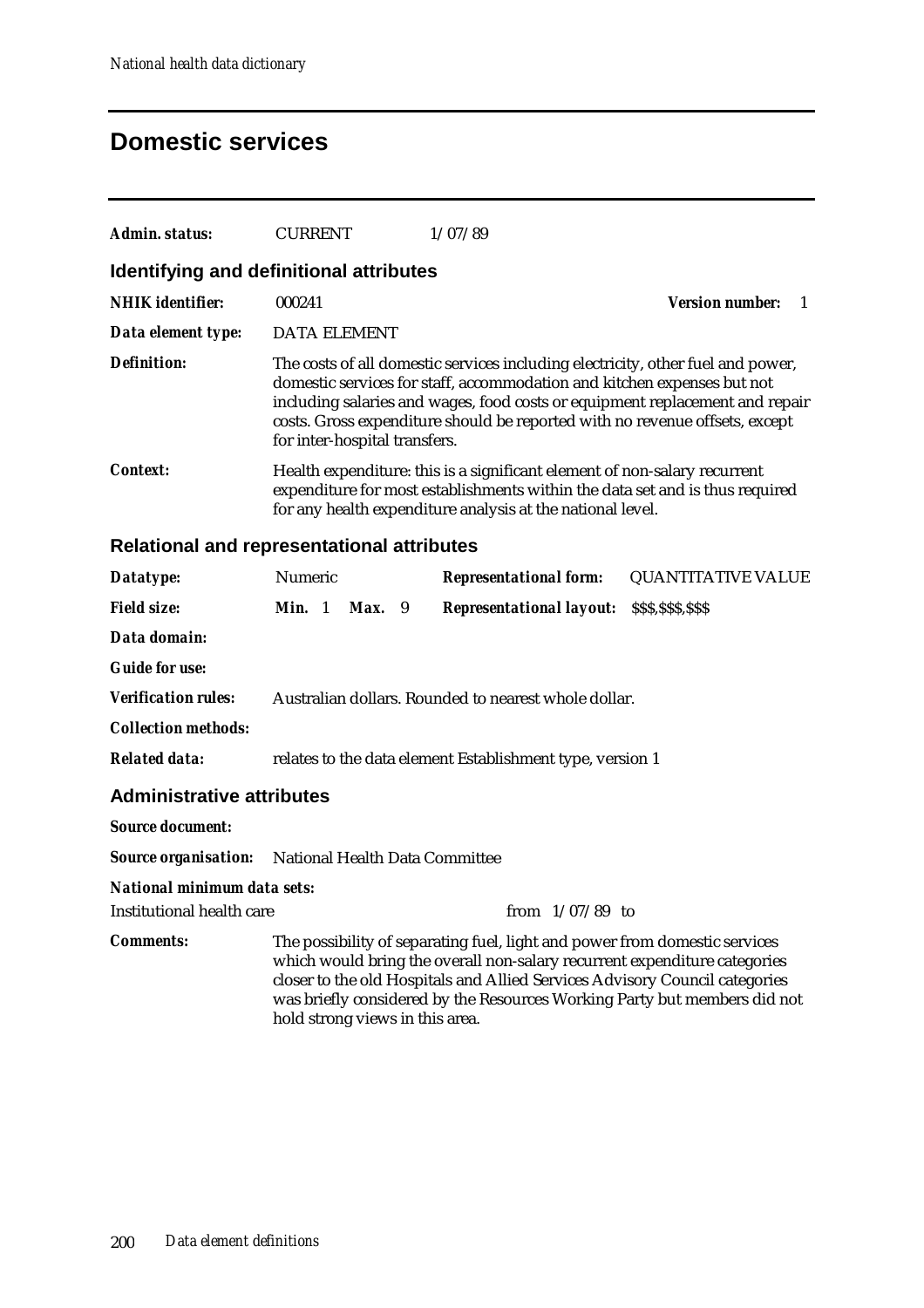## **Drug supplies**

| Admin. status:                                    | <b>CURRENT</b>                                                                                                                                                                                                                                                                         |        |  | 1/07/89                                                   |                   |                                                                                                                                                               |  |
|---------------------------------------------------|----------------------------------------------------------------------------------------------------------------------------------------------------------------------------------------------------------------------------------------------------------------------------------------|--------|--|-----------------------------------------------------------|-------------------|---------------------------------------------------------------------------------------------------------------------------------------------------------------|--|
| Identifying and definitional attributes           |                                                                                                                                                                                                                                                                                        |        |  |                                                           |                   |                                                                                                                                                               |  |
| <b>NHIK</b> identifier:                           | 000238                                                                                                                                                                                                                                                                                 |        |  |                                                           |                   | <b>Version number:</b><br>1                                                                                                                                   |  |
| Data element type:                                | <b>DATA ELEMENT</b>                                                                                                                                                                                                                                                                    |        |  |                                                           |                   |                                                                                                                                                               |  |
| <b>Definition:</b>                                |                                                                                                                                                                                                                                                                                        |        |  |                                                           |                   | The cost of all drugs including the cost of containers. Gross expenditure<br>should be reported with no revenue offsets, except for inter-hospital transfers. |  |
| <b>Context:</b>                                   | Health expenditure: this is a significant element of non-salary recurrent<br>expenditure and also national level data on drug expenditure in hospitals is of<br>considerable interest in its own right to a wide range of persons and<br>organisations.                                |        |  |                                                           |                   |                                                                                                                                                               |  |
| <b>Relational and representational attributes</b> |                                                                                                                                                                                                                                                                                        |        |  |                                                           |                   |                                                                                                                                                               |  |
| Datatype:                                         | Numeric                                                                                                                                                                                                                                                                                |        |  | <b>Representational form:</b>                             |                   | <b>QUANTITATIVE VALUE</b>                                                                                                                                     |  |
| <b>Field size:</b>                                | <b>Min.</b> 1                                                                                                                                                                                                                                                                          | Max. 9 |  | <b>Representational layout: SSS, SSS, SSS</b>             |                   |                                                                                                                                                               |  |
| Data domain:                                      |                                                                                                                                                                                                                                                                                        |        |  |                                                           |                   |                                                                                                                                                               |  |
| <b>Guide for use:</b>                             |                                                                                                                                                                                                                                                                                        |        |  |                                                           |                   |                                                                                                                                                               |  |
| <b>Verification rules:</b>                        |                                                                                                                                                                                                                                                                                        |        |  | Australian dollars. Rounded to nearest whole dollar.      |                   |                                                                                                                                                               |  |
| <b>Collection methods:</b>                        |                                                                                                                                                                                                                                                                                        |        |  |                                                           |                   |                                                                                                                                                               |  |
| <b>Related data:</b>                              |                                                                                                                                                                                                                                                                                        |        |  | relates to the data element Establishment type, version 1 |                   |                                                                                                                                                               |  |
| <b>Administrative attributes</b>                  |                                                                                                                                                                                                                                                                                        |        |  |                                                           |                   |                                                                                                                                                               |  |
| <b>Source document:</b>                           |                                                                                                                                                                                                                                                                                        |        |  |                                                           |                   |                                                                                                                                                               |  |
| <b>Source organisation:</b>                       | National Health Data Committee                                                                                                                                                                                                                                                         |        |  |                                                           |                   |                                                                                                                                                               |  |
| <b>National minimum data sets:</b>                |                                                                                                                                                                                                                                                                                        |        |  |                                                           |                   |                                                                                                                                                               |  |
| <b>Institutional health care</b>                  |                                                                                                                                                                                                                                                                                        |        |  |                                                           | from $1/07/89$ to |                                                                                                                                                               |  |
| <b>Comments:</b>                                  | The working party considered the possibility of a split between prescription<br>and non-prescription drugs but rejected it as too difficult to collect. It was<br>originally considered because it is not currently possible to assess the cost of<br>prescription drugs in Australia. |        |  |                                                           |                   |                                                                                                                                                               |  |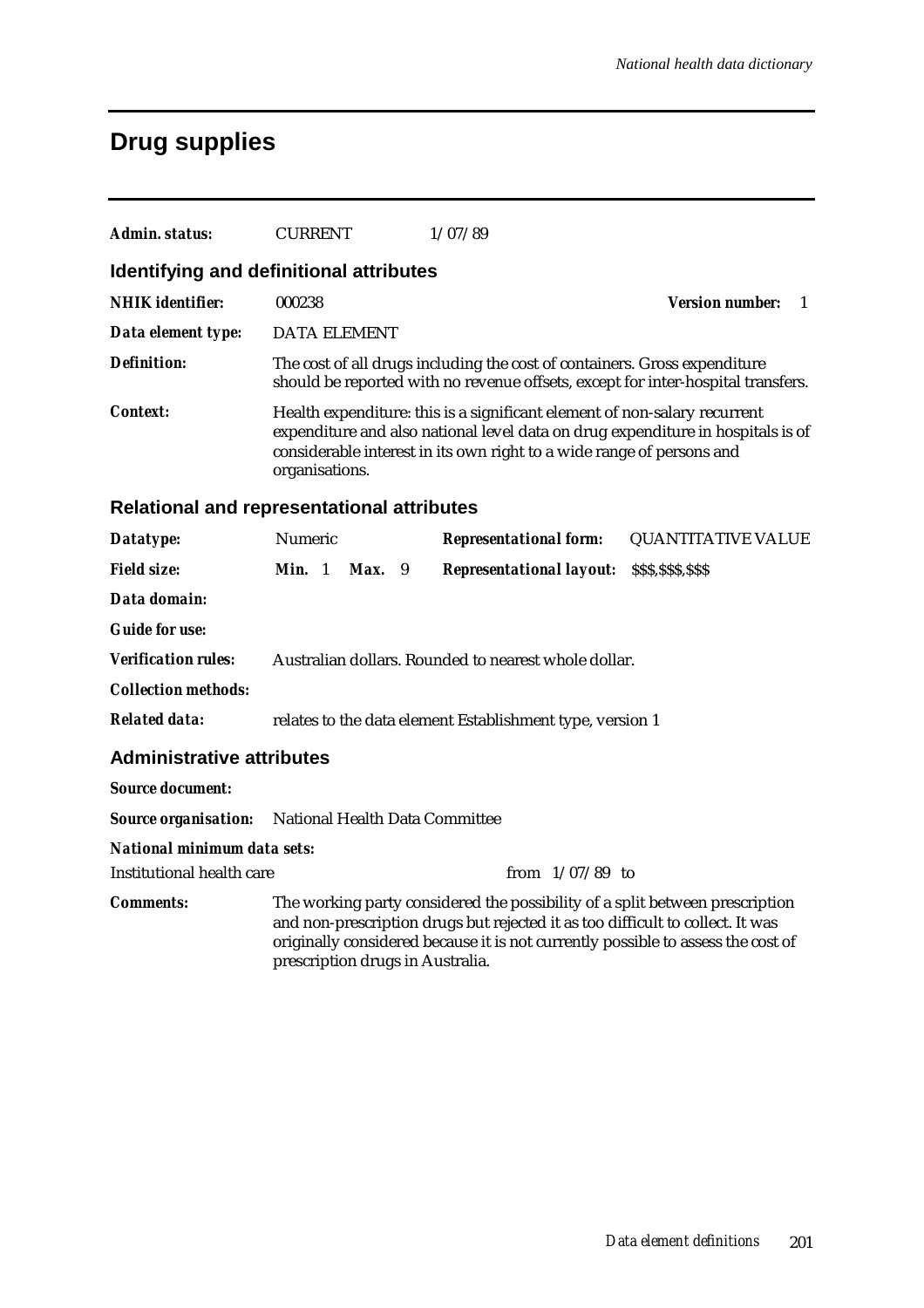## **Food supplies**

| Admin. status:                                                  | <b>CURRENT</b>                                                                                                                                                                                                          |                                                                                                                                                                                                                                            |  | 1/07/89                                                   |                               |  |  |  |  |
|-----------------------------------------------------------------|-------------------------------------------------------------------------------------------------------------------------------------------------------------------------------------------------------------------------|--------------------------------------------------------------------------------------------------------------------------------------------------------------------------------------------------------------------------------------------|--|-----------------------------------------------------------|-------------------------------|--|--|--|--|
|                                                                 | Identifying and definitional attributes                                                                                                                                                                                 |                                                                                                                                                                                                                                            |  |                                                           |                               |  |  |  |  |
| <b>NHIK</b> identifier:                                         | 000240                                                                                                                                                                                                                  |                                                                                                                                                                                                                                            |  |                                                           | <b>Version number:</b><br>- 1 |  |  |  |  |
| Data element type:                                              |                                                                                                                                                                                                                         | <b>DATA ELEMENT</b>                                                                                                                                                                                                                        |  |                                                           |                               |  |  |  |  |
| <b>Definition:</b>                                              |                                                                                                                                                                                                                         | The cost of all food and beverages but not including kitchen expenses such as<br>utensils, cleaning materials, cutlery and crockery. Gross expenditure should be<br>reported with no revenue offsets, except for inter-hospital transfers. |  |                                                           |                               |  |  |  |  |
| <b>Context:</b>                                                 | Health expenditure: this is a significant element of non-salary recurrent<br>expenditure for most establishments within the data set and is thus required<br>for any health expenditure analysis at the national level. |                                                                                                                                                                                                                                            |  |                                                           |                               |  |  |  |  |
| Relational and representational attributes                      |                                                                                                                                                                                                                         |                                                                                                                                                                                                                                            |  |                                                           |                               |  |  |  |  |
| Datatype:                                                       | Numeric                                                                                                                                                                                                                 |                                                                                                                                                                                                                                            |  | <b>Representational form:</b>                             | <b>QUANTITATIVE VALUE</b>     |  |  |  |  |
| <b>Field size:</b>                                              |                                                                                                                                                                                                                         | <b>Min.</b> 1 <b>Max.</b> 9                                                                                                                                                                                                                |  | <b>Representational layout:</b>                           | \$\$\$,\$\$\$,\$\$\$          |  |  |  |  |
| Data domain:                                                    |                                                                                                                                                                                                                         |                                                                                                                                                                                                                                            |  |                                                           |                               |  |  |  |  |
| <b>Guide for use:</b>                                           |                                                                                                                                                                                                                         |                                                                                                                                                                                                                                            |  |                                                           |                               |  |  |  |  |
| <b>Verification rules:</b>                                      |                                                                                                                                                                                                                         |                                                                                                                                                                                                                                            |  | Australian dollars. Rounded to nearest whole dollar.      |                               |  |  |  |  |
| <b>Collection methods:</b>                                      |                                                                                                                                                                                                                         |                                                                                                                                                                                                                                            |  |                                                           |                               |  |  |  |  |
| <b>Related data:</b>                                            |                                                                                                                                                                                                                         |                                                                                                                                                                                                                                            |  | relates to the data element Establishment type, version 1 |                               |  |  |  |  |
| <b>Administrative attributes</b>                                |                                                                                                                                                                                                                         |                                                                                                                                                                                                                                            |  |                                                           |                               |  |  |  |  |
| <b>Source document:</b>                                         |                                                                                                                                                                                                                         |                                                                                                                                                                                                                                            |  |                                                           |                               |  |  |  |  |
| <b>Source organisation:</b>                                     |                                                                                                                                                                                                                         |                                                                                                                                                                                                                                            |  | National Health Data Committee                            |                               |  |  |  |  |
| National minimum data sets:<br><b>Institutional health care</b> |                                                                                                                                                                                                                         |                                                                                                                                                                                                                                            |  | from $1/07/89$ to                                         |                               |  |  |  |  |
| <i>Comments:</i>                                                |                                                                                                                                                                                                                         |                                                                                                                                                                                                                                            |  |                                                           |                               |  |  |  |  |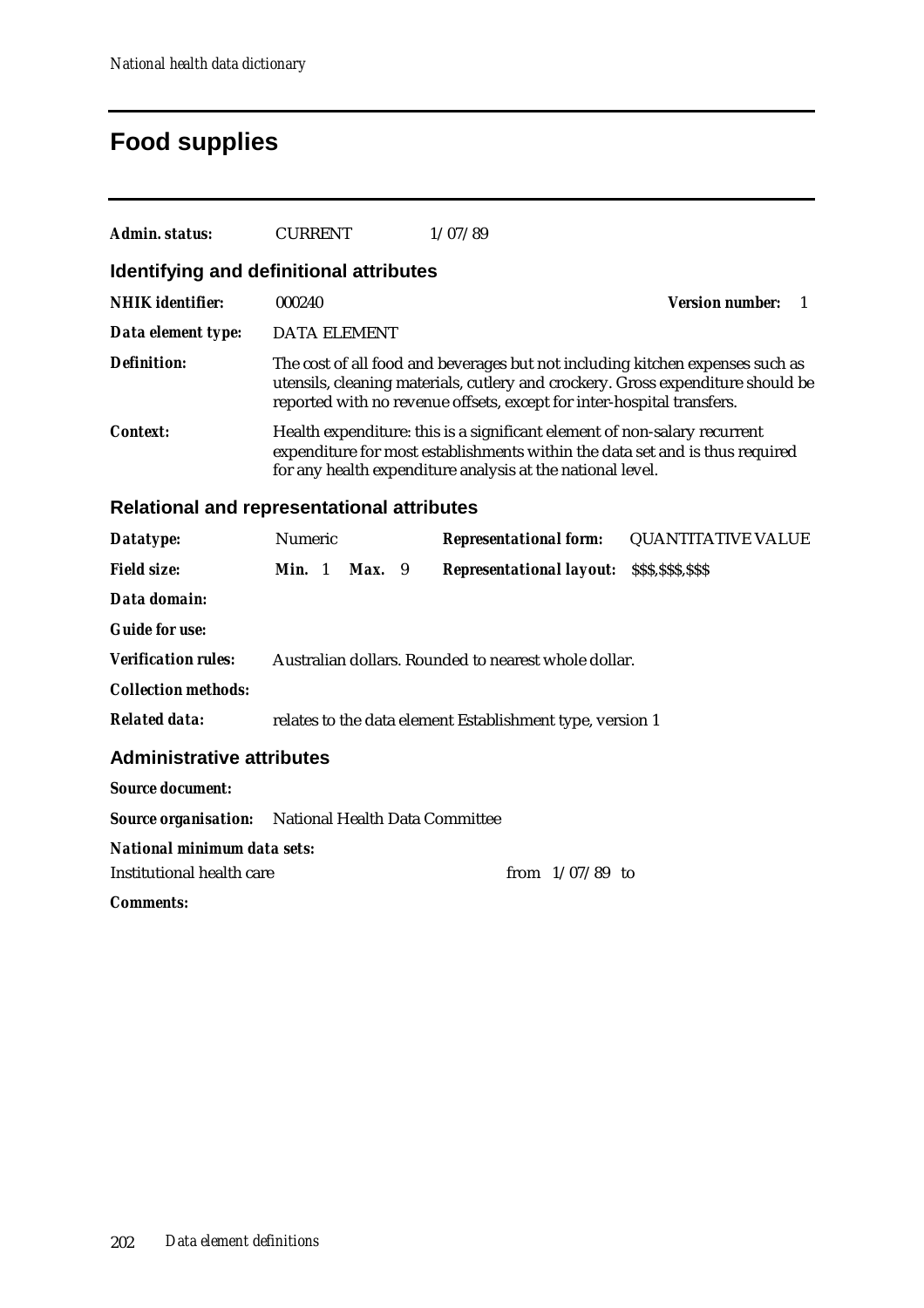#### **Full-time equivalent staff**

| Admin. status:                                    | <b>CURRENT</b>                                                                                                                                                                                                                                                                                                                                                                                                                                                                                                |                 |  | 1/07/97                                                                                                                                                                                                                                                                                                                          |  |  |                           |   |
|---------------------------------------------------|---------------------------------------------------------------------------------------------------------------------------------------------------------------------------------------------------------------------------------------------------------------------------------------------------------------------------------------------------------------------------------------------------------------------------------------------------------------------------------------------------------------|-----------------|--|----------------------------------------------------------------------------------------------------------------------------------------------------------------------------------------------------------------------------------------------------------------------------------------------------------------------------------|--|--|---------------------------|---|
| Identifying and definitional attributes           |                                                                                                                                                                                                                                                                                                                                                                                                                                                                                                               |                 |  |                                                                                                                                                                                                                                                                                                                                  |  |  |                           |   |
| <b>NHIK</b> identifier:                           | 000252                                                                                                                                                                                                                                                                                                                                                                                                                                                                                                        |                 |  |                                                                                                                                                                                                                                                                                                                                  |  |  | <b>Version number:</b>    | 2 |
| Data element type:                                | DERIVED DATA ELEMENT                                                                                                                                                                                                                                                                                                                                                                                                                                                                                          |                 |  |                                                                                                                                                                                                                                                                                                                                  |  |  |                           |   |
| <b>Definition:</b>                                | Full time equivalent staff units are the on-job hours paid for (including<br>overtime) and hours of paid leave of any type for a staff member (or contract<br>employee where applicable) divided by the number of ordinary time hours<br>normally paid for a full-time staff member when on the job (or contract<br>employee where applicable) under the relevant award or agreement for the<br>staff member (or contract employee occupation where applicable). Hours of<br>unpaid leave are to be excluded. |                 |  |                                                                                                                                                                                                                                                                                                                                  |  |  |                           |   |
|                                                   |                                                                                                                                                                                                                                                                                                                                                                                                                                                                                                               |                 |  | Contract staff employed through an agency are included where the contract is<br>for the supply of labour (e.g. nursing) rather than of products (e.g. photocopier<br>maintenance). In the former case, the contract would normally specify the<br>amount of labour supplied and could be reported as full-time equivalent units. |  |  |                           |   |
| <b>Context:</b>                                   | Health expenditure: to assist in analyses of the resource use and activity of<br>institutional health care providers. Inclusion of these data, classified by<br>staffing category, allows analysis of costs per unit of labour and analysis of<br>staffing inputs against establishment outputs.                                                                                                                                                                                                              |                 |  |                                                                                                                                                                                                                                                                                                                                  |  |  |                           |   |
| <b>Relational and representational attributes</b> |                                                                                                                                                                                                                                                                                                                                                                                                                                                                                                               |                 |  |                                                                                                                                                                                                                                                                                                                                  |  |  |                           |   |
| Datatype:                                         | Numeric                                                                                                                                                                                                                                                                                                                                                                                                                                                                                                       |                 |  | <b>Representational form:</b>                                                                                                                                                                                                                                                                                                    |  |  | <b>QUANTITATIVE VALUE</b> |   |
| <b>Field size:</b>                                | Min. 1                                                                                                                                                                                                                                                                                                                                                                                                                                                                                                        | <b>Max.</b> $5$ |  | <b>Representational layout: NNNNN</b>                                                                                                                                                                                                                                                                                            |  |  |                           |   |
| Data domain:                                      |                                                                                                                                                                                                                                                                                                                                                                                                                                                                                                               |                 |  | Average full-time equivalent staff units for each staffing category.                                                                                                                                                                                                                                                             |  |  |                           |   |
| <b>Guide for use:</b>                             | <b>Staffing categories:</b>                                                                                                                                                                                                                                                                                                                                                                                                                                                                                   |                 |  |                                                                                                                                                                                                                                                                                                                                  |  |  |                           |   |
|                                                   | C1.1 Salaried medical officers                                                                                                                                                                                                                                                                                                                                                                                                                                                                                |                 |  |                                                                                                                                                                                                                                                                                                                                  |  |  |                           |   |
|                                                   | C1.2 Registered nurses                                                                                                                                                                                                                                                                                                                                                                                                                                                                                        |                 |  |                                                                                                                                                                                                                                                                                                                                  |  |  |                           |   |
|                                                   | C1.3 Enrolled nurses                                                                                                                                                                                                                                                                                                                                                                                                                                                                                          |                 |  |                                                                                                                                                                                                                                                                                                                                  |  |  |                           |   |
|                                                   | C1.4 Student nurses                                                                                                                                                                                                                                                                                                                                                                                                                                                                                           |                 |  |                                                                                                                                                                                                                                                                                                                                  |  |  |                           |   |
|                                                   | C1.5 Trainee $\ell$ pupil nurses                                                                                                                                                                                                                                                                                                                                                                                                                                                                              |                 |  |                                                                                                                                                                                                                                                                                                                                  |  |  |                           |   |
|                                                   | C1.6 Other personal care staff                                                                                                                                                                                                                                                                                                                                                                                                                                                                                |                 |  | C1.7 Diagnostic and health professionals                                                                                                                                                                                                                                                                                         |  |  |                           |   |
|                                                   |                                                                                                                                                                                                                                                                                                                                                                                                                                                                                                               |                 |  | C1.8 Administrative and clerical staff                                                                                                                                                                                                                                                                                           |  |  |                           |   |
|                                                   | C1.9 Domestic and other staff                                                                                                                                                                                                                                                                                                                                                                                                                                                                                 |                 |  |                                                                                                                                                                                                                                                                                                                                  |  |  |                           |   |
|                                                   | period is assumed to be a fortnight.                                                                                                                                                                                                                                                                                                                                                                                                                                                                          |                 |  | The average is to be calculated from pay period figures. The length of the pay                                                                                                                                                                                                                                                   |  |  |                           |   |
|                                                   |                                                                                                                                                                                                                                                                                                                                                                                                                                                                                                               |                 |  | If under the relevant award of agreement a full-time nurse is paid for an 80<br>(ordinary time) hour fortnight, the full-time equivalent for a part-time nurse<br>who works 64 hours is 0.8. If a full-time nurse under the same award is paid<br>for a 100 hours for that fortnight (20 hours overtime), then the full-time     |  |  |                           |   |

equivalent is 100 divided by  $80 = 1.25$ .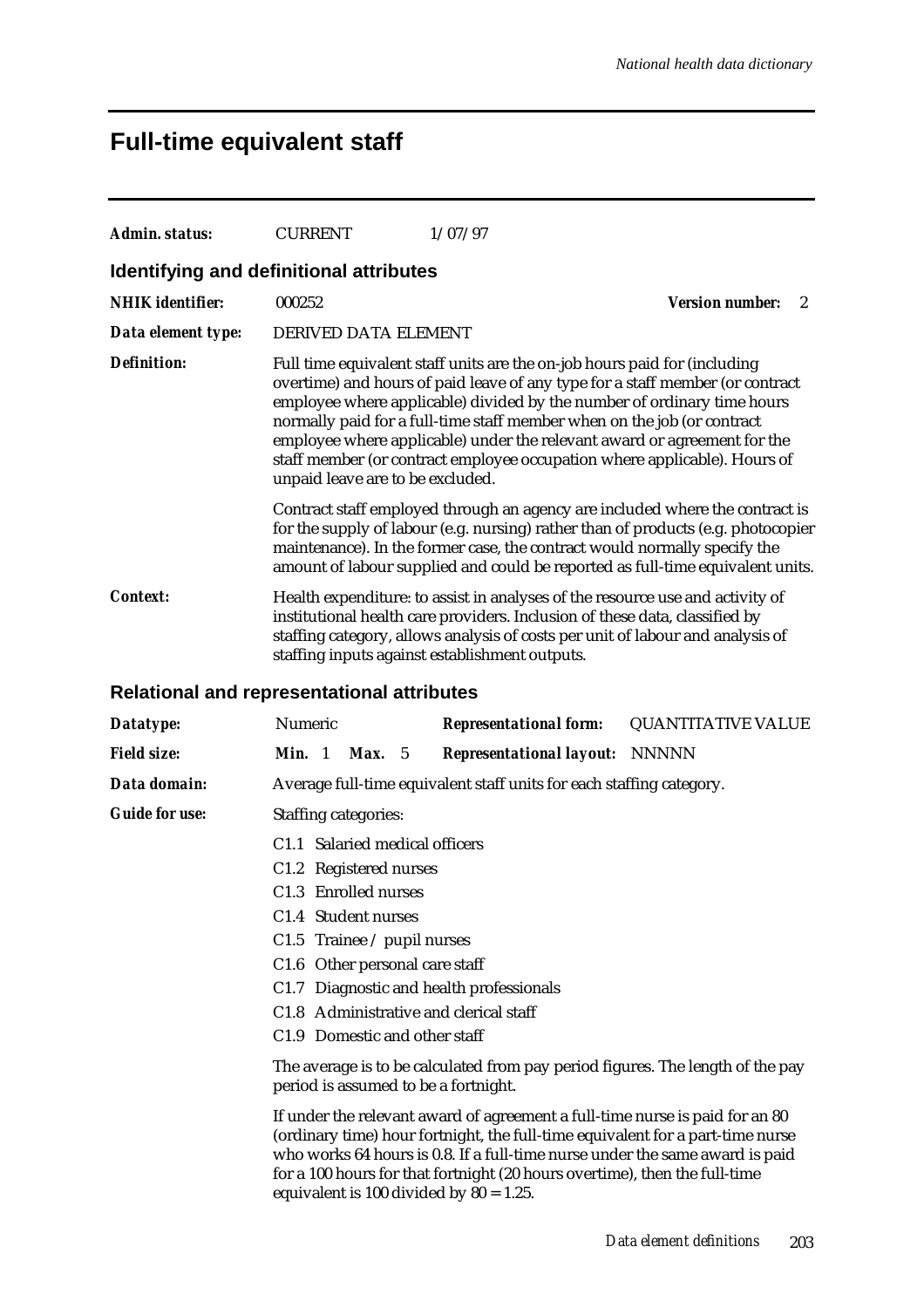## **Full-time equivalent staff (continued)**

| <b>Guide for use</b><br>(cont'd):  | Data on full-time equivalent staffing numbers by category should be consistent<br>with data on salaries and wages by staffing category. If the full-time equivalent<br>for contract staff is not collected then salaries for those contract staff should be<br>included in other recurrent expenditure data items.                                                                                                                               |  |  |  |  |  |
|------------------------------------|--------------------------------------------------------------------------------------------------------------------------------------------------------------------------------------------------------------------------------------------------------------------------------------------------------------------------------------------------------------------------------------------------------------------------------------------------|--|--|--|--|--|
|                                    | Where staff provide services to more than one establishment, full-time<br>equivalent staff members should be apportioned between all establishments to<br>which services are provided on the basis of hours paid for in each. (Salary costs<br>should be apportioned on the same basis).                                                                                                                                                         |  |  |  |  |  |
| <b>Verification rules:</b>         |                                                                                                                                                                                                                                                                                                                                                                                                                                                  |  |  |  |  |  |
| <b>Collection methods:</b>         |                                                                                                                                                                                                                                                                                                                                                                                                                                                  |  |  |  |  |  |
| <b>Related data:</b>               | supersedes previous data element Total full-time equivalent staff, version 1                                                                                                                                                                                                                                                                                                                                                                     |  |  |  |  |  |
| <b>Administrative attributes</b>   |                                                                                                                                                                                                                                                                                                                                                                                                                                                  |  |  |  |  |  |
| <b>Source document:</b>            |                                                                                                                                                                                                                                                                                                                                                                                                                                                  |  |  |  |  |  |
| <b>Source organisation:</b>        | National Health Data Committee                                                                                                                                                                                                                                                                                                                                                                                                                   |  |  |  |  |  |
| <b>National minimum data sets:</b> |                                                                                                                                                                                                                                                                                                                                                                                                                                                  |  |  |  |  |  |
| Institutional health care          | from $1/07/89$ to                                                                                                                                                                                                                                                                                                                                                                                                                                |  |  |  |  |  |
| <b>Comments:</b>                   | This National Health Data Dictionary entry was amended during 1996-97.<br>Until then, both average and end of year counts of full-time equivalent staff<br>were included, and the end of year counts used as surrogates for the average<br>counts if the latter were unavailable. The average count is more useful for<br>accurate analysis of staffing inputs for establishment outputs and for<br>assessments and comparisons of labour costs. |  |  |  |  |  |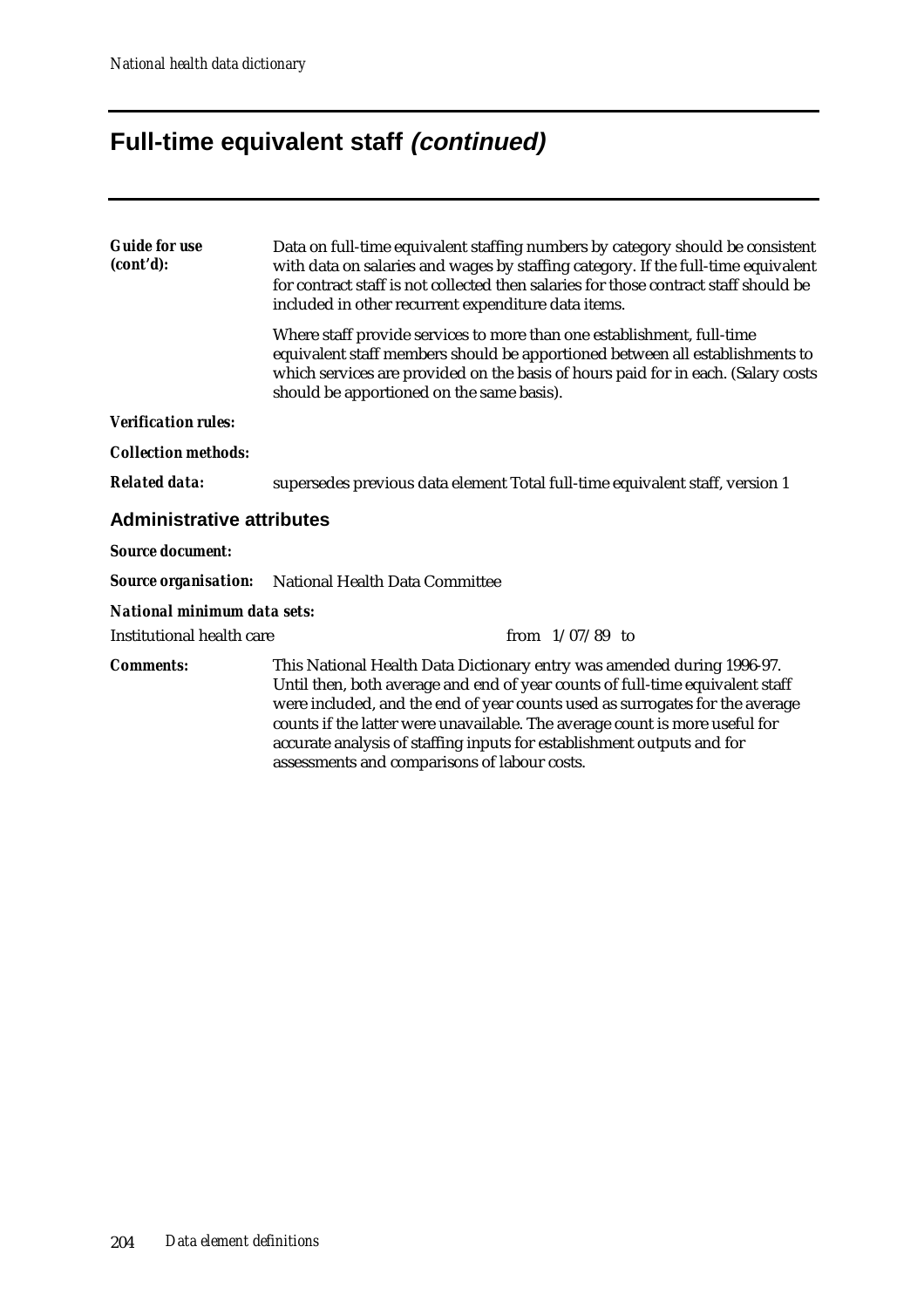# **Indirect health care expenditure**

| <b>Admin. status:</b>                             | <b>CURRENT</b>                                                                                                                                                                                                                                                                                                                                                                                                                                  |                                                                                                                                                                                                                                                                                                                                                                                                                                                                                                                                                                                                                                                                                                                                                                                                                                                                                                                                                                                                                               |  | 1/07/89                                                                                                                                                                                                                                  |                                                                                                                                                                       |  |  |
|---------------------------------------------------|-------------------------------------------------------------------------------------------------------------------------------------------------------------------------------------------------------------------------------------------------------------------------------------------------------------------------------------------------------------------------------------------------------------------------------------------------|-------------------------------------------------------------------------------------------------------------------------------------------------------------------------------------------------------------------------------------------------------------------------------------------------------------------------------------------------------------------------------------------------------------------------------------------------------------------------------------------------------------------------------------------------------------------------------------------------------------------------------------------------------------------------------------------------------------------------------------------------------------------------------------------------------------------------------------------------------------------------------------------------------------------------------------------------------------------------------------------------------------------------------|--|------------------------------------------------------------------------------------------------------------------------------------------------------------------------------------------------------------------------------------------|-----------------------------------------------------------------------------------------------------------------------------------------------------------------------|--|--|
| Identifying and definitional attributes           |                                                                                                                                                                                                                                                                                                                                                                                                                                                 |                                                                                                                                                                                                                                                                                                                                                                                                                                                                                                                                                                                                                                                                                                                                                                                                                                                                                                                                                                                                                               |  |                                                                                                                                                                                                                                          |                                                                                                                                                                       |  |  |
| <b>NHIK</b> identifier:                           | 000326                                                                                                                                                                                                                                                                                                                                                                                                                                          |                                                                                                                                                                                                                                                                                                                                                                                                                                                                                                                                                                                                                                                                                                                                                                                                                                                                                                                                                                                                                               |  |                                                                                                                                                                                                                                          | <b>Version number:</b><br>-1                                                                                                                                          |  |  |
| Data element type:                                | <b>DATA ELEMENT</b>                                                                                                                                                                                                                                                                                                                                                                                                                             |                                                                                                                                                                                                                                                                                                                                                                                                                                                                                                                                                                                                                                                                                                                                                                                                                                                                                                                                                                                                                               |  |                                                                                                                                                                                                                                          |                                                                                                                                                                       |  |  |
| <b>Definition:</b>                                | health care expenditure.                                                                                                                                                                                                                                                                                                                                                                                                                        |                                                                                                                                                                                                                                                                                                                                                                                                                                                                                                                                                                                                                                                                                                                                                                                                                                                                                                                                                                                                                               |  | Expenditures on health care that cannot be directly related to programs<br>into patient transport services, public health and monitoring services, central<br>and statewide support services, central administrations and other indirect | operated by a particular establishment (that is, can only be indirectly related to<br>particular establishments). To be provided at the State level but disaggregated |  |  |
| <b>Context:</b>                                   | Health expenditure: to improve and substantiate the picture in relation to<br>indirect health care expenditure and assist in understanding differences in<br>costs for similar establishments in different States and regions, due to<br>differences in the extent to which support services and other services to<br>residents/inpatients and outpatients of establishments may be provided by<br>the establishment itself or by other bodies. |                                                                                                                                                                                                                                                                                                                                                                                                                                                                                                                                                                                                                                                                                                                                                                                                                                                                                                                                                                                                                               |  |                                                                                                                                                                                                                                          |                                                                                                                                                                       |  |  |
| <b>Relational and representational attributes</b> |                                                                                                                                                                                                                                                                                                                                                                                                                                                 |                                                                                                                                                                                                                                                                                                                                                                                                                                                                                                                                                                                                                                                                                                                                                                                                                                                                                                                                                                                                                               |  |                                                                                                                                                                                                                                          |                                                                                                                                                                       |  |  |
| Datatype:                                         | Numeric                                                                                                                                                                                                                                                                                                                                                                                                                                         |                                                                                                                                                                                                                                                                                                                                                                                                                                                                                                                                                                                                                                                                                                                                                                                                                                                                                                                                                                                                                               |  | <b>Representational form:</b>                                                                                                                                                                                                            | <b>QUANTITATIVE VALUE</b>                                                                                                                                             |  |  |
| <b>Field size:</b>                                | Min. 1                                                                                                                                                                                                                                                                                                                                                                                                                                          | Max. 9                                                                                                                                                                                                                                                                                                                                                                                                                                                                                                                                                                                                                                                                                                                                                                                                                                                                                                                                                                                                                        |  | <b>Representational layout:</b>                                                                                                                                                                                                          | \$\$\$,\$\$\$,\$\$\$                                                                                                                                                  |  |  |
| Data domain:                                      |                                                                                                                                                                                                                                                                                                                                                                                                                                                 |                                                                                                                                                                                                                                                                                                                                                                                                                                                                                                                                                                                                                                                                                                                                                                                                                                                                                                                                                                                                                               |  |                                                                                                                                                                                                                                          |                                                                                                                                                                       |  |  |
| <b>Guide for use:</b>                             | following categories:                                                                                                                                                                                                                                                                                                                                                                                                                           |                                                                                                                                                                                                                                                                                                                                                                                                                                                                                                                                                                                                                                                                                                                                                                                                                                                                                                                                                                                                                               |  | Indirect health care expenditure is to be reported separately for each of the                                                                                                                                                            |                                                                                                                                                                       |  |  |
|                                                   | 1. Patient transport services                                                                                                                                                                                                                                                                                                                                                                                                                   |                                                                                                                                                                                                                                                                                                                                                                                                                                                                                                                                                                                                                                                                                                                                                                                                                                                                                                                                                                                                                               |  | Public or registered non-profit organisations which provide patient transport<br>residential establishments within the scope of this data set.                                                                                           | (or ambulance) for services associated with inpatient or residential episodes at                                                                                      |  |  |
|                                                   | This category excludes patient transport services provided by other types of<br>establishments (for example, public hospitals) as part of their normal services.<br>This category includes centralised and statewide patient transport services (for<br>example, Queensland Ambulance Transport Brigade) which operate<br>independently of individual inpatient establishments.                                                                 |                                                                                                                                                                                                                                                                                                                                                                                                                                                                                                                                                                                                                                                                                                                                                                                                                                                                                                                                                                                                                               |  |                                                                                                                                                                                                                                          |                                                                                                                                                                       |  |  |
|                                                   | Council.                                                                                                                                                                                                                                                                                                                                                                                                                                        | 2. Public health and monitoring services<br>Public or registered non-profit services and organisations with centralised,<br>statewide or national public health or monitoring services. These include<br>programs concerned primarily with preventing the occurrence of diseases and<br>mitigating their effect, and includes such activities as mass chest X-ray<br>campaigns, immunisation and vaccination programs, control of communicable<br>diseases, ante-natal and post-natal clinics, preschool and school medical<br>services, infant welfare clinics, hygiene and nutrition advisory services, food<br>and drug inspection services, regulation of standards of sanitation, quarantine<br>services, pest control, anti-cancer, anti-drug and anti-smoking campaigns and<br>other programs to increase public awareness of disease symptoms and health<br>hazards, occupational health services, Worksafe Australia, the Australian<br>Institute of Health and Welfare and the National Health and Medical Research |  |                                                                                                                                                                                                                                          |                                                                                                                                                                       |  |  |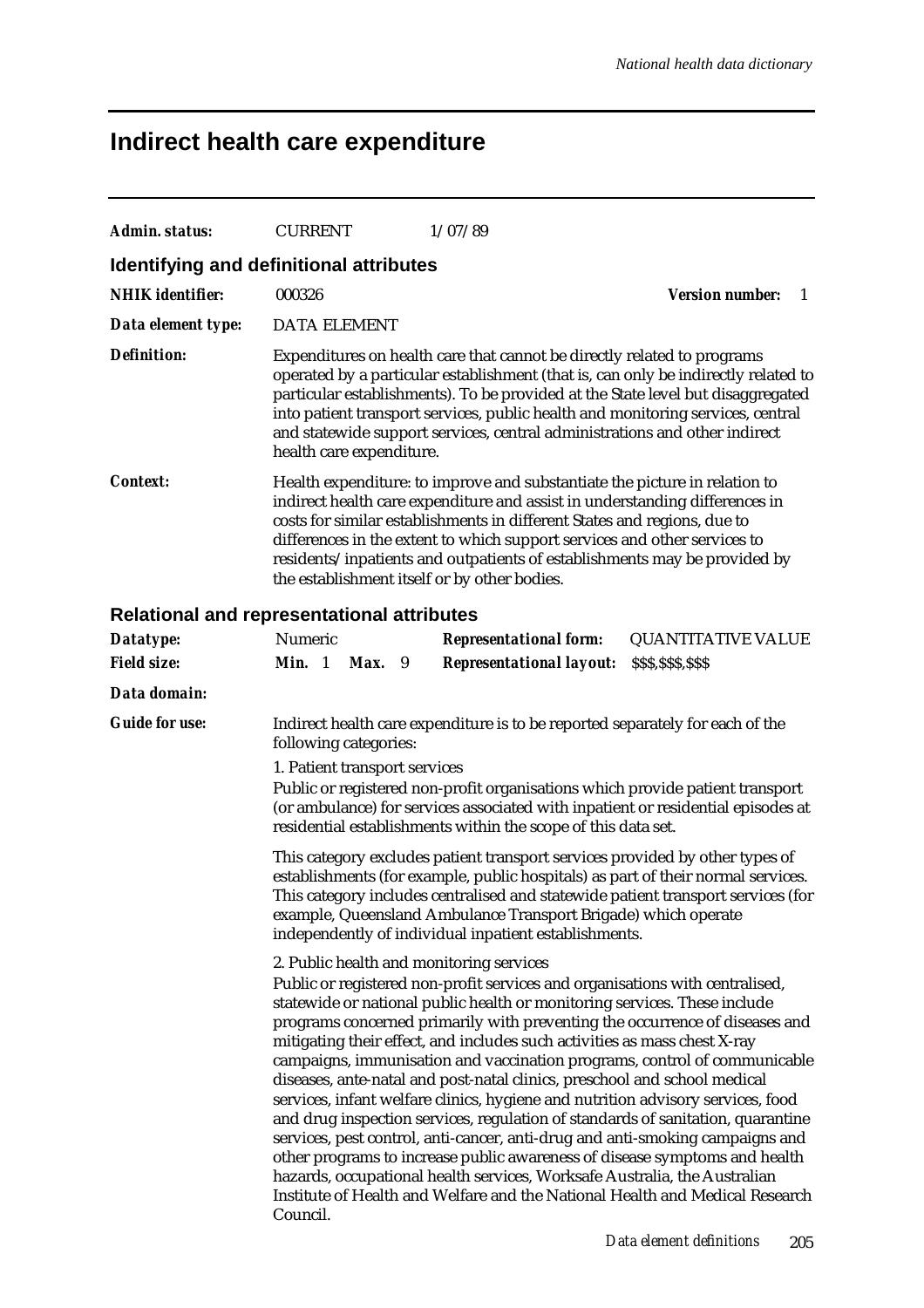## **Indirect health care expenditure (continued)**

| <b>Guide for use</b><br>(cont'd):  | Included here would be child dental services comprising expenditure incurred<br>(other than by individual establishments) or dental examinations, provision of<br>preventive and curative dentistry, dental health education for infants and<br>school children and expenditure incurred in the training of dental therapists.                                                                                                                 |
|------------------------------------|------------------------------------------------------------------------------------------------------------------------------------------------------------------------------------------------------------------------------------------------------------------------------------------------------------------------------------------------------------------------------------------------------------------------------------------------|
|                                    | 3. Central and statewide support services<br>Public or registered services which provide central or statewide support<br>services for residential establishments within the scope of this data set. These<br>include central pathology services, central linen services and frozen food<br>services and blood banks provided on a central or statewide basis such as Red<br>Cross.                                                             |
|                                    | 4. Central administrations<br>Expenditures relating to central health administration, research and planning<br>for central and regional offices of State, Territory and Commonwealth health<br>authorities and related departments (for example, the Department of Veterans'<br>Affairs).                                                                                                                                                      |
|                                    | 5. Other<br>Any other indirect health care expenditure as defined above not catered for in<br>the above categories. This might include such things as family planning and<br>parental health counselling services and expenditure incurred in the<br>registration of notifiable diseases and other medical information.                                                                                                                        |
| <b>Verification rules:</b>         |                                                                                                                                                                                                                                                                                                                                                                                                                                                |
| <b>Collection methods:</b>         |                                                                                                                                                                                                                                                                                                                                                                                                                                                |
| <b>Related data:</b>               |                                                                                                                                                                                                                                                                                                                                                                                                                                                |
| <b>Administrative attributes</b>   |                                                                                                                                                                                                                                                                                                                                                                                                                                                |
| <b>Source document:</b>            |                                                                                                                                                                                                                                                                                                                                                                                                                                                |
| <b>Source organisation:</b>        | National Health Data Committee                                                                                                                                                                                                                                                                                                                                                                                                                 |
| <b>National minimum data sets:</b> |                                                                                                                                                                                                                                                                                                                                                                                                                                                |
| <b>Institutional health care</b>   | from $1/07/89$ to                                                                                                                                                                                                                                                                                                                                                                                                                              |
| <b>Comments:</b>                   | Resources Working Party members were concerned at the danger of double<br>counting programs at hospital and again at State level and were also concerned<br>at the possible lack of uniformity between States. Where possible expenditure<br>relating to programs operated by hospitals should be at the hospital level.                                                                                                                       |
|                                    | In its response to the draft report on the National Minimum Data Set,<br>Queensland expressed the view that this item should be excluded from the<br>National Minimum Data Set until such time as it is more completely specified<br>and therefore useable. Queensland pointed to the substantial problems of<br>double counting and the limitations imposed by the exclusion of other items,<br>notably many non-residential health services. |
|                                    | No other State requested that indirect health care expenditure be excluded<br>from the National Minimum Data Set and it has been retained for the reasons<br>spelt out in the justification above. However, it has been identified as an area<br>requiring substantial future development.                                                                                                                                                     |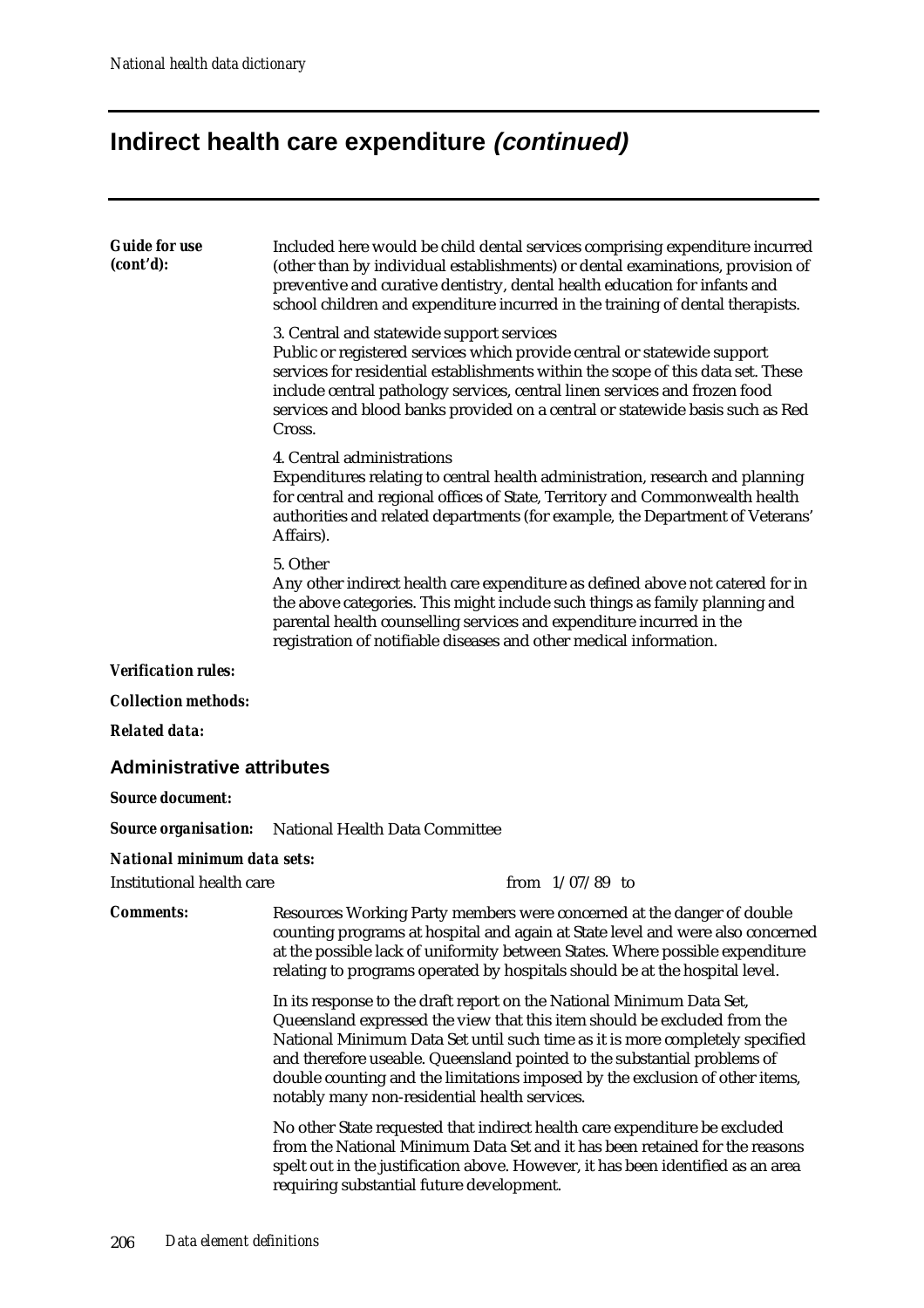#### **Interest payments**

| Admin. status:                          | <b>CURRENT</b>      | 1/07/89                                                                                                                                                                                                                                                                                                                                                                                                               |                        |  |
|-----------------------------------------|---------------------|-----------------------------------------------------------------------------------------------------------------------------------------------------------------------------------------------------------------------------------------------------------------------------------------------------------------------------------------------------------------------------------------------------------------------|------------------------|--|
| Identifying and definitional attributes |                     |                                                                                                                                                                                                                                                                                                                                                                                                                       |                        |  |
| <b>NHIK</b> identifier:                 | 000245              |                                                                                                                                                                                                                                                                                                                                                                                                                       | <b>Version number:</b> |  |
| Data element type:                      | <b>DATA ELEMENT</b> |                                                                                                                                                                                                                                                                                                                                                                                                                       |                        |  |
| <b>Definition:</b>                      |                     | Payments made by or on behalf of the establishment in respect of borrowings<br>(e.g. interest on bank overdraft) provided the establishment is permitted to<br>borrow. This does not include the cost of equity capital (i.e. dividends on<br>shares) in respect of profit making private establishments.                                                                                                             |                        |  |
| <b>Context:</b>                         |                     | Health expenditure: this item has been retained in the data set because of its<br>significance for the private sector. Private profit making establishments will<br>seek to fund their operations either by loan borrowings (debt capital) or<br>raising shares (equity capital). The cost of either can be significant, although<br>the cost of the latter (that is, dividends on shares) would come out of profits. |                        |  |

#### **Relational and representational attributes**

| Datatype:                                                  | Numeric |          | <b>Representational form:</b>                                                                                                                                                                                                                                                                                                                                         | <b>QUANTITATIVE VALUE</b>                                                    |
|------------------------------------------------------------|---------|----------|-----------------------------------------------------------------------------------------------------------------------------------------------------------------------------------------------------------------------------------------------------------------------------------------------------------------------------------------------------------------------|------------------------------------------------------------------------------|
| <b>Field size:</b>                                         | Min. 1  | $Max.$ 9 | <b>Representational layout:</b>                                                                                                                                                                                                                                                                                                                                       | \$\$\$,\$\$\$,\$\$\$                                                         |
| Data domain:                                               |         |          |                                                                                                                                                                                                                                                                                                                                                                       |                                                                              |
| <b>Guide for use:</b>                                      |         |          |                                                                                                                                                                                                                                                                                                                                                                       |                                                                              |
| <b>Verification rules:</b>                                 |         |          | Australian dollars. Rounded to nearest whole dollar.                                                                                                                                                                                                                                                                                                                  |                                                                              |
| <b>Collection methods:</b>                                 |         |          |                                                                                                                                                                                                                                                                                                                                                                       |                                                                              |
| <b>Related data:</b>                                       |         |          | relates to the data element Establishment type, version 1                                                                                                                                                                                                                                                                                                             |                                                                              |
| <b>Administrative attributes</b>                           |         |          |                                                                                                                                                                                                                                                                                                                                                                       |                                                                              |
| <b>Source document:</b>                                    |         |          |                                                                                                                                                                                                                                                                                                                                                                       |                                                                              |
| <b>Source organisation:</b> National Health Data Committee |         |          |                                                                                                                                                                                                                                                                                                                                                                       |                                                                              |
| National minimum data sets:                                |         |          |                                                                                                                                                                                                                                                                                                                                                                       |                                                                              |
| <b>Institutional health care</b>                           |         |          | from $1/07/89$ to                                                                                                                                                                                                                                                                                                                                                     |                                                                              |
| <b>Comments:</b>                                           |         |          | The item would not have been retained if the data set was restricted to the<br>public sector. In some States, public hospitals may not be permitted to borrow<br>funds or it may be entirely a State treasury matter, not identifiable by the<br>identified, this appears to be a sensitive area and also of less overall<br>significance than in the private sector. | health authority. Even where public sector establishment borrowings might be |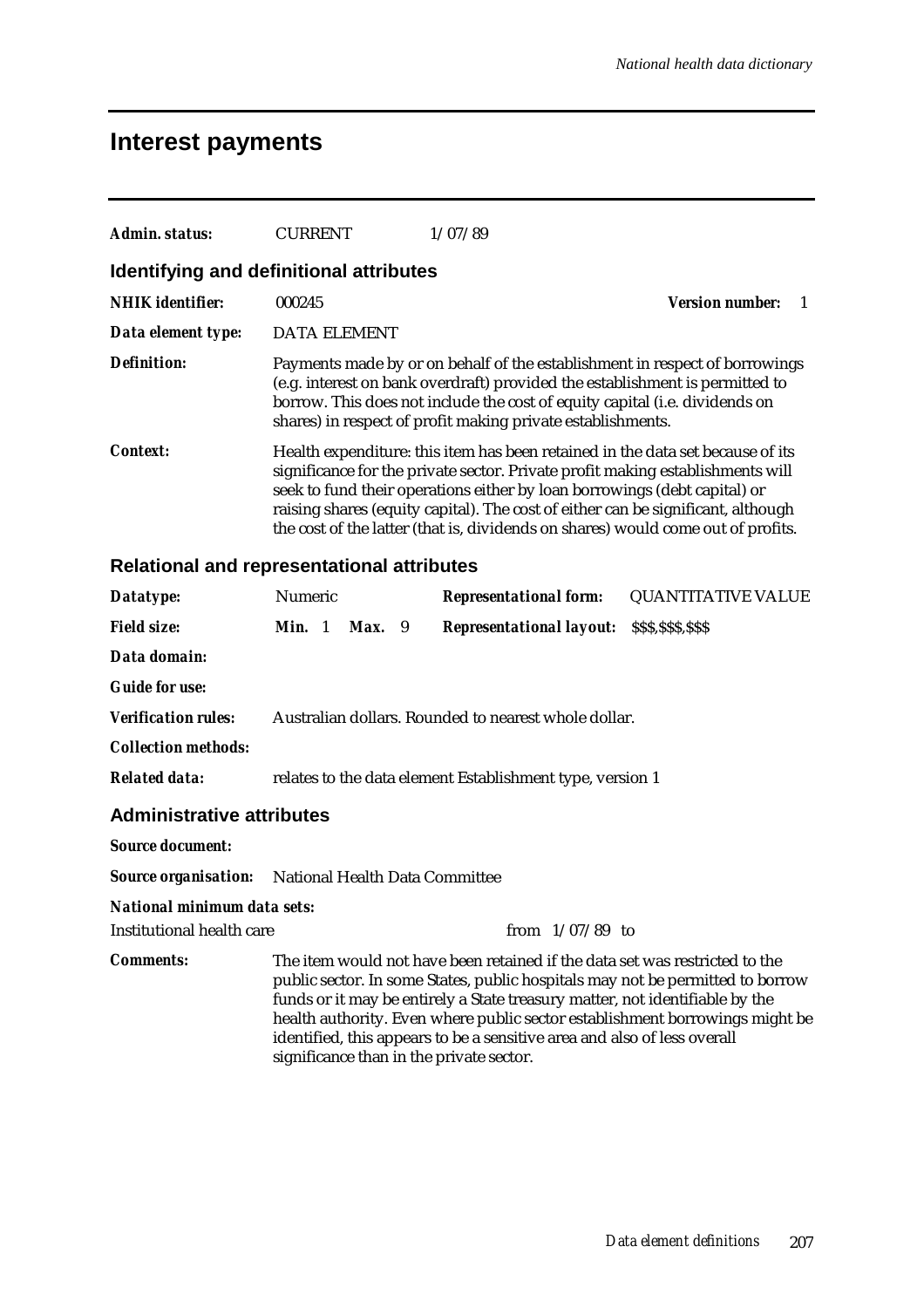## **Medical and surgical supplies**

| Admin. status:                                    | <b>CURRENT</b>                                                                                                                                                                                                                                                                 |                                                                                                                                                                                                                                                        | 1/07/89                                                   |                                          |  |  |
|---------------------------------------------------|--------------------------------------------------------------------------------------------------------------------------------------------------------------------------------------------------------------------------------------------------------------------------------|--------------------------------------------------------------------------------------------------------------------------------------------------------------------------------------------------------------------------------------------------------|-----------------------------------------------------------|------------------------------------------|--|--|
| Identifying and definitional attributes           |                                                                                                                                                                                                                                                                                |                                                                                                                                                                                                                                                        |                                                           |                                          |  |  |
| <b>NHIK</b> identifier:                           | 000239                                                                                                                                                                                                                                                                         |                                                                                                                                                                                                                                                        |                                                           | <b>Version number:</b><br>$\overline{1}$ |  |  |
| Data element type:                                | <b>DATA ELEMENT</b>                                                                                                                                                                                                                                                            |                                                                                                                                                                                                                                                        |                                                           |                                          |  |  |
| Definition:                                       |                                                                                                                                                                                                                                                                                | The cost of all consumables of a medical or surgical nature (excluding drug<br>supplies) but not including expenditure on equipment repairs. Gross<br>expenditure should be reported with no revenue offsets, except for inter-<br>hospital transfers. |                                                           |                                          |  |  |
| <i>Context:</i>                                   | Health expenditure: as for the data element Drug supplies this is a significant<br>element of non-salary expenditure and national-level data on medical and<br>surgical supplies is of considerable interest in its own right to a wide range of<br>persons and organisations. |                                                                                                                                                                                                                                                        |                                                           |                                          |  |  |
| <b>Relational and representational attributes</b> |                                                                                                                                                                                                                                                                                |                                                                                                                                                                                                                                                        |                                                           |                                          |  |  |
| Datatype:                                         | Numeric                                                                                                                                                                                                                                                                        |                                                                                                                                                                                                                                                        | <b>Representational form:</b>                             | <b>QUANTITATIVE VALUE</b>                |  |  |
| <b>Field size:</b>                                | Min. 1                                                                                                                                                                                                                                                                         | Max. 9                                                                                                                                                                                                                                                 | <b>Representational layout: SSS, SSS, SSS</b>             |                                          |  |  |
| Data domain:                                      |                                                                                                                                                                                                                                                                                |                                                                                                                                                                                                                                                        |                                                           |                                          |  |  |
| <b>Guide for use:</b>                             |                                                                                                                                                                                                                                                                                |                                                                                                                                                                                                                                                        |                                                           |                                          |  |  |
| <b>Verification rules:</b>                        |                                                                                                                                                                                                                                                                                |                                                                                                                                                                                                                                                        | Australian dollars. Rounded to nearest whole dollar.      |                                          |  |  |
| <b>Collection methods:</b>                        |                                                                                                                                                                                                                                                                                |                                                                                                                                                                                                                                                        |                                                           |                                          |  |  |
| <b>Related data:</b>                              |                                                                                                                                                                                                                                                                                |                                                                                                                                                                                                                                                        | relates to the data element Establishment type, version 1 |                                          |  |  |
| <b>Administrative attributes</b>                  |                                                                                                                                                                                                                                                                                |                                                                                                                                                                                                                                                        |                                                           |                                          |  |  |
| <b>Source document:</b>                           |                                                                                                                                                                                                                                                                                |                                                                                                                                                                                                                                                        |                                                           |                                          |  |  |
| <b>Source organisation:</b>                       | National Health Data Committee                                                                                                                                                                                                                                                 |                                                                                                                                                                                                                                                        |                                                           |                                          |  |  |
| National minimum data sets:                       |                                                                                                                                                                                                                                                                                |                                                                                                                                                                                                                                                        |                                                           |                                          |  |  |
| Institutional health care                         |                                                                                                                                                                                                                                                                                |                                                                                                                                                                                                                                                        | from $1/07/89$ to                                         |                                          |  |  |
| <i>Comments:</i>                                  |                                                                                                                                                                                                                                                                                |                                                                                                                                                                                                                                                        |                                                           |                                          |  |  |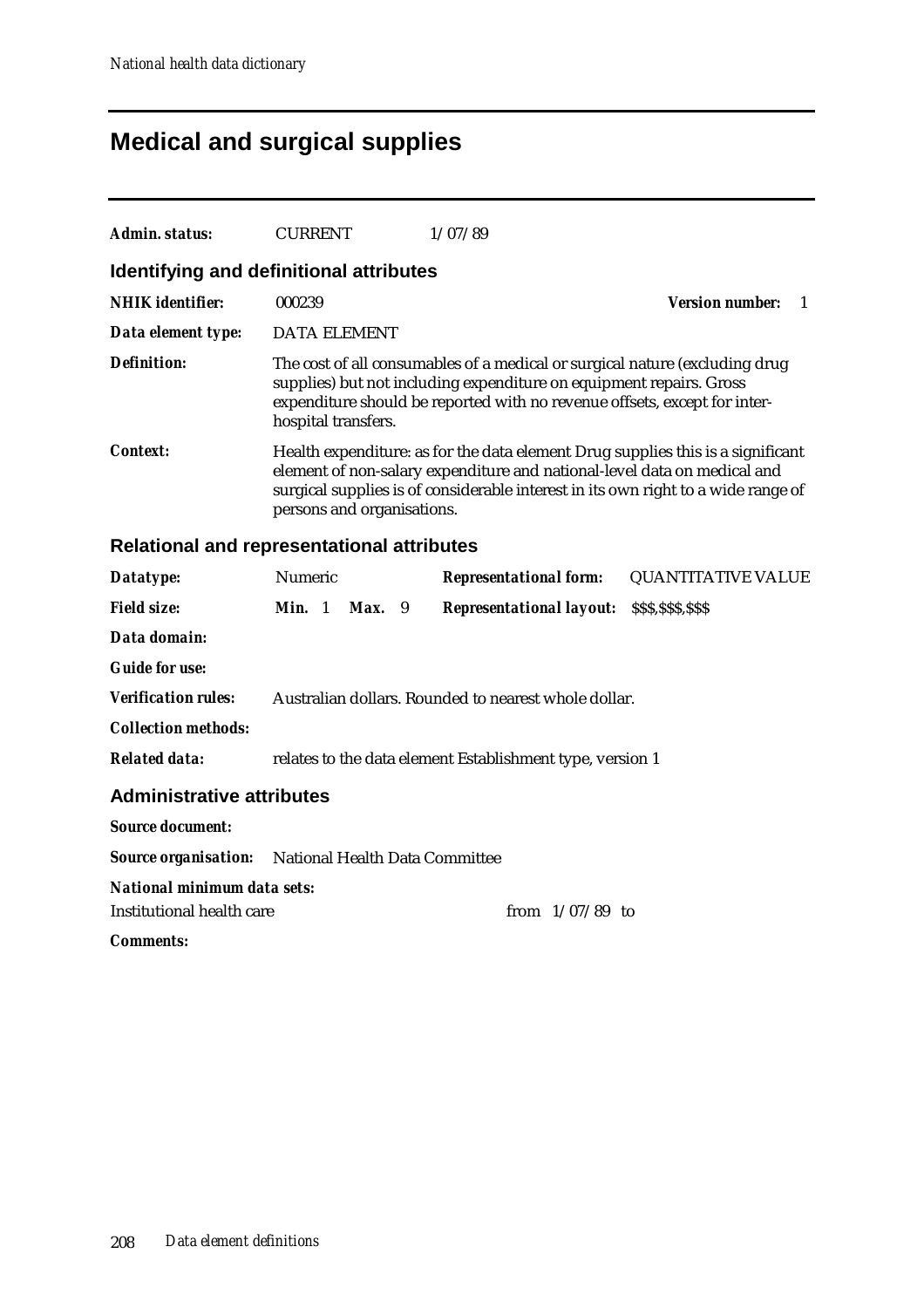### **Non-salary operating costs**

| Admin. status:                                    | <b>CURRENT</b>                                                                                                                                |  | 1/07/98                                                                                                                                                                                                                                                                                                                                                                                                |                                                                               |  |
|---------------------------------------------------|-----------------------------------------------------------------------------------------------------------------------------------------------|--|--------------------------------------------------------------------------------------------------------------------------------------------------------------------------------------------------------------------------------------------------------------------------------------------------------------------------------------------------------------------------------------------------------|-------------------------------------------------------------------------------|--|
| Identifying and definitional attributes           |                                                                                                                                               |  |                                                                                                                                                                                                                                                                                                                                                                                                        |                                                                               |  |
| <b>NHIK</b> identifier:                           | 000360                                                                                                                                        |  |                                                                                                                                                                                                                                                                                                                                                                                                        | <b>Version number:</b><br>1                                                   |  |
| Data element type:                                | DERIVED DATA ELEMENT                                                                                                                          |  |                                                                                                                                                                                                                                                                                                                                                                                                        |                                                                               |  |
| <b>Definition:</b>                                |                                                                                                                                               |  | Total expenditure relating to non-salary operating items.                                                                                                                                                                                                                                                                                                                                              |                                                                               |  |
| <b>Context:</b>                                   | the sector.                                                                                                                                   |  | Health care: this data element is required to monitor trends of expenditure in                                                                                                                                                                                                                                                                                                                         |                                                                               |  |
| <b>Relational and representational attributes</b> |                                                                                                                                               |  |                                                                                                                                                                                                                                                                                                                                                                                                        |                                                                               |  |
| Datatype:                                         | Numeric                                                                                                                                       |  | <b>Representational form:</b>                                                                                                                                                                                                                                                                                                                                                                          | <b>QUANTITATIVE VALUE</b>                                                     |  |
| <b>Field size:</b>                                | Min. 1<br>$Max.$ 9                                                                                                                            |  | <b>Representational layout: SSS, SSS, SSS</b>                                                                                                                                                                                                                                                                                                                                                          |                                                                               |  |
| Data domain:                                      |                                                                                                                                               |  |                                                                                                                                                                                                                                                                                                                                                                                                        |                                                                               |  |
| <b>Guide for use:</b>                             |                                                                                                                                               |  | Report all expenditure in thousands of dollars (\$000's). Total is calculated<br>from expenditure including: Payments to visiting medical officers,<br>Superannuation employer contributions (including funding basis), Drug<br>supplies; Medical and surgical supplies; Food supplies; Domestic services;<br>payments; Depreciation; Other recurrent expenditure.                                     | Repairs and maintenance; Patient transport; Administrative expenses; Interest |  |
|                                                   | Expenditure should include both the specific costs directly associated with the<br>service and indirect costs for example personnel services. |  |                                                                                                                                                                                                                                                                                                                                                                                                        |                                                                               |  |
|                                                   | Research and academic units that function as an integral part of ambulatory<br>care should be reported against the appropriate service.       |  |                                                                                                                                                                                                                                                                                                                                                                                                        |                                                                               |  |
| <b>Verification rules:</b>                        |                                                                                                                                               |  |                                                                                                                                                                                                                                                                                                                                                                                                        |                                                                               |  |
| <b>Collection methods:</b>                        |                                                                                                                                               |  |                                                                                                                                                                                                                                                                                                                                                                                                        |                                                                               |  |
| <b>Related data:</b>                              | basis), version 1                                                                                                                             |  | is calculated using Payments to visiting medical officers, version 1<br>is calculated using Drug supplies, version 1<br>is calculated using Medical and surgical supplies, version 1<br>is calculated using Food supplies, version 1<br>is calculated using Domestic services, version 1<br>is calculated using Repairs and maintenance, version 1<br>is calculated using Patient transport, version 1 | is calculated using Superannuation employer contributions (including funding  |  |
|                                                   |                                                                                                                                               |  | is calculated using Administrative expenses, version 1<br>is calculated using Interest payments, version 1<br>is calculated using Depreciation, version 1<br>is calculated using Other recurrent expenditure, version 1                                                                                                                                                                                |                                                                               |  |

#### **Administrative attributes**

*Source document:*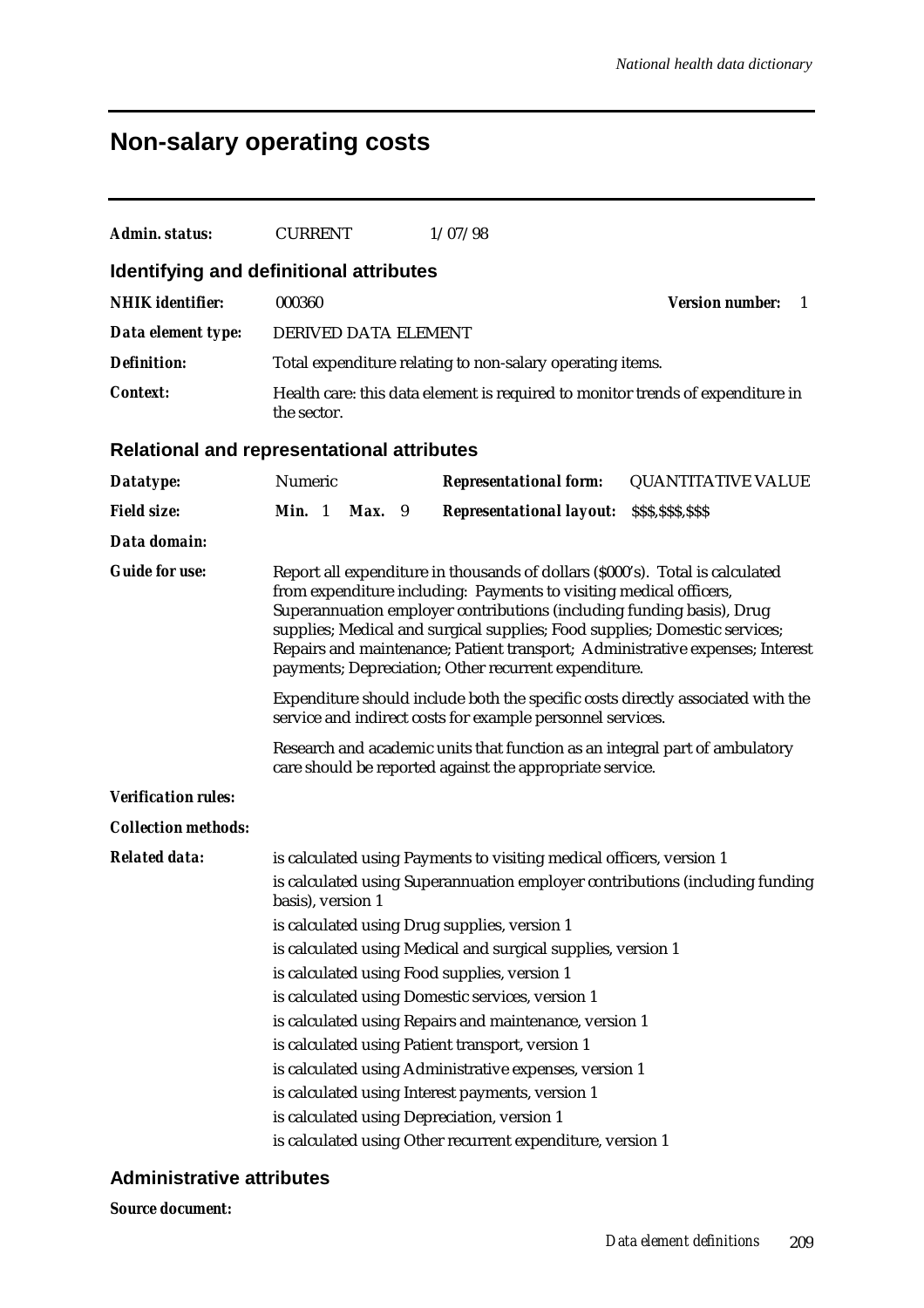#### **Non-salary operating costs (continued)**

*Source organisation:*

*National minimum data sets:* Community mental health care from  $1/07/98$  to

*Comments:*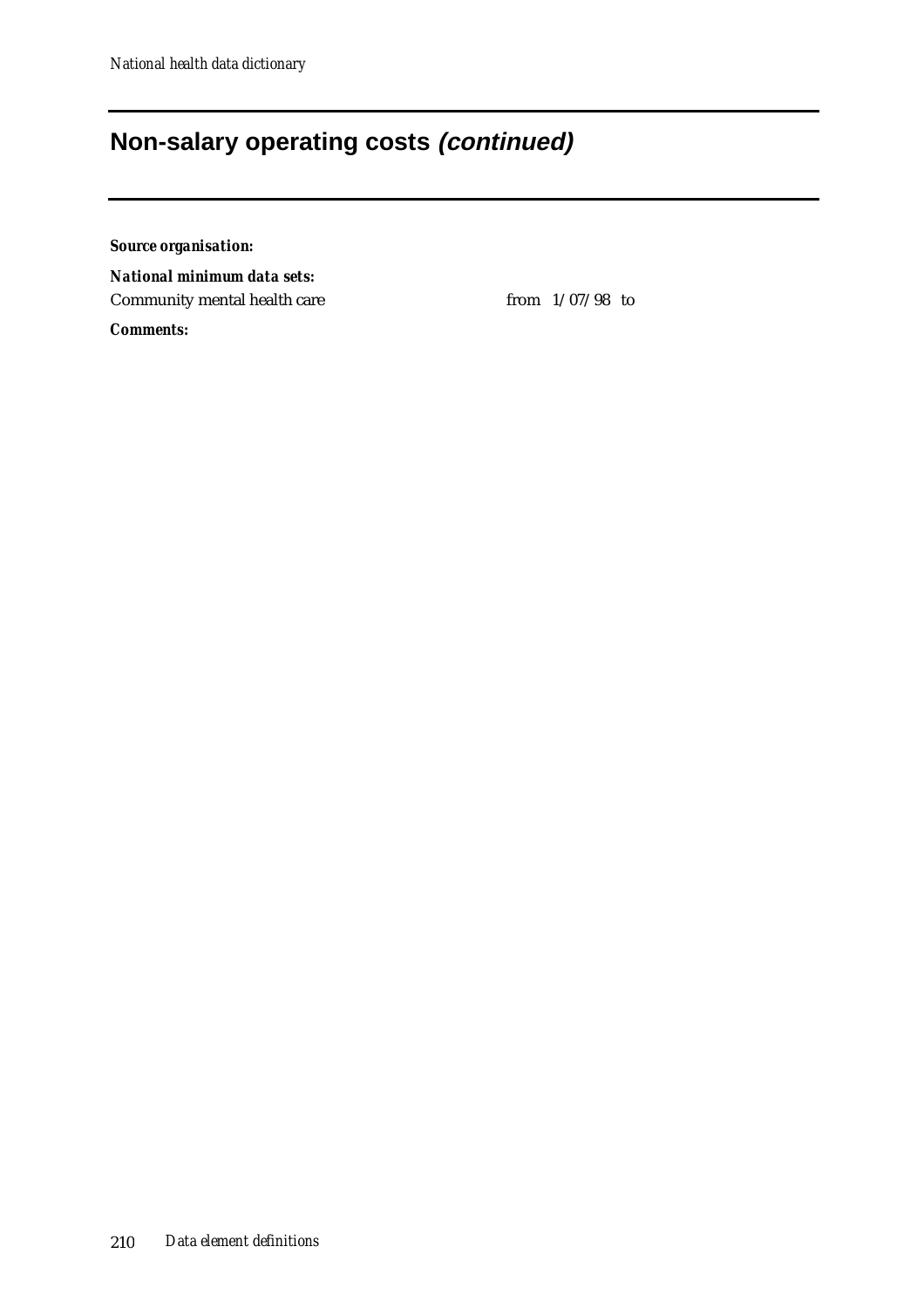# **Other recurrent expenditure**

| Admin. status:                                                        | <b>CURRENT</b>                                            | 1/07/89                                                                                                                                                                                                                             |                                 |                                          |  |  |  |
|-----------------------------------------------------------------------|-----------------------------------------------------------|-------------------------------------------------------------------------------------------------------------------------------------------------------------------------------------------------------------------------------------|---------------------------------|------------------------------------------|--|--|--|
| Identifying and definitional attributes                               |                                                           |                                                                                                                                                                                                                                     |                                 |                                          |  |  |  |
| <b>NHIK</b> identifier:                                               | 000247                                                    |                                                                                                                                                                                                                                     |                                 | <b>Version number:</b><br>$\overline{1}$ |  |  |  |
| Data element type:                                                    | <b>DATA ELEMENT</b>                                       |                                                                                                                                                                                                                                     |                                 |                                          |  |  |  |
| <b>Definition:</b>                                                    |                                                           | Other payments are all other recurrent expenditure not included elsewhere in<br>any of the recurrent expenditure categories. Gross expenditure should be<br>reported with no revenue offsets (except for inter-hospital transfers). |                                 |                                          |  |  |  |
| Context:                                                              | aggregate.                                                | Health expenditure: this category is required for balancing purposes and to<br>capture all those additional expenditures which can be significant in                                                                                |                                 |                                          |  |  |  |
|                                                                       | Relational and representational attributes                |                                                                                                                                                                                                                                     |                                 |                                          |  |  |  |
| Datatype:                                                             | Numeric                                                   |                                                                                                                                                                                                                                     | <b>Representational form:</b>   | <b>QUANTITATIVE VALUE</b>                |  |  |  |
| <b>Field size:</b>                                                    | Min. 1<br>Max. 9                                          |                                                                                                                                                                                                                                     | <b>Representational layout:</b> | \$\$\$,\$\$\$,\$\$\$                     |  |  |  |
| Data domain:                                                          |                                                           |                                                                                                                                                                                                                                     |                                 |                                          |  |  |  |
| <b>Guide for use:</b>                                                 |                                                           |                                                                                                                                                                                                                                     |                                 |                                          |  |  |  |
| <b>Verification rules:</b>                                            | Australian dollars. Rounded to nearest whole dollar.      |                                                                                                                                                                                                                                     |                                 |                                          |  |  |  |
| <b>Collection methods:</b>                                            |                                                           |                                                                                                                                                                                                                                     |                                 |                                          |  |  |  |
| <b>Related data:</b>                                                  | relates to the data element Establishment type, version 1 |                                                                                                                                                                                                                                     |                                 |                                          |  |  |  |
| <b>Administrative attributes</b>                                      |                                                           |                                                                                                                                                                                                                                     |                                 |                                          |  |  |  |
| <b>Source document:</b>                                               |                                                           |                                                                                                                                                                                                                                     |                                 |                                          |  |  |  |
| <b>Source organisation:</b> National minimum data set working parties |                                                           |                                                                                                                                                                                                                                     |                                 |                                          |  |  |  |
| National minimum data sets:                                           |                                                           |                                                                                                                                                                                                                                     |                                 |                                          |  |  |  |
| Institutional health care                                             |                                                           |                                                                                                                                                                                                                                     | from $1/07/89$ to               |                                          |  |  |  |
| <i>Comments:</i>                                                      |                                                           |                                                                                                                                                                                                                                     |                                 |                                          |  |  |  |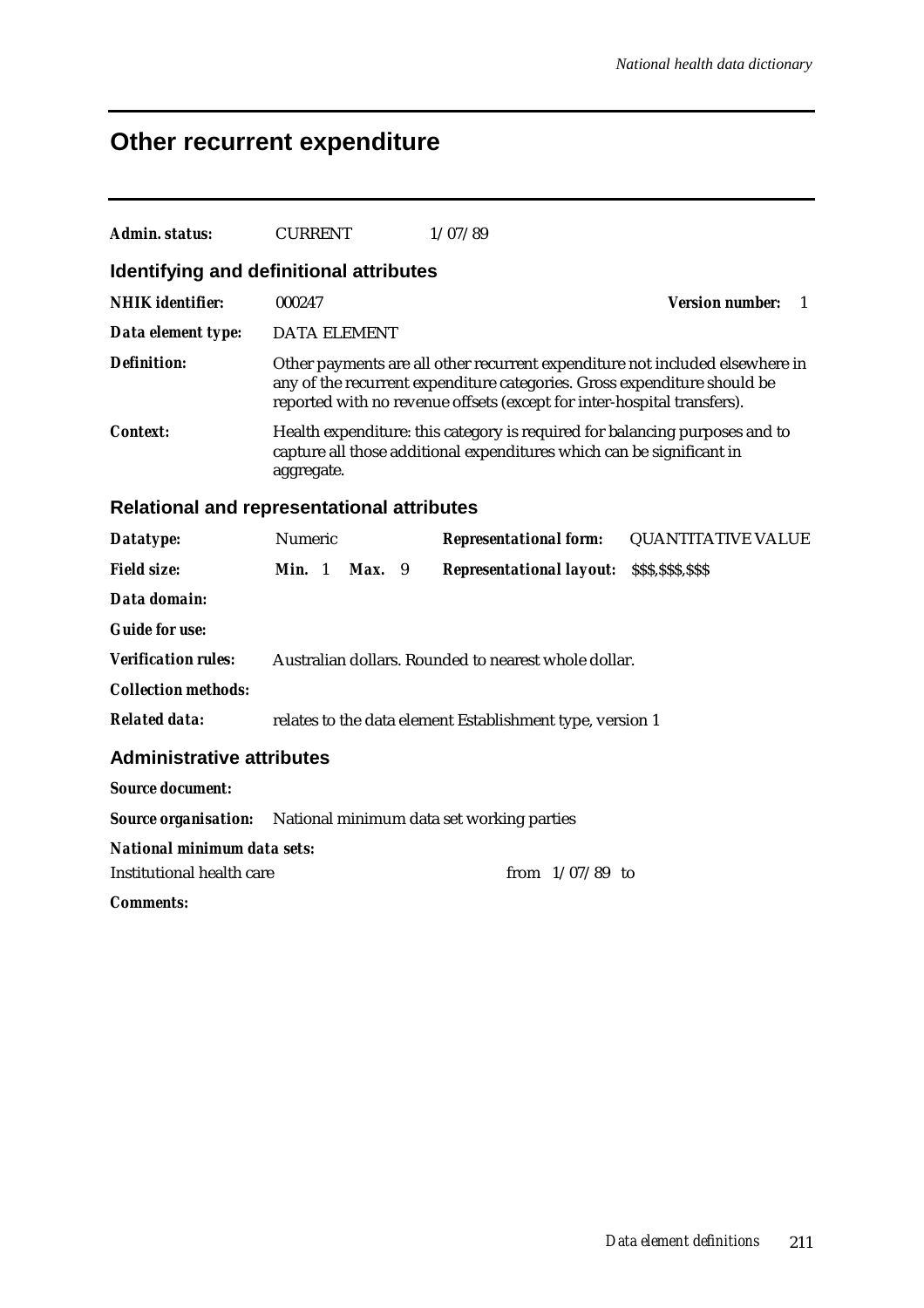### **Other revenues**

| Admin. status:                                    | <b>CURRENT</b>                                                                                                                                                                                                                                              |          | 1/07/89 |                                                           |                                                                                                                                                                                                                                                                                                                     |
|---------------------------------------------------|-------------------------------------------------------------------------------------------------------------------------------------------------------------------------------------------------------------------------------------------------------------|----------|---------|-----------------------------------------------------------|---------------------------------------------------------------------------------------------------------------------------------------------------------------------------------------------------------------------------------------------------------------------------------------------------------------------|
| Identifying and definitional attributes           |                                                                                                                                                                                                                                                             |          |         |                                                           |                                                                                                                                                                                                                                                                                                                     |
| <b>NHIK</b> identifier:                           | 000323                                                                                                                                                                                                                                                      |          |         |                                                           | <b>Version number:</b><br>1                                                                                                                                                                                                                                                                                         |
| Data element type:                                | <b>DATA ELEMENT</b>                                                                                                                                                                                                                                         |          |         |                                                           |                                                                                                                                                                                                                                                                                                                     |
| <b>Definition:</b>                                |                                                                                                                                                                                                                                                             |          |         | bequests and accommodation provided to visitors.          | All other revenue received by the establishment that is not included under<br>patient revenue or recoveries (but not including revenue payments received<br>from State or Territory governments). This would include revenue such as<br>investment income from temporarily surplus funds and income from charities, |
|                                                   | services).                                                                                                                                                                                                                                                  |          |         |                                                           | See text relating to offsetting practices. Gross revenue should be reported<br>(except in relation to payments for inter-hospital transfers of goods and                                                                                                                                                            |
| <b>Context:</b>                                   | Health services: in aggregate, other revenues as defined above constitute a<br>significant source of income for many establishments and are necessary to<br>complete the revenue picture for health financing studies or analyses at the<br>national level. |          |         |                                                           |                                                                                                                                                                                                                                                                                                                     |
| <b>Relational and representational attributes</b> |                                                                                                                                                                                                                                                             |          |         |                                                           |                                                                                                                                                                                                                                                                                                                     |
| Datatype:                                         | Numeric                                                                                                                                                                                                                                                     |          |         | <b>Representational form:</b>                             | <b>QUANTITATIVE VALUE</b>                                                                                                                                                                                                                                                                                           |
| <b>Field size:</b>                                | Min. 1                                                                                                                                                                                                                                                      | $Max.$ 9 |         | <b>Representational layout:</b>                           | \$\$\$,\$\$\$,\$\$\$                                                                                                                                                                                                                                                                                                |
| Data domain:                                      |                                                                                                                                                                                                                                                             |          |         |                                                           |                                                                                                                                                                                                                                                                                                                     |
| <b>Guide for use:</b>                             |                                                                                                                                                                                                                                                             |          |         |                                                           |                                                                                                                                                                                                                                                                                                                     |
| <b>Verification rules:</b>                        |                                                                                                                                                                                                                                                             |          |         | Australian dollars. Rounded to nearest whole dollar.      |                                                                                                                                                                                                                                                                                                                     |
| <b>Collection methods:</b>                        |                                                                                                                                                                                                                                                             |          |         |                                                           |                                                                                                                                                                                                                                                                                                                     |
| <b>Related data:</b>                              |                                                                                                                                                                                                                                                             |          |         | relates to the data element Establishment type, version 1 |                                                                                                                                                                                                                                                                                                                     |
| <b>Administrative attributes</b>                  |                                                                                                                                                                                                                                                             |          |         |                                                           |                                                                                                                                                                                                                                                                                                                     |
| <b>Source document:</b>                           |                                                                                                                                                                                                                                                             |          |         |                                                           |                                                                                                                                                                                                                                                                                                                     |
| <b>Source organisation:</b>                       | National Health Data Committee                                                                                                                                                                                                                              |          |         |                                                           |                                                                                                                                                                                                                                                                                                                     |
| <b>National minimum data sets:</b>                |                                                                                                                                                                                                                                                             |          |         |                                                           |                                                                                                                                                                                                                                                                                                                     |
| <b>Institutional health care</b>                  |                                                                                                                                                                                                                                                             |          |         | from $1/07/89$ to                                         |                                                                                                                                                                                                                                                                                                                     |
| <b>Comments:</b>                                  |                                                                                                                                                                                                                                                             |          |         | separately identified in a national minimum data set.     | The possibility of showing any investment income derived from surplus funds<br>as a separate item of revenue was considered but rejected by the Resources<br>Working Party primarily because it was considered too sensitive an item to be                                                                          |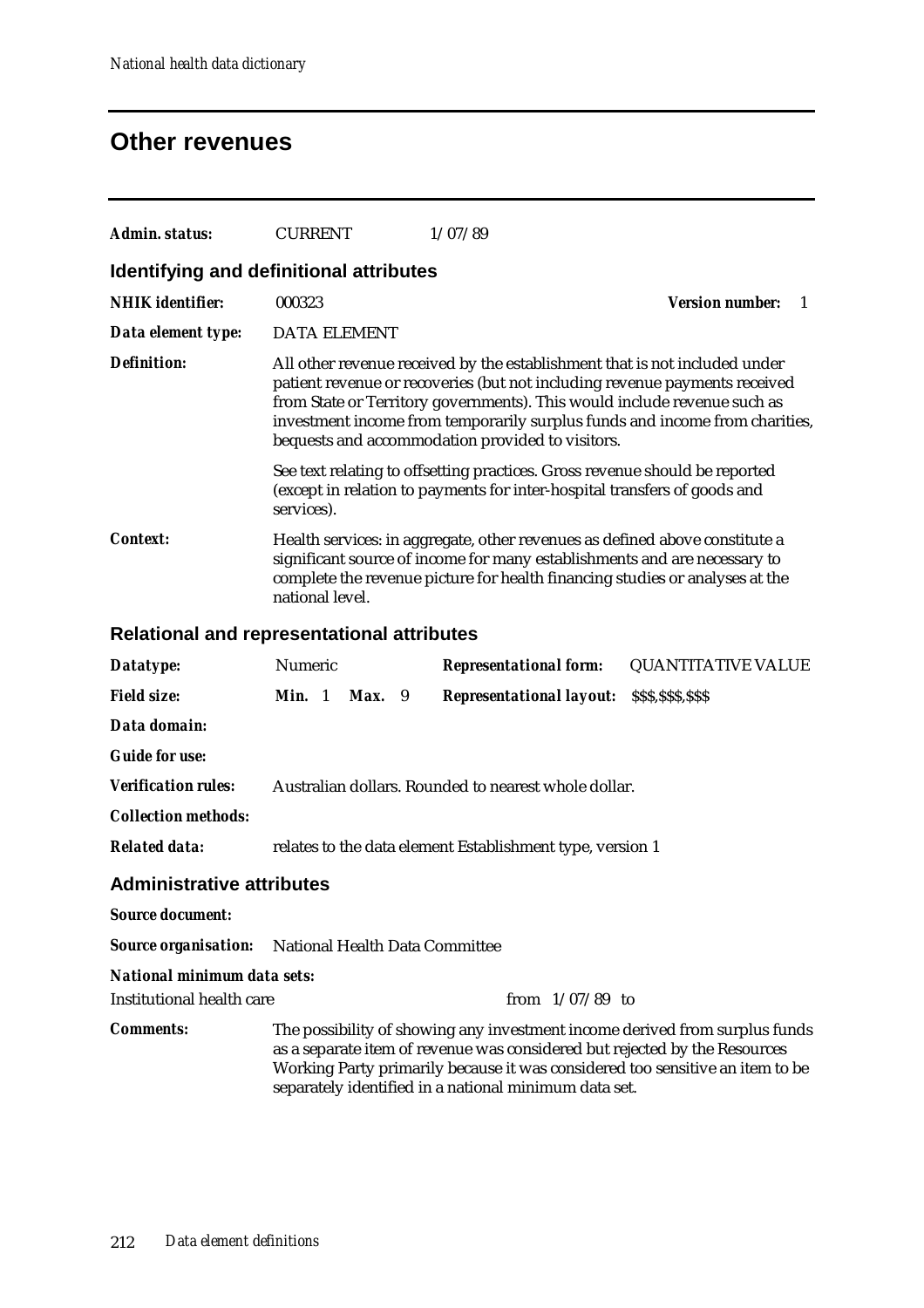### **Patient revenue**

| Admin. status:                             | <b>CURRENT</b>                                            |                                                                                                                                                                                                                                                                                                          |  | 1/07/89                                                                                                                                                                                                                                                                                                 |  |                                                                                                                                                                                                                                               |
|--------------------------------------------|-----------------------------------------------------------|----------------------------------------------------------------------------------------------------------------------------------------------------------------------------------------------------------------------------------------------------------------------------------------------------------|--|---------------------------------------------------------------------------------------------------------------------------------------------------------------------------------------------------------------------------------------------------------------------------------------------------------|--|-----------------------------------------------------------------------------------------------------------------------------------------------------------------------------------------------------------------------------------------------|
| Identifying and definitional attributes    |                                                           |                                                                                                                                                                                                                                                                                                          |  |                                                                                                                                                                                                                                                                                                         |  |                                                                                                                                                                                                                                               |
| <b>NHIK</b> identifier:                    | 000296                                                    |                                                                                                                                                                                                                                                                                                          |  |                                                                                                                                                                                                                                                                                                         |  | <b>Version number:</b><br>1                                                                                                                                                                                                                   |
| Data element type:                         | <b>DATA ELEMENT</b>                                       |                                                                                                                                                                                                                                                                                                          |  |                                                                                                                                                                                                                                                                                                         |  |                                                                                                                                                                                                                                               |
| <b>Definition:</b>                         |                                                           |                                                                                                                                                                                                                                                                                                          |  | Patient revenue comprises all revenue received by, and due to, an<br>other establishment charges. All patient revenue is to be grouped together<br>regardless of source of payment (Commonwealth, health fund, insurance<br>in-patient, private or compensable). Gross revenue should be reported.      |  | establishment in respect of individual patient liability for accommodation and<br>company, direct from patient) or status of patient (whether in-patient or non-                                                                              |
|                                            |                                                           |                                                                                                                                                                                                                                                                                                          |  | should be included under patient revenue.                                                                                                                                                                                                                                                               |  | Note: The Commonwealth contribution in respect of nursing home patients                                                                                                                                                                       |
| <b>Context:</b>                            |                                                           | Health expenditure: patient revenue is a significant source of income for most<br>establishments. For some establishments (principally the private sector) it is<br>the major source of income. Patient revenue data is important for any health<br>financing analyses or studies at the national level. |  |                                                                                                                                                                                                                                                                                                         |  |                                                                                                                                                                                                                                               |
| Relational and representational attributes |                                                           |                                                                                                                                                                                                                                                                                                          |  |                                                                                                                                                                                                                                                                                                         |  |                                                                                                                                                                                                                                               |
| Datatype:                                  | Numeric                                                   |                                                                                                                                                                                                                                                                                                          |  | <b>Representational form:</b>                                                                                                                                                                                                                                                                           |  | <b>QUANTITATIVE VALUE</b>                                                                                                                                                                                                                     |
| <b>Field size:</b>                         | Min. 1                                                    | Max. 9                                                                                                                                                                                                                                                                                                   |  | <b>Representational layout: SSS, SSS, SSS</b>                                                                                                                                                                                                                                                           |  |                                                                                                                                                                                                                                               |
| Data domain:                               |                                                           |                                                                                                                                                                                                                                                                                                          |  |                                                                                                                                                                                                                                                                                                         |  |                                                                                                                                                                                                                                               |
| <b>Guide for use:</b>                      |                                                           |                                                                                                                                                                                                                                                                                                          |  |                                                                                                                                                                                                                                                                                                         |  |                                                                                                                                                                                                                                               |
| <b>Verification rules:</b>                 |                                                           |                                                                                                                                                                                                                                                                                                          |  |                                                                                                                                                                                                                                                                                                         |  |                                                                                                                                                                                                                                               |
| <b>Collection methods:</b>                 |                                                           |                                                                                                                                                                                                                                                                                                          |  |                                                                                                                                                                                                                                                                                                         |  |                                                                                                                                                                                                                                               |
| <b>Related data:</b>                       | relates to the data element Establishment type, version 1 |                                                                                                                                                                                                                                                                                                          |  |                                                                                                                                                                                                                                                                                                         |  |                                                                                                                                                                                                                                               |
| <b>Administrative attributes</b>           |                                                           |                                                                                                                                                                                                                                                                                                          |  |                                                                                                                                                                                                                                                                                                         |  |                                                                                                                                                                                                                                               |
| <b>Source document:</b>                    |                                                           |                                                                                                                                                                                                                                                                                                          |  |                                                                                                                                                                                                                                                                                                         |  |                                                                                                                                                                                                                                               |
| <b>Source organisation:</b>                |                                                           |                                                                                                                                                                                                                                                                                                          |  | National minimum data set working parties                                                                                                                                                                                                                                                               |  |                                                                                                                                                                                                                                               |
| National minimum data sets:                |                                                           |                                                                                                                                                                                                                                                                                                          |  |                                                                                                                                                                                                                                                                                                         |  |                                                                                                                                                                                                                                               |
| <b>Institutional health care</b>           |                                                           |                                                                                                                                                                                                                                                                                                          |  | from $1/07/89$ to                                                                                                                                                                                                                                                                                       |  |                                                                                                                                                                                                                                               |
| <b>Comments:</b>                           |                                                           |                                                                                                                                                                                                                                                                                                          |  | The Resources Working Party considered a split of patient revenue into<br>various categories including an in-patient/non-in-patient split and a<br>part, this reflected sensitivities to too detailed a disclosure of sources of<br>at a national level. However, for nursing home patient revenue, the |  | private/compensable/ineligible split but decided against this level of detail. In<br>revenue and also a feeling that total patient revenue was adequate for analysis<br>Commonwealth Department of Community Services and Health nursing home |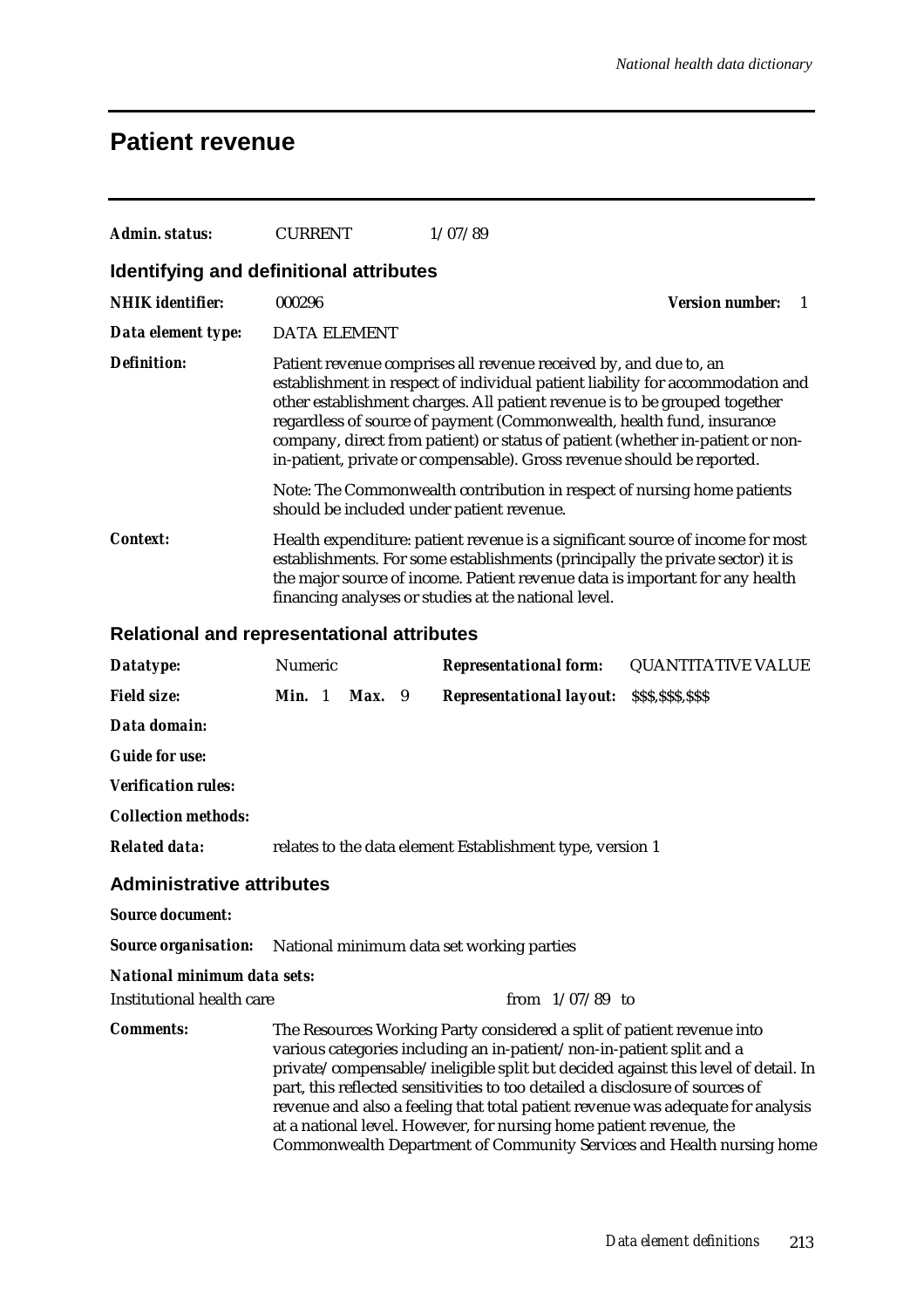#### **Patient revenue (continued)**

*Comments (cont'd):* experts said they would like to see a limited split up of patient revenue perhaps along the following lines:

Nursing homes

- Commonwealth benefit
- residents payment

Hostels

- Commonwealth benefit
- resident recurrent funding
- resident capital funding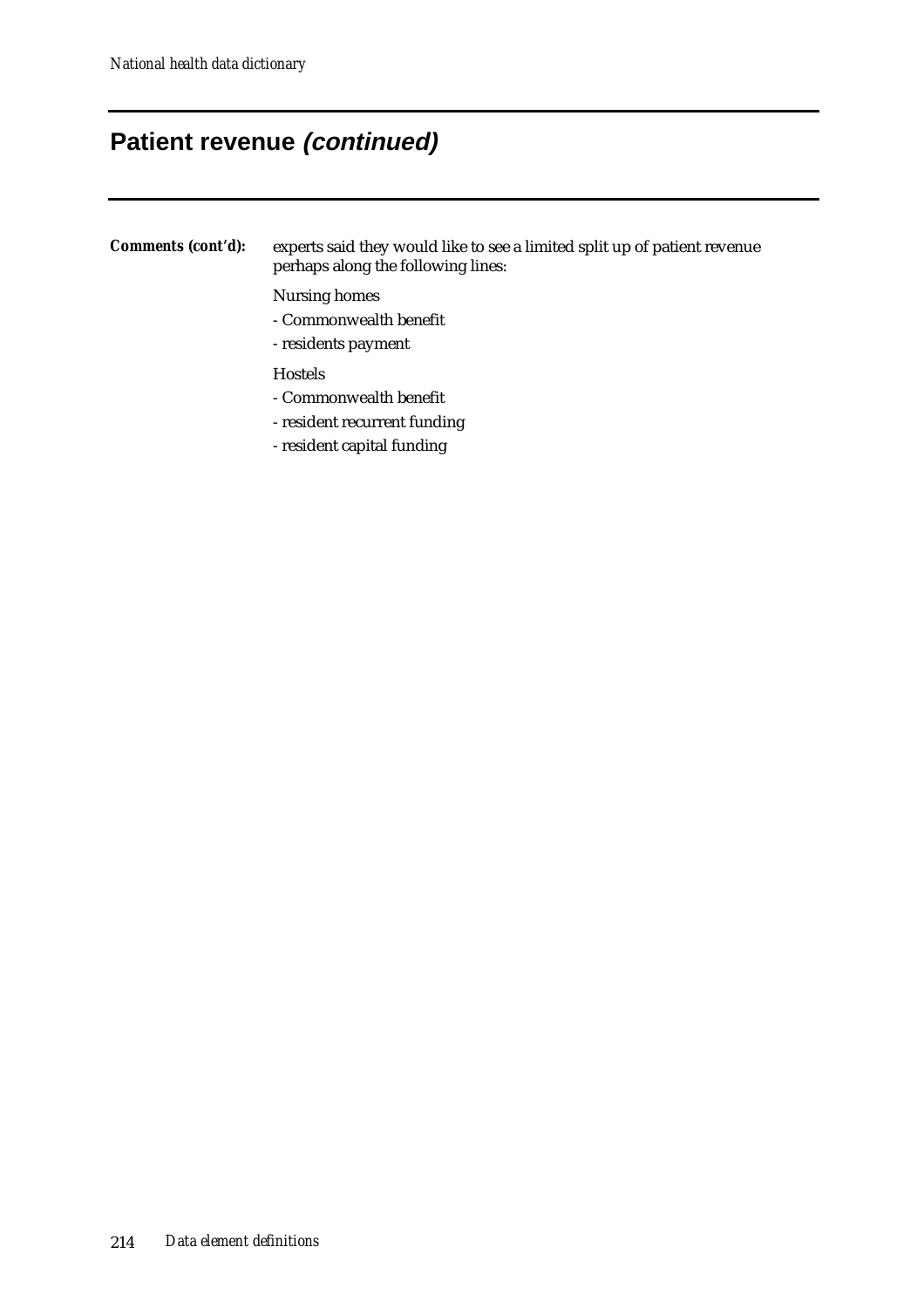### **Patient transport**

| Admin. status:                                                  | <b>CURRENT</b>                                                                                                                                                                                                                   |                                                                                              | 1/07/89                                                   |                                          |  |  |
|-----------------------------------------------------------------|----------------------------------------------------------------------------------------------------------------------------------------------------------------------------------------------------------------------------------|----------------------------------------------------------------------------------------------|-----------------------------------------------------------|------------------------------------------|--|--|
| Identifying and definitional attributes                         |                                                                                                                                                                                                                                  |                                                                                              |                                                           |                                          |  |  |
| <b>NHIK</b> identifier:                                         | 000243                                                                                                                                                                                                                           |                                                                                              |                                                           | <b>Version number:</b><br>$\overline{1}$ |  |  |
| Data element type:                                              | <b>DATA ELEMENT</b>                                                                                                                                                                                                              |                                                                                              |                                                           |                                          |  |  |
| <b>Definition:</b>                                              |                                                                                                                                                                                                                                  | The direct cost of transporting patients excluding salaries and wages of<br>transport staff. |                                                           |                                          |  |  |
| <b>Context:</b>                                                 | Health expenditure: considered to be a significant element of non-salary<br>recurrent expenditure for many establishments within the data set and is thus<br>required for any health expenditure analysis at the national level. |                                                                                              |                                                           |                                          |  |  |
| <b>Relational and representational attributes</b>               |                                                                                                                                                                                                                                  |                                                                                              |                                                           |                                          |  |  |
| Datatype:                                                       | <b>Numeric</b>                                                                                                                                                                                                                   |                                                                                              | <b>Representational form:</b>                             | <b>QUANTITATIVE VALUE</b>                |  |  |
| <b>Field size:</b>                                              | Min. 1                                                                                                                                                                                                                           | Max. 9                                                                                       | <b>Representational layout:</b>                           | \$\$\$,\$\$\$,\$\$\$                     |  |  |
| Data domain:                                                    |                                                                                                                                                                                                                                  |                                                                                              |                                                           |                                          |  |  |
| <b>Guide for use:</b>                                           |                                                                                                                                                                                                                                  |                                                                                              |                                                           |                                          |  |  |
| <b>Verification rules:</b>                                      |                                                                                                                                                                                                                                  |                                                                                              | Australian dollars. Rounded to nearest whole dollar.      |                                          |  |  |
| <b>Collection methods:</b>                                      |                                                                                                                                                                                                                                  |                                                                                              |                                                           |                                          |  |  |
| <b>Related data:</b>                                            |                                                                                                                                                                                                                                  |                                                                                              | relates to the data element Establishment type, version 1 |                                          |  |  |
| <b>Administrative attributes</b>                                |                                                                                                                                                                                                                                  |                                                                                              |                                                           |                                          |  |  |
| <b>Source document:</b>                                         |                                                                                                                                                                                                                                  |                                                                                              |                                                           |                                          |  |  |
| <b>Source organisation:</b>                                     |                                                                                                                                                                                                                                  |                                                                                              | National minimum data set working parties                 |                                          |  |  |
| <b>National minimum data sets:</b><br>Institutional health care |                                                                                                                                                                                                                                  |                                                                                              | from $1/07/89$ to                                         |                                          |  |  |
| <b>Comments:</b>                                                |                                                                                                                                                                                                                                  |                                                                                              |                                                           |                                          |  |  |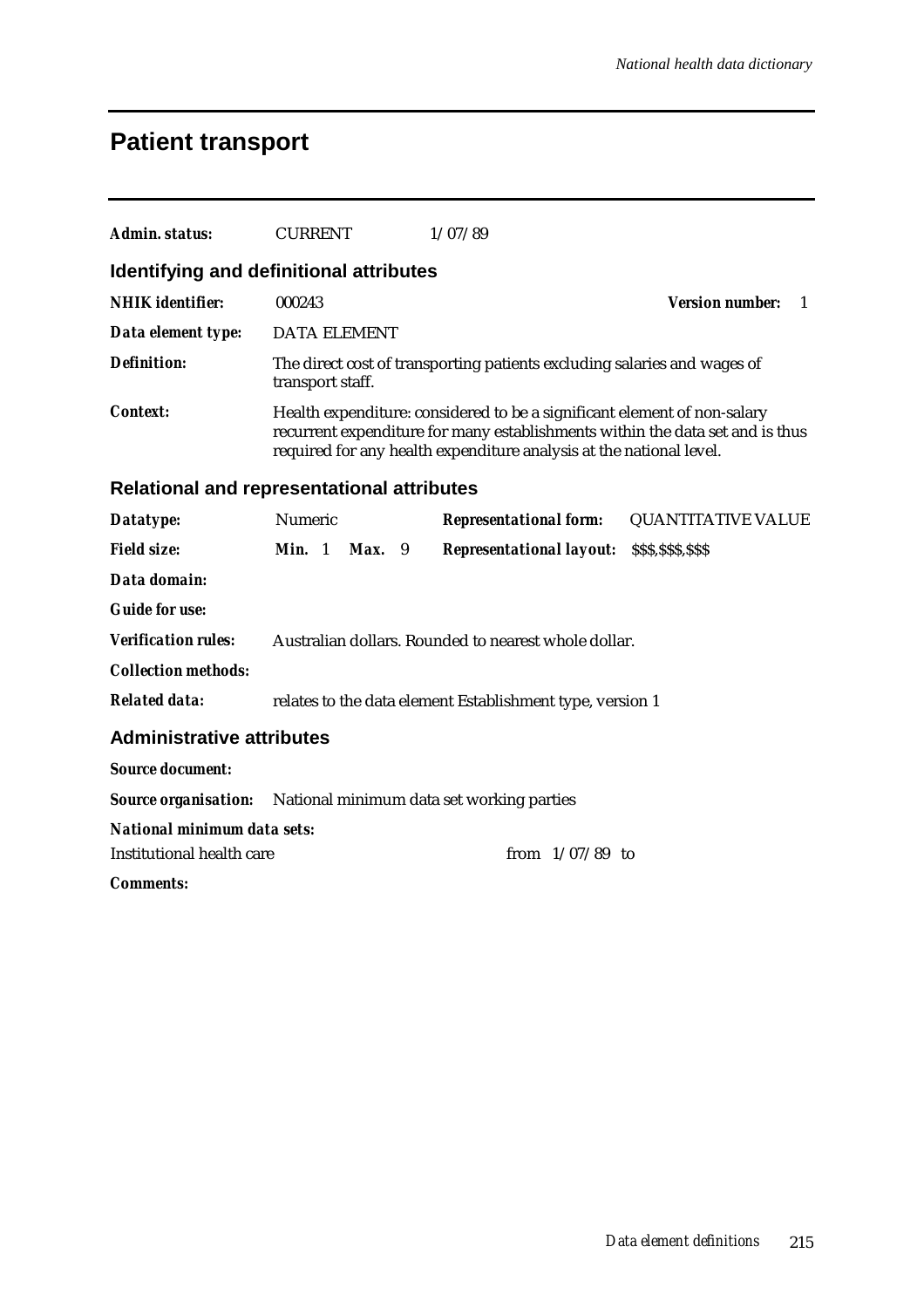# **Payments to visiting medical officers**

| Admin. status:                                    | <b>CURRENT</b>                                                                                                                                                                                                                                                                                                                                                                 | 1/07/89                                                                                                                                                                                                                                                                                                                      |                             |  |  |
|---------------------------------------------------|--------------------------------------------------------------------------------------------------------------------------------------------------------------------------------------------------------------------------------------------------------------------------------------------------------------------------------------------------------------------------------|------------------------------------------------------------------------------------------------------------------------------------------------------------------------------------------------------------------------------------------------------------------------------------------------------------------------------|-----------------------------|--|--|
| Identifying and definitional attributes           |                                                                                                                                                                                                                                                                                                                                                                                |                                                                                                                                                                                                                                                                                                                              |                             |  |  |
| <b>NHIK</b> identifier:                           | 000236                                                                                                                                                                                                                                                                                                                                                                         |                                                                                                                                                                                                                                                                                                                              | <b>Version number:</b><br>1 |  |  |
| Data element type:                                | <b>DATA ELEMENT</b>                                                                                                                                                                                                                                                                                                                                                            |                                                                                                                                                                                                                                                                                                                              |                             |  |  |
| <b>Definition:</b>                                |                                                                                                                                                                                                                                                                                                                                                                                | All payments made by an institutional health care establishment to visiting<br>medical officers for medical services provided to hospital (public) patients on<br>an honorary, sessionally paid, or fee for service basis.                                                                                                   |                             |  |  |
|                                                   | medical officers category.                                                                                                                                                                                                                                                                                                                                                     | A visiting medical officer is a medical practitioner appointed by the hospital<br>board to provide medical services for hospital (public) patients on an<br>honorary, sessionally paid, or fee for service basis. This category includes the<br>same Australian Standard Classification of Occupations codes as the salaried |                             |  |  |
| <b>Context:</b>                                   | Health expenditure: this is a significant element of expenditure for many<br>hospitals (although not for other establishments) and needed for health<br>financing and health expenditure analysis at the national level. Any analysis of<br>health expenditures at the national level would tend to break down if<br>significant components of expenditure were not available. |                                                                                                                                                                                                                                                                                                                              |                             |  |  |
| <b>Relational and representational attributes</b> |                                                                                                                                                                                                                                                                                                                                                                                |                                                                                                                                                                                                                                                                                                                              |                             |  |  |
| Datatype:                                         | Numeric                                                                                                                                                                                                                                                                                                                                                                        | <b>Representational form:</b>                                                                                                                                                                                                                                                                                                | <b>QUANTITATIVE VALUE</b>   |  |  |
| <b>Field size:</b>                                | Min. 1<br>Max. 9                                                                                                                                                                                                                                                                                                                                                               | <b>Representational layout:</b>                                                                                                                                                                                                                                                                                              | \$\$\$,\$\$\$,\$\$\$        |  |  |
| Data domain:                                      |                                                                                                                                                                                                                                                                                                                                                                                |                                                                                                                                                                                                                                                                                                                              |                             |  |  |
| <b>Guide for use:</b>                             |                                                                                                                                                                                                                                                                                                                                                                                |                                                                                                                                                                                                                                                                                                                              |                             |  |  |
| <b>Verification rules:</b>                        |                                                                                                                                                                                                                                                                                                                                                                                | Australian dollars. Rounded to nearest whole dollar.                                                                                                                                                                                                                                                                         |                             |  |  |
| <b>Collection methods:</b>                        |                                                                                                                                                                                                                                                                                                                                                                                |                                                                                                                                                                                                                                                                                                                              |                             |  |  |
| <b>Related data:</b>                              |                                                                                                                                                                                                                                                                                                                                                                                | relates to the data element Establishment type, version 1                                                                                                                                                                                                                                                                    |                             |  |  |

#### **Administrative attributes**

| related data: "                  | relates to the data element Establishment type, version 1                                                                                                                                                                                                                                                                                                                               |
|----------------------------------|-----------------------------------------------------------------------------------------------------------------------------------------------------------------------------------------------------------------------------------------------------------------------------------------------------------------------------------------------------------------------------------------|
| <b>Administrative attributes</b> |                                                                                                                                                                                                                                                                                                                                                                                         |
| <b>Source document:</b>          |                                                                                                                                                                                                                                                                                                                                                                                         |
|                                  | <b>Source organisation:</b> National minimum data set working parties                                                                                                                                                                                                                                                                                                                   |
| National minimum data sets:      |                                                                                                                                                                                                                                                                                                                                                                                         |
| Institutional health care        | from $1/07/89$ to                                                                                                                                                                                                                                                                                                                                                                       |
| <b>Comments:</b>                 | Although accepting the need to include visiting medical officer payments, the<br>Resources Working Party decided not to include data on visiting medical<br>officer services (whether hours or number of sessions or number of services<br>provided) due to collection difficulties and the perception that use of visiting<br>medical officers was purely a hospital management issue. |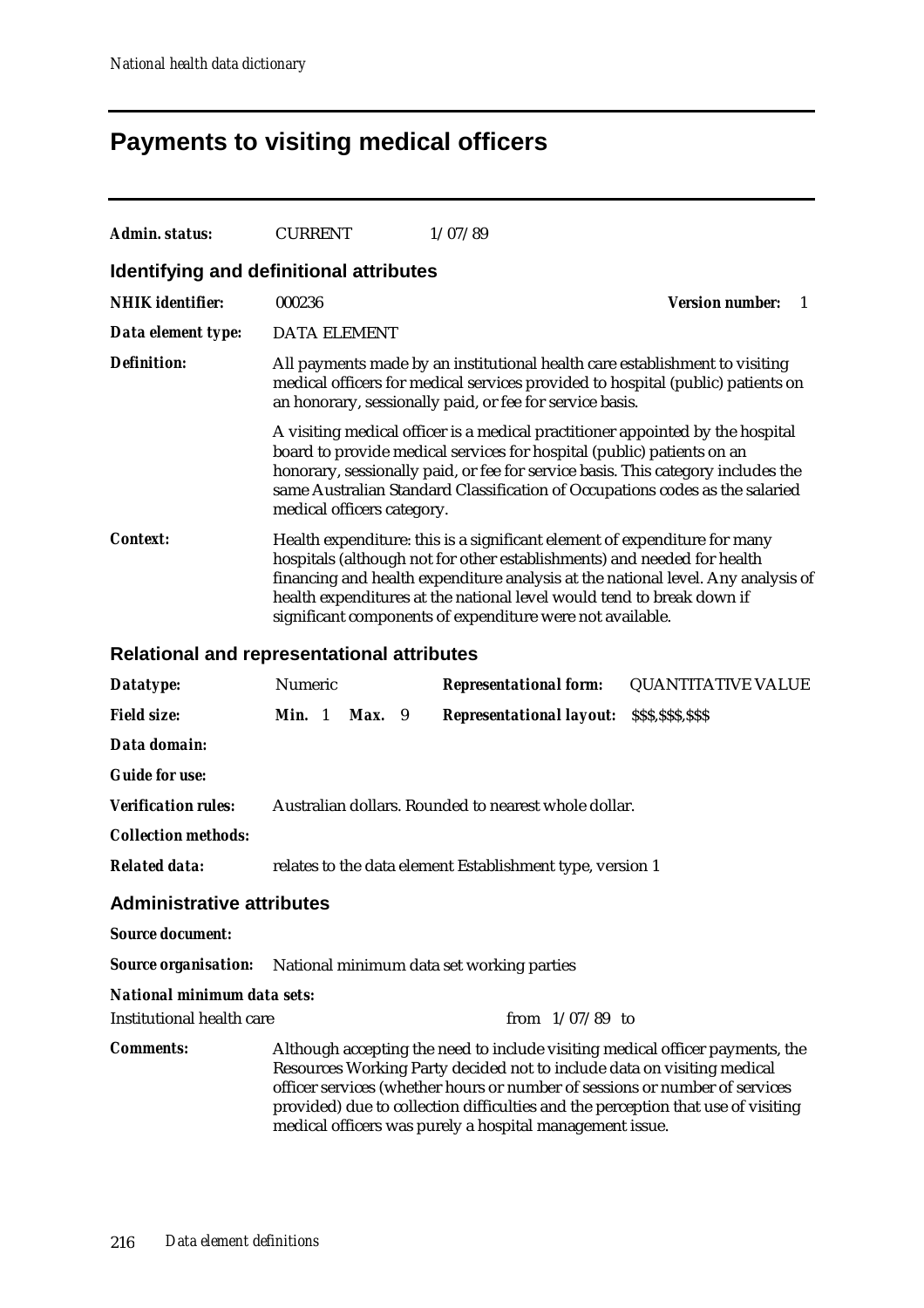#### **Recoveries**

| Admin. status:                                    | <b>CURRENT</b>                |                                                                                                                                                                                                                                                                                                              |  | 1/07/89                                                                                                                                                                                                                                                                                                                                                                                                                                                        |                      |                           |   |
|---------------------------------------------------|-------------------------------|--------------------------------------------------------------------------------------------------------------------------------------------------------------------------------------------------------------------------------------------------------------------------------------------------------------|--|----------------------------------------------------------------------------------------------------------------------------------------------------------------------------------------------------------------------------------------------------------------------------------------------------------------------------------------------------------------------------------------------------------------------------------------------------------------|----------------------|---------------------------|---|
| Identifying and definitional attributes           |                               |                                                                                                                                                                                                                                                                                                              |  |                                                                                                                                                                                                                                                                                                                                                                                                                                                                |                      |                           |   |
| <b>NHIK</b> identifier:                           | 000295                        |                                                                                                                                                                                                                                                                                                              |  |                                                                                                                                                                                                                                                                                                                                                                                                                                                                |                      | <b>Version number:</b>    | 1 |
| Data element type:                                | <b>DATA ELEMENT</b>           |                                                                                                                                                                                                                                                                                                              |  |                                                                                                                                                                                                                                                                                                                                                                                                                                                                |                      |                           |   |
| <b>Definition:</b>                                | incurred. This would include: |                                                                                                                                                                                                                                                                                                              |  | All revenue received that is in the nature of a recovery of expenditure                                                                                                                                                                                                                                                                                                                                                                                        |                      |                           |   |
|                                                   |                               |                                                                                                                                                                                                                                                                                                              |  | - income received from the provision of meals and accommodation to<br>members of staff of the hospital (assuming it is possible to separate this from<br>income from the provision of meals and accommodation to visitors;                                                                                                                                                                                                                                     |                      |                           |   |
|                                                   |                               | - income received from the use of hospital facilities by salaried medical officers<br>exercising their rights of private practice and by private practitioners treating<br>private patients in hospital; and                                                                                                 |  |                                                                                                                                                                                                                                                                                                                                                                                                                                                                |                      |                           |   |
|                                                   |                               | - other recoveries such as those relating to inter-hospital services where the<br>revenue relates to a range of different costs and cannot be clearly offset against<br>any particular cost.                                                                                                                 |  |                                                                                                                                                                                                                                                                                                                                                                                                                                                                |                      |                           |   |
|                                                   |                               |                                                                                                                                                                                                                                                                                                              |  | Generally, gross revenues should be reported but, where inter-hospital<br>payments for transfers of goods and services are made, offsetting practices are<br>acceptable to avoid double counting. Where a range of inter-hospital transfers<br>of goods and services is involved and it is not possible to allocate the offsetting<br>revenue against particular expenditure categories, then it is acceptable to bring<br>that revenue in through recoveries. |                      |                           |   |
| <b>Context:</b>                                   |                               | Health expenditure: recoveries represent a significant source of income for<br>many establishments and, as well as assisting in completing the picture in any<br>health financing studies or analysis at the national level, are relevant in<br>relation to the determination of net costs and output costs. |  |                                                                                                                                                                                                                                                                                                                                                                                                                                                                |                      |                           |   |
| <b>Relational and representational attributes</b> |                               |                                                                                                                                                                                                                                                                                                              |  |                                                                                                                                                                                                                                                                                                                                                                                                                                                                |                      |                           |   |
| Datatype:                                         | Numeric                       |                                                                                                                                                                                                                                                                                                              |  | <b>Representational form:</b>                                                                                                                                                                                                                                                                                                                                                                                                                                  |                      | <b>QUANTITATIVE VALUE</b> |   |
| <b>Field size:</b>                                | <b>Min.</b> $1$               | Max. 9                                                                                                                                                                                                                                                                                                       |  | <b>Representational layout:</b>                                                                                                                                                                                                                                                                                                                                                                                                                                | \$\$\$,\$\$\$,\$\$\$ |                           |   |
| Data domain:                                      |                               |                                                                                                                                                                                                                                                                                                              |  |                                                                                                                                                                                                                                                                                                                                                                                                                                                                |                      |                           |   |
| <b>Guide for use:</b>                             |                               |                                                                                                                                                                                                                                                                                                              |  | This data element relates to all revenue received by establishments except for<br>general revenue payments received from State or Territory governments.                                                                                                                                                                                                                                                                                                       |                      |                           |   |
| <b>Verification rules:</b>                        |                               |                                                                                                                                                                                                                                                                                                              |  |                                                                                                                                                                                                                                                                                                                                                                                                                                                                |                      |                           |   |
| <b>Collection methods:</b>                        |                               |                                                                                                                                                                                                                                                                                                              |  |                                                                                                                                                                                                                                                                                                                                                                                                                                                                |                      |                           |   |
| <b>Related data:</b>                              |                               |                                                                                                                                                                                                                                                                                                              |  | relates to the data element Establishment type, version 1                                                                                                                                                                                                                                                                                                                                                                                                      |                      |                           |   |
| <b>Administrative attributes</b>                  |                               |                                                                                                                                                                                                                                                                                                              |  |                                                                                                                                                                                                                                                                                                                                                                                                                                                                |                      |                           |   |
| <b>Source document:</b>                           |                               |                                                                                                                                                                                                                                                                                                              |  |                                                                                                                                                                                                                                                                                                                                                                                                                                                                |                      |                           |   |
| <b>Source organisation:</b>                       |                               |                                                                                                                                                                                                                                                                                                              |  | National minimum data set working parties                                                                                                                                                                                                                                                                                                                                                                                                                      |                      |                           |   |
| National minimum data sets:                       |                               |                                                                                                                                                                                                                                                                                                              |  |                                                                                                                                                                                                                                                                                                                                                                                                                                                                |                      |                           |   |

Institutional health care from  $1/07/89$  to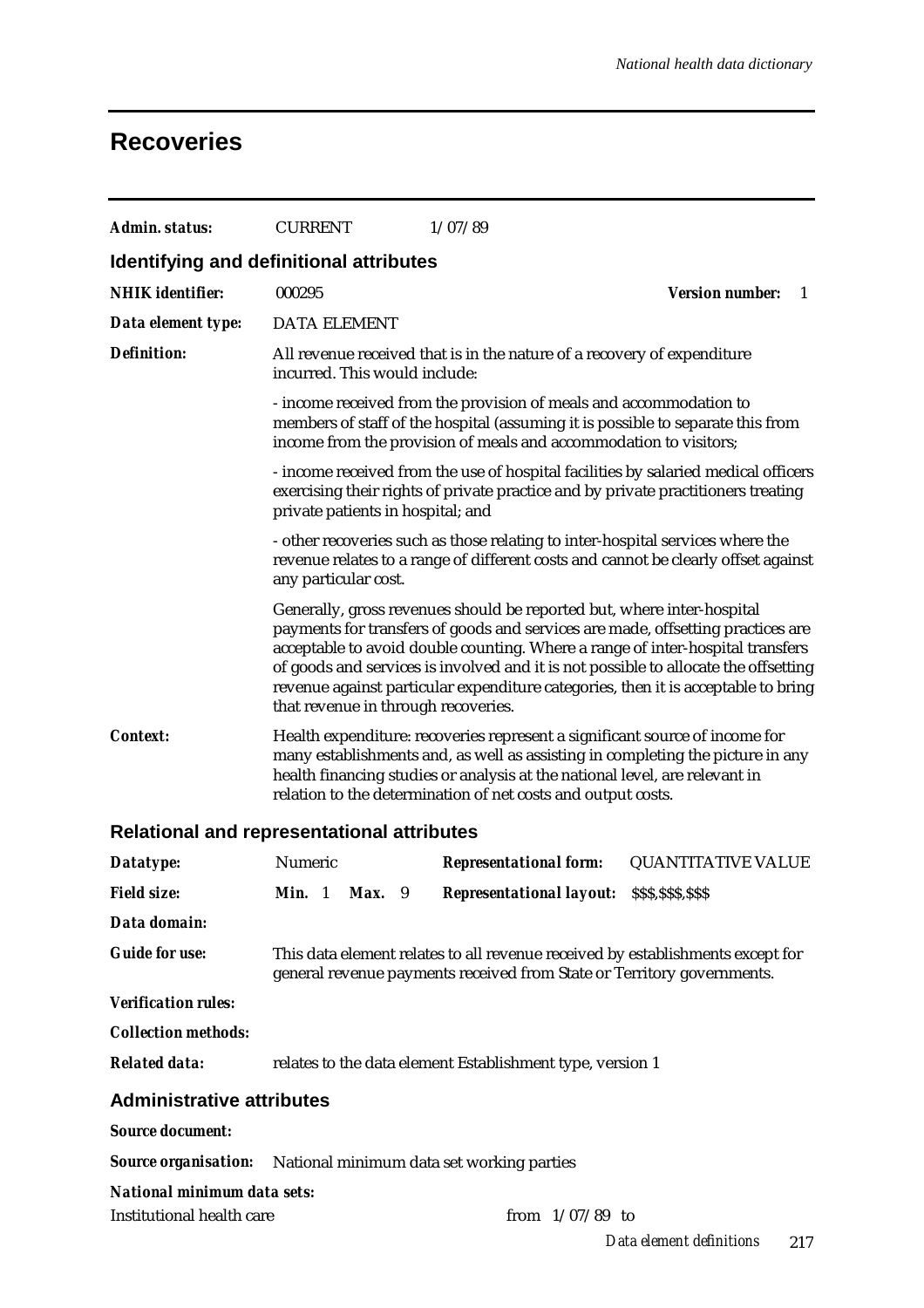#### **Recoveries (continued)**

#### *Comments:* The Resources Working Party had considered splitting recoveries into staff meals and accommodation, and use of hospital facilities (private practice) and other recoveries.

Some States had felt that use of facilities was too politically sensitive as a separate identifiable item in a national minimum data set. Additionally, it was considered that total recoveries was an adequate category for health financing analysis purposes at the national level.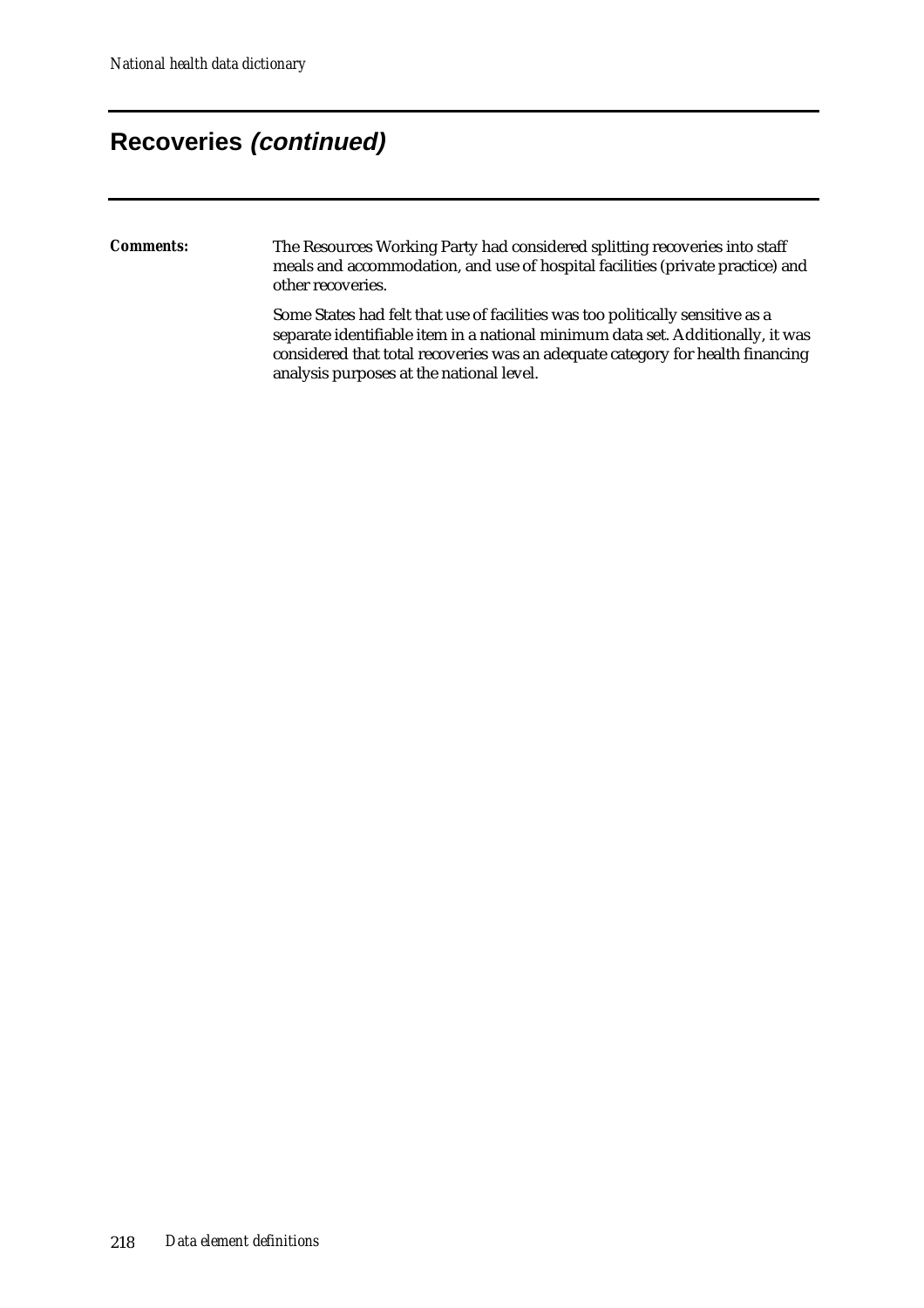### **Repairs and maintenance**

| Admin. status:                          | <b>CURRENT</b>       | 1/07/89                                                                                                                                                                                                                                                                                                                                                                                 |                        |
|-----------------------------------------|----------------------|-----------------------------------------------------------------------------------------------------------------------------------------------------------------------------------------------------------------------------------------------------------------------------------------------------------------------------------------------------------------------------------------|------------------------|
| Identifying and definitional attributes |                      |                                                                                                                                                                                                                                                                                                                                                                                         |                        |
| <b>NHIK</b> identifier:                 | 000242               |                                                                                                                                                                                                                                                                                                                                                                                         | <b>Version number:</b> |
| Data element type:                      | DATA ELEMENT         |                                                                                                                                                                                                                                                                                                                                                                                         |                        |
| <b>Definition:</b>                      | hospital transfers). | The costs incurred in maintaining, repairing, replacing and providing<br>additional equipment, maintaining and renovating building and minor<br>additional works. Expenditure of a capital nature should not be included here.<br>Do not include salaries and wages of repair and maintenance staff. Gross<br>expenditure should be reported with no revenue offsets (except for inter- |                        |
| <i>Context:</i>                         |                      | Health expenditure: this is a significant element of non-salary recurrent<br>expenditure for most establishments within the data set and is thus required<br>for any health expenditure analysis at the national level.                                                                                                                                                                 |                        |

#### **Relational and representational attributes**

| Datatype:                                                             | <b>Numeric</b> |          | <b>Representational form:</b>                             | <b>QUANTITATIVE VALUE</b> |
|-----------------------------------------------------------------------|----------------|----------|-----------------------------------------------------------|---------------------------|
| <b>Field size:</b>                                                    | Min. 1         | $Max.$ 9 | <b>Representational layout:</b>                           | \$\$\$,\$\$\$,\$\$\$      |
| Data domain:                                                          |                |          |                                                           |                           |
| <b>Guide for use:</b>                                                 |                |          |                                                           |                           |
| <b>Verification rules:</b>                                            |                |          | Australian dollars. Rounded to nearest whole dollar.      |                           |
| <b>Collection methods:</b>                                            |                |          |                                                           |                           |
| <b>Related data:</b>                                                  |                |          | relates to the data element Establishment type, version 1 |                           |
| <b>Administrative attributes</b>                                      |                |          |                                                           |                           |
| <b>Source document:</b>                                               |                |          |                                                           |                           |
| <b>Source organisation:</b> National minimum data set working parties |                |          |                                                           |                           |
| National minimum data sets:                                           |                |          |                                                           |                           |
| Institutional health care                                             |                |          | from $1/07/89$ to                                         |                           |
| <b>Comments:</b>                                                      |                |          |                                                           |                           |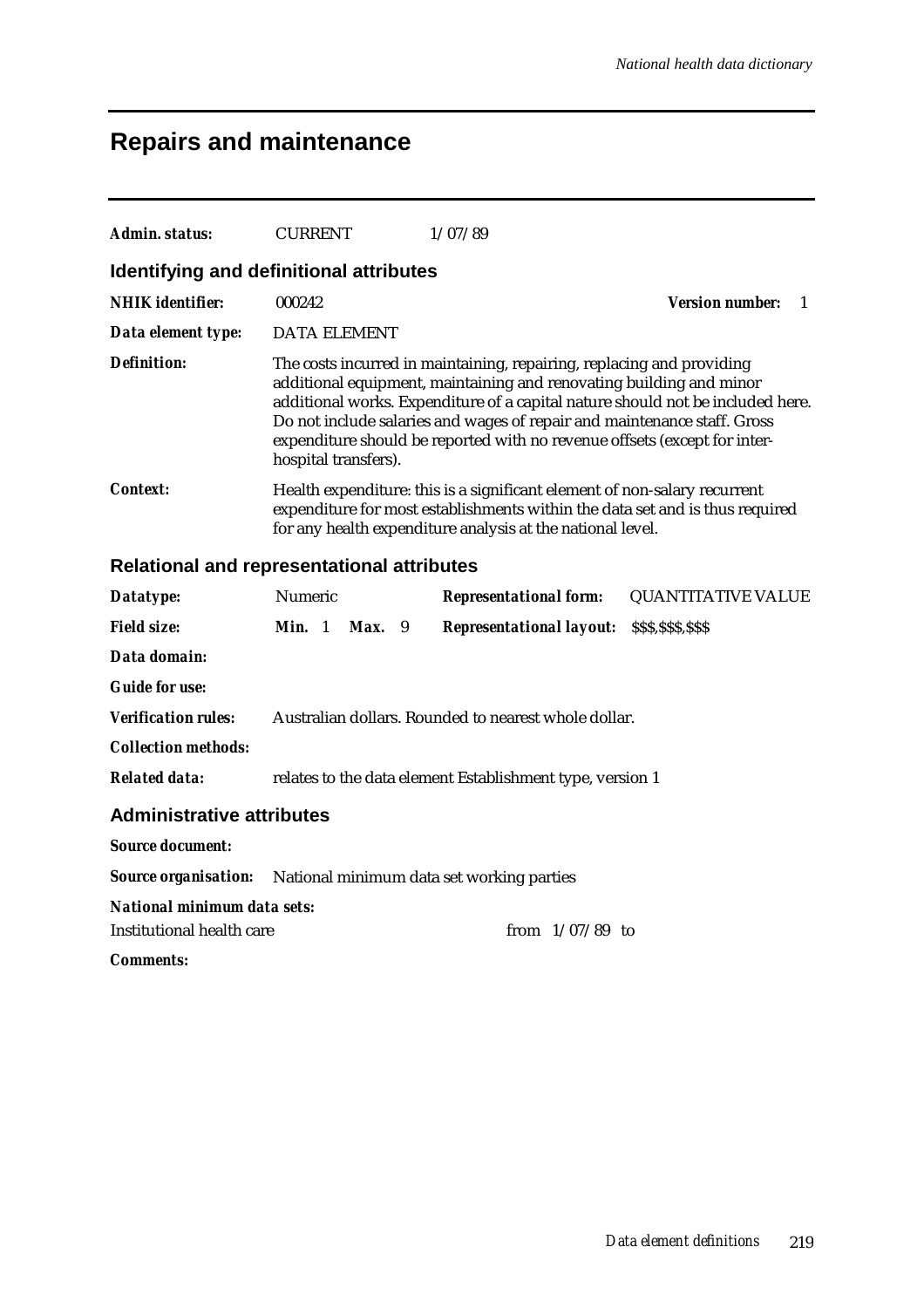## **Salaries and wages**

| Admin. status:                  | <b>CURRENT</b><br>1/07/89                                                                                                                                                                                                                                                                                                                                                                                                          |  |  |  |  |
|---------------------------------|------------------------------------------------------------------------------------------------------------------------------------------------------------------------------------------------------------------------------------------------------------------------------------------------------------------------------------------------------------------------------------------------------------------------------------|--|--|--|--|
|                                 | Identifying and definitional attributes                                                                                                                                                                                                                                                                                                                                                                                            |  |  |  |  |
| <b>NHIK</b> identifier:         | 000254<br><b>Version number:</b><br>- 1                                                                                                                                                                                                                                                                                                                                                                                            |  |  |  |  |
| Data element type:              | <b>DATA ELEMENT</b>                                                                                                                                                                                                                                                                                                                                                                                                                |  |  |  |  |
| <b>Definition:</b>              | Salary and wage payments for all employees of the establishment (including<br>contract staff employed by an agency, provided staffing (ME) data is also<br>available). This is to include all paid leave (recreation, sick and long-service)<br>and salary and wage payments relating to workers compensation leave for the<br>following staffing categories (see below).                                                          |  |  |  |  |
|                                 | Generally, salary data by staffing categories should be broadly consistent with<br>full-time equivalent staffing numbers. Where staff provide services to more<br>than one hospital, their salaries should be apportioned between all hospitals to<br>whom services are provided on the basis of hours worked in each hospital.                                                                                                    |  |  |  |  |
|                                 | Salary payments for contract staff employed through an agency should be<br>included under salaries for the appropriate staff category provided they are<br>included in full-time equivalent staffing. If they are not salary, payments<br>should be shown separately.                                                                                                                                                              |  |  |  |  |
| <b>Context:</b>                 | Health expenditure: salaries and wages invariably constitute the major<br>component of recurrent and, indeed, total expenditure for the establishments<br>forming part of this data set and are vital to any analysis of health expenditure<br>at the national level. The categories correspond with those relating to full-time<br>equivalent staffing which is a requirement for any proper analysis of average<br>salary costs. |  |  |  |  |
|                                 | <b>Relational and representational attributes</b>                                                                                                                                                                                                                                                                                                                                                                                  |  |  |  |  |
| Datatype:                       | Numeric<br><b>Representational form:</b><br><b>QUANTITATIVE VALUE</b>                                                                                                                                                                                                                                                                                                                                                              |  |  |  |  |
| <b>Field size:</b>              | Min. 1<br>Max. 9<br><b>Representational layout:</b><br>\$\$\$,\$\$\$,\$\$\$                                                                                                                                                                                                                                                                                                                                                        |  |  |  |  |
| Data domain:                    | Expenditure for each staffing category.                                                                                                                                                                                                                                                                                                                                                                                            |  |  |  |  |
| <b>Guide for use:</b>           | Figures should be supplied for each of the staffing categories:<br>C1.1 Salaried medical officers<br>C1.2 Registered nurses<br>C1.3 Enrolled nurses<br>C1.4 Student nurses<br>C1.5 Trainee $\ell$ pupil nurses<br>C1.6 Other personal care staff<br>C1.7 Diagnostic and health professionals<br>C1.8 Administrative and clerical staff<br>C1.9 Domestic and other staff                                                            |  |  |  |  |
| <b>Verification rules:</b>      |                                                                                                                                                                                                                                                                                                                                                                                                                                    |  |  |  |  |
| <b>Collection methods:</b>      | For contract staff, see comments under the data element Total full-time<br>equivalent staff. Salary data for contract staff, provided the contract is for the<br>supply of labour (e.g. nursing) rather than products (e.g. photocopier                                                                                                                                                                                            |  |  |  |  |
| Data element definitions<br>220 |                                                                                                                                                                                                                                                                                                                                                                                                                                    |  |  |  |  |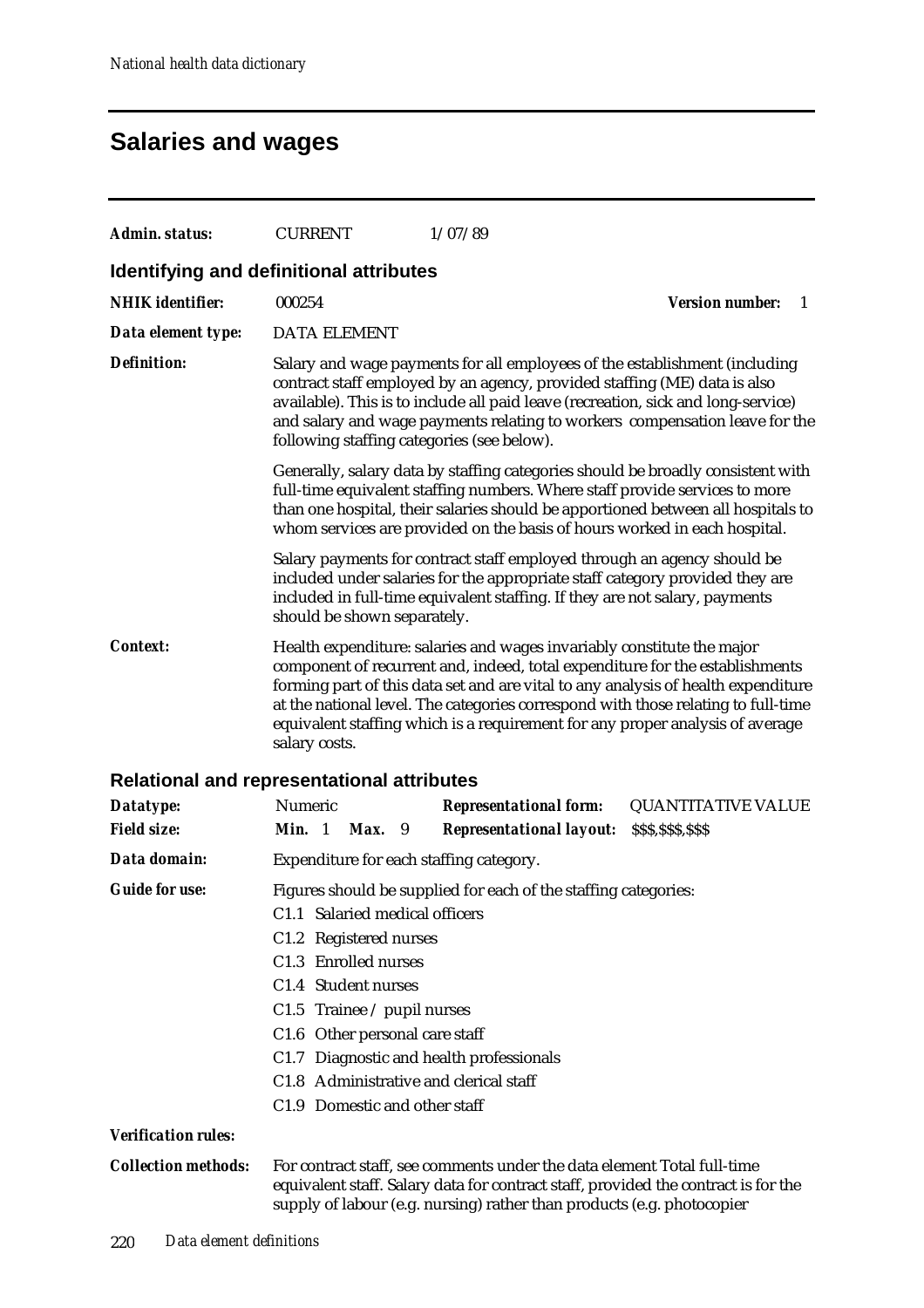### **Salaries and wages (continued)**

| <b>Collection methods</b><br>(cont'd): | maintenance), should be shown under the appropriate staff salary category<br>provided that corresponding staffing (full-time equivalent) data is available. If<br>not, it should be shown separately. |  |  |  |
|----------------------------------------|-------------------------------------------------------------------------------------------------------------------------------------------------------------------------------------------------------|--|--|--|
| <b>Related data:</b>                   | relates to the data element Establishment type, version 1<br>relates to the data element Full-time equivalent staff, version 2                                                                        |  |  |  |
| <b>Administrative attributes</b>       |                                                                                                                                                                                                       |  |  |  |

#### *Source document:*

*Source organisation:* National minimum data set working parties

#### *National minimum data sets:*

| Institutional health care    | from $1/07/89$ to |  |
|------------------------------|-------------------|--|
| Community mental health care | from $1/07/98$ to |  |

*Comments:* The staffing salary categories are similar to those used in the Hospital Utilisation and Costs Study 1, 1985-86 and 2, 1987-88 and also in the final report of the Taskforce on National Hospital Statistics. However, the Resources Working Party decided to group domestic and other staff together.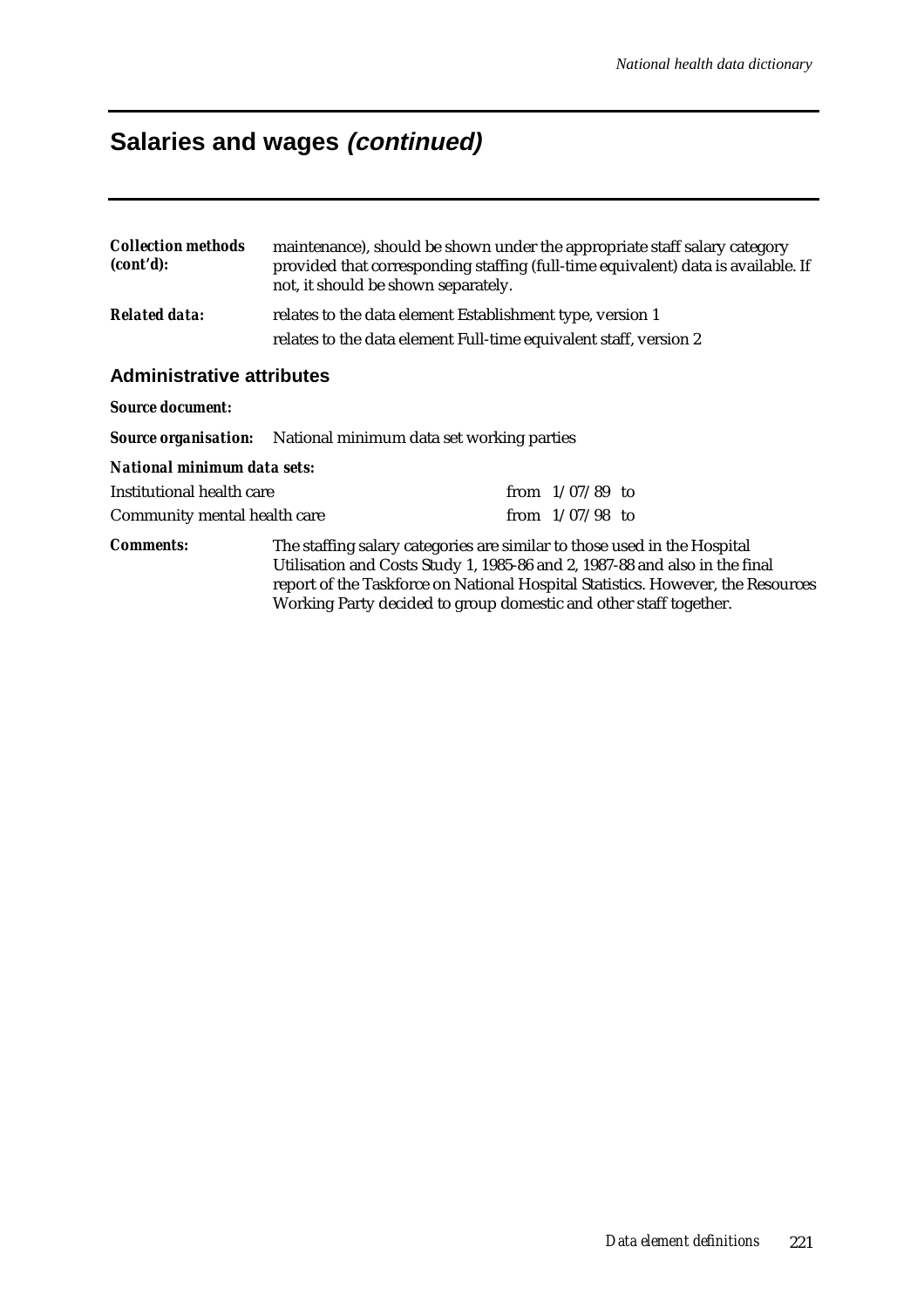#### **Superannuation employer contributions (including funding basis)**

| Admin. status:                                    | <b>CURRENT</b>                                                                                                                                                                                   |                                                                                                                                                                                                                                                                                                                                                 | 1/07/89                                                                                                                                                                                                                                                                                                              |                              |  |  |  |
|---------------------------------------------------|--------------------------------------------------------------------------------------------------------------------------------------------------------------------------------------------------|-------------------------------------------------------------------------------------------------------------------------------------------------------------------------------------------------------------------------------------------------------------------------------------------------------------------------------------------------|----------------------------------------------------------------------------------------------------------------------------------------------------------------------------------------------------------------------------------------------------------------------------------------------------------------------|------------------------------|--|--|--|
| <b>Identifying and definitional attributes</b>    |                                                                                                                                                                                                  |                                                                                                                                                                                                                                                                                                                                                 |                                                                                                                                                                                                                                                                                                                      |                              |  |  |  |
| <b>NHIK</b> identifier:                           | 000237                                                                                                                                                                                           |                                                                                                                                                                                                                                                                                                                                                 |                                                                                                                                                                                                                                                                                                                      | <b>Version number:</b><br>-1 |  |  |  |
| Data element type:                                | <b>DATA ELEMENT</b>                                                                                                                                                                              |                                                                                                                                                                                                                                                                                                                                                 |                                                                                                                                                                                                                                                                                                                      |                              |  |  |  |
| <b>Definition:</b>                                |                                                                                                                                                                                                  |                                                                                                                                                                                                                                                                                                                                                 | Superannuation employer contributions                                                                                                                                                                                                                                                                                |                              |  |  |  |
|                                                   |                                                                                                                                                                                                  | Contributions paid or (for an emerging cost scheme) that should be paid (as<br>determined by an actuary) on behalf of establishment employees either by the<br>establishment or a central administration such as a State health authority, to a<br>superannuation fund providing retirement and related benefits to<br>establishment employees. |                                                                                                                                                                                                                                                                                                                      |                              |  |  |  |
|                                                   | <b>Funding basis</b>                                                                                                                                                                             |                                                                                                                                                                                                                                                                                                                                                 |                                                                                                                                                                                                                                                                                                                      |                              |  |  |  |
|                                                   | scheme; and                                                                                                                                                                                      | The following different funding bases are identified:<br>paid by hospital to fully funded scheme;<br>- paid by Commonwealth government or State government to fully funded<br>- unfunded or emerging costs schemes where employer component is not                                                                                              |                                                                                                                                                                                                                                                                                                                      |                              |  |  |  |
|                                                   | presently funded.                                                                                                                                                                                |                                                                                                                                                                                                                                                                                                                                                 |                                                                                                                                                                                                                                                                                                                      |                              |  |  |  |
|                                                   | Fully funded schemes are those in which employer and employee<br>contributions are paid into an invested fund. Benefits are paid from the fund.<br>Most private sector schemes are fully funded. |                                                                                                                                                                                                                                                                                                                                                 |                                                                                                                                                                                                                                                                                                                      |                              |  |  |  |
|                                                   | revenue.                                                                                                                                                                                         |                                                                                                                                                                                                                                                                                                                                                 | Emerging cost schemes are those in which the cost of benefits is met at the<br>time a benefit becomes payable; that is, there is no ongoing invested fund from<br>which benefits are paid. The Commonwealth superannuation fund is an<br>example of this type of scheme as employee benefits are paid out of general |                              |  |  |  |
| <b>Context:</b>                                   |                                                                                                                                                                                                  |                                                                                                                                                                                                                                                                                                                                                 | Health expenditure: superannuation employer contributions are a significant<br>element of establishment expenditure and, as such, are required for health<br>expenditure analysis at the national level.                                                                                                             |                              |  |  |  |
|                                                   |                                                                                                                                                                                                  |                                                                                                                                                                                                                                                                                                                                                 | The funding basis is required for cost comparison purposes particularly in the<br>case of unfunded or emerging cost schemes where no actual contribution is<br>being presently made but ultimately employer liability will have to be funded.                                                                        |                              |  |  |  |
| <b>Relational and representational attributes</b> |                                                                                                                                                                                                  |                                                                                                                                                                                                                                                                                                                                                 |                                                                                                                                                                                                                                                                                                                      |                              |  |  |  |
| Datatype:                                         | Numeric                                                                                                                                                                                          |                                                                                                                                                                                                                                                                                                                                                 | <b>Representational form:</b>                                                                                                                                                                                                                                                                                        | <b>QUANTITATIVE VALUE</b>    |  |  |  |
| <b>Field size:</b>                                | Min. 1<br>$Max.$ 9                                                                                                                                                                               |                                                                                                                                                                                                                                                                                                                                                 | <b>Representational layout:</b>                                                                                                                                                                                                                                                                                      | \$\$\$,\$\$\$,\$\$\$         |  |  |  |
| Data domain:                                      |                                                                                                                                                                                                  |                                                                                                                                                                                                                                                                                                                                                 |                                                                                                                                                                                                                                                                                                                      |                              |  |  |  |
| <b>Guide for use:</b>                             |                                                                                                                                                                                                  |                                                                                                                                                                                                                                                                                                                                                 |                                                                                                                                                                                                                                                                                                                      |                              |  |  |  |
| <b>Verification rules:</b>                        |                                                                                                                                                                                                  |                                                                                                                                                                                                                                                                                                                                                 | Australian dollars. Rounded to nearest whole dollar.                                                                                                                                                                                                                                                                 |                              |  |  |  |
| <b>Collection methods:</b>                        |                                                                                                                                                                                                  |                                                                                                                                                                                                                                                                                                                                                 |                                                                                                                                                                                                                                                                                                                      |                              |  |  |  |
| <b>Related data:</b>                              | relates to the data element Establishment type, version 1                                                                                                                                        |                                                                                                                                                                                                                                                                                                                                                 |                                                                                                                                                                                                                                                                                                                      |                              |  |  |  |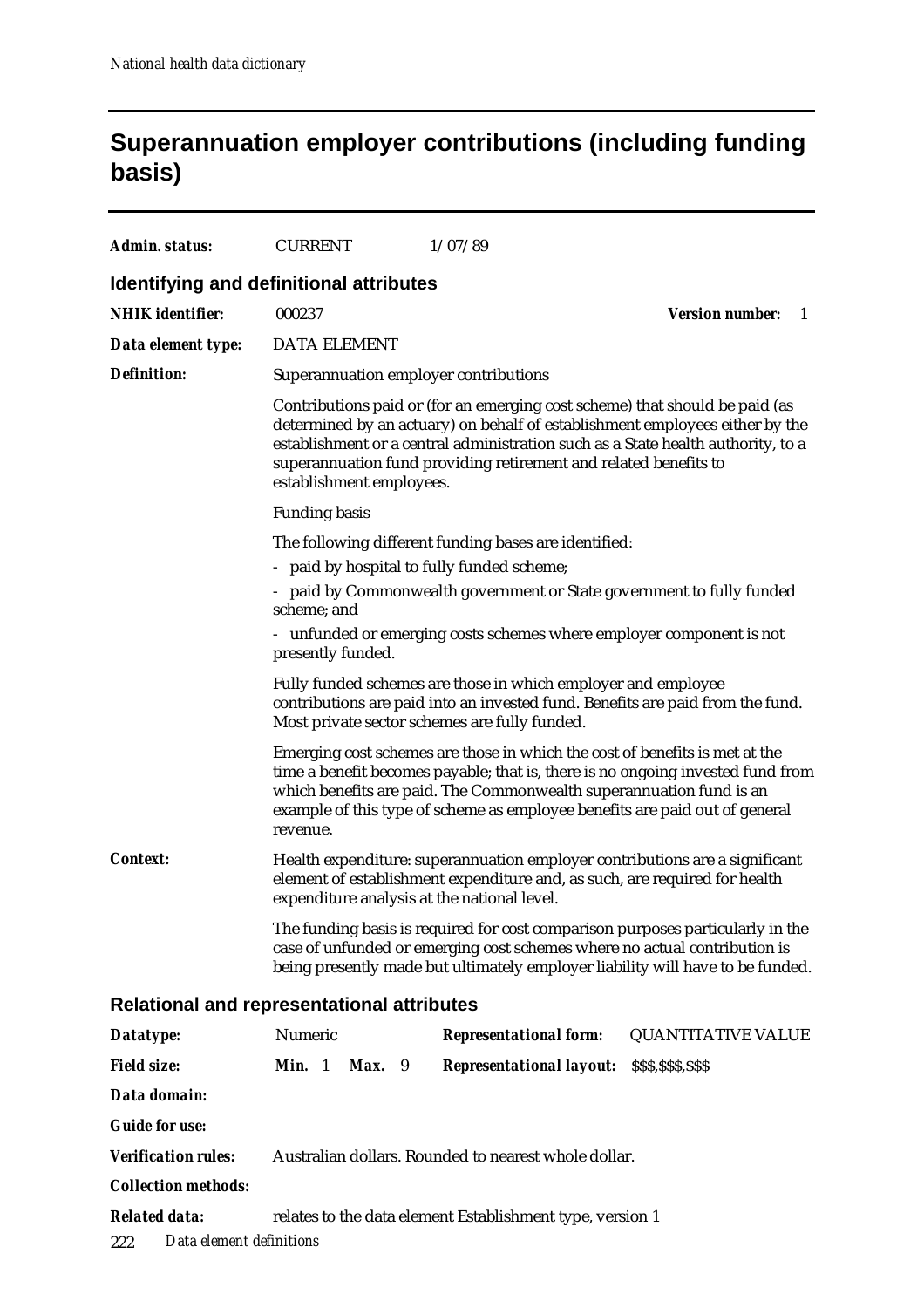#### **Superannuation employer contributions (including funding basis) (continued)**

#### **Administrative attributes**

| <b>Source document:</b>     |                                                                                                                                                                                                                                                                             |  |  |  |  |
|-----------------------------|-----------------------------------------------------------------------------------------------------------------------------------------------------------------------------------------------------------------------------------------------------------------------------|--|--|--|--|
|                             | <b>Source organisation:</b> National minimum data set working parties                                                                                                                                                                                                       |  |  |  |  |
| National minimum data sets: |                                                                                                                                                                                                                                                                             |  |  |  |  |
| Institutional health care   | from $1/07/89$ to                                                                                                                                                                                                                                                           |  |  |  |  |
| <b>Comments:</b>            | The definition has been designed to specifically exclude employee<br>superannuation contributions (not a cost to the establishment) or<br>superannuation final benefit payments.                                                                                            |  |  |  |  |
|                             | In private enterprise some superannuation schemes are partially funded. This<br>is considered too complex a distinction for national minimum data sets.                                                                                                                     |  |  |  |  |
|                             | The Resources Working Party noted the emergence of salary sacrifice schemes<br>whereby employees forego salary for higher superannuation contributions. If<br>these become significant, national minimum data sets may have to take them<br>into account at a future stage. |  |  |  |  |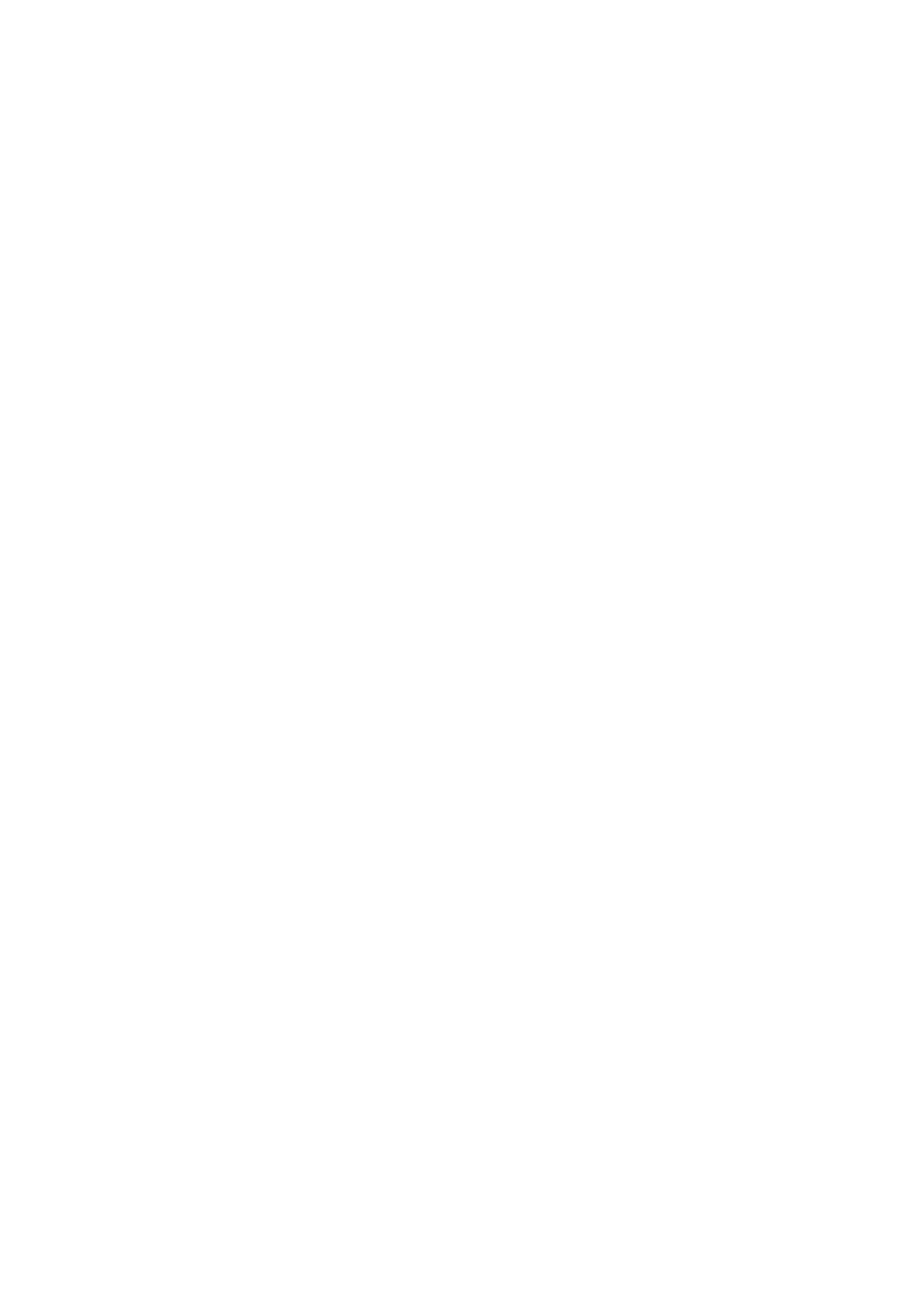#### **National Health Information Model entities**

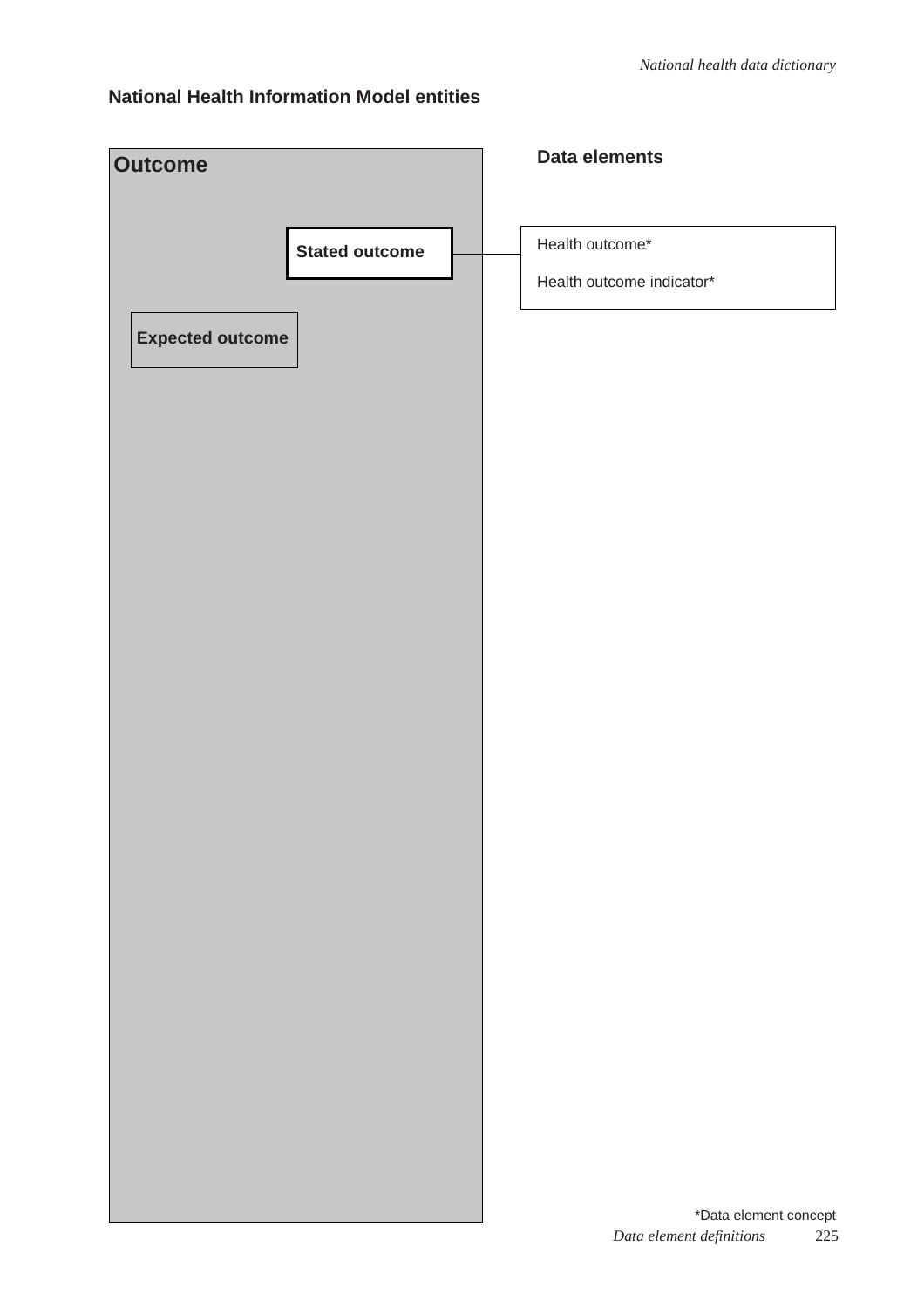#### **Health outcome**

| Admin. status:                                    | <b>CURRENT</b> |                      | 1/07/97                                                                                                                                                       |                                        |
|---------------------------------------------------|----------------|----------------------|---------------------------------------------------------------------------------------------------------------------------------------------------------------|----------------------------------------|
| Identifying and definitional attributes           |                |                      |                                                                                                                                                               |                                        |
| <b>NHIK</b> identifier:                           | 000062         |                      |                                                                                                                                                               | <b>Version number:</b><br>$\mathbf{1}$ |
| Data element type:                                |                | DATA ELEMENT CONCEPT |                                                                                                                                                               |                                        |
| <b>Definition:</b>                                | interventions  |                      | A change in the health of an individual, or a group of people or a population,<br>which is wholly or partially attributable to an intervention or a series of |                                        |
| <b>Context:</b>                                   |                |                      | Institutional and non-institutional health care                                                                                                               |                                        |
| <b>Relational and representational attributes</b> |                |                      |                                                                                                                                                               |                                        |
| Datatype:                                         |                |                      | <b>Representational form:</b>                                                                                                                                 |                                        |
| <b>Field size:</b>                                | Min.           | Max.                 | <b>Representational layout:</b>                                                                                                                               |                                        |
| Data domain:                                      |                |                      |                                                                                                                                                               |                                        |
| <b>Guide for use:</b>                             |                |                      |                                                                                                                                                               |                                        |
| <b>Verification rules:</b>                        |                |                      |                                                                                                                                                               |                                        |
| <b>Collection methods:</b>                        |                |                      |                                                                                                                                                               |                                        |
| <b>Related data:</b>                              |                |                      |                                                                                                                                                               |                                        |
| <b>Administrative attributes</b>                  |                |                      |                                                                                                                                                               |                                        |
| <b>Source document:</b>                           |                |                      |                                                                                                                                                               |                                        |
|                                                   |                |                      | <b>Source organisation:</b> National Health Information Management Group                                                                                      |                                        |
| National minimum data sets:                       |                |                      |                                                                                                                                                               |                                        |
| <b>Comments:</b>                                  |                |                      |                                                                                                                                                               |                                        |
|                                                   |                |                      |                                                                                                                                                               |                                        |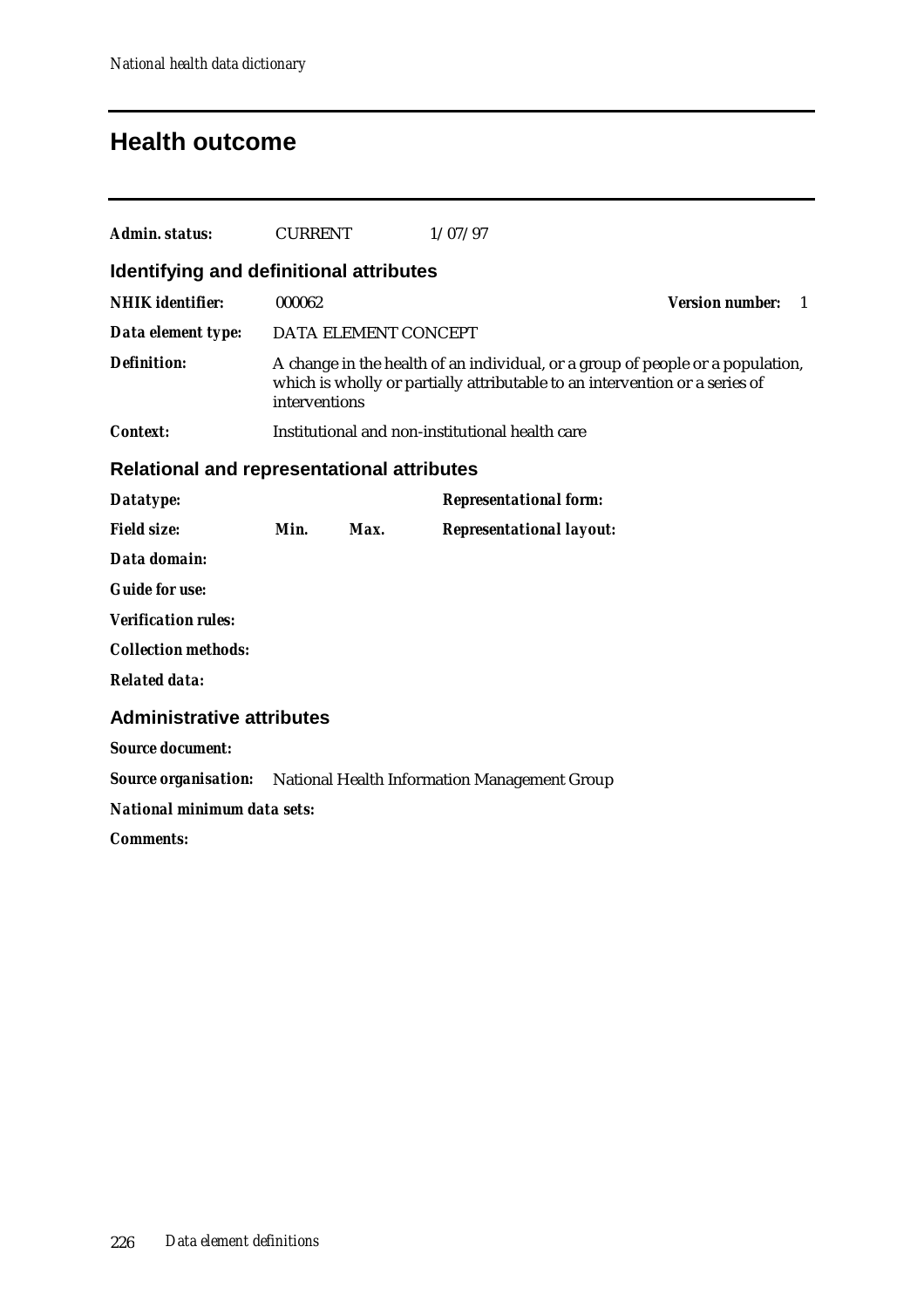#### **Health outcome indicator**

| Admin. status:                                    | <b>CURRENT</b>                                                                                                                                                                                                            |                                     | 1/07/97                                                                                                                                                                                                                                        |                        |   |
|---------------------------------------------------|---------------------------------------------------------------------------------------------------------------------------------------------------------------------------------------------------------------------------|-------------------------------------|------------------------------------------------------------------------------------------------------------------------------------------------------------------------------------------------------------------------------------------------|------------------------|---|
| Identifying and definitional attributes           |                                                                                                                                                                                                                           |                                     |                                                                                                                                                                                                                                                |                        |   |
| <b>NHIK</b> identifier:                           | 000063                                                                                                                                                                                                                    |                                     |                                                                                                                                                                                                                                                | <b>Version number:</b> | 1 |
| Data element type:                                |                                                                                                                                                                                                                           | DATA ELEMENT CONCEPT                |                                                                                                                                                                                                                                                |                        |   |
| <b>Definition:</b>                                | A statistic or other unit of information which reflects, directly or indirectly, the<br>effect of an intervention, facility, service or system on the health of its target<br>population, or the health of an individual. |                                     |                                                                                                                                                                                                                                                |                        |   |
|                                                   |                                                                                                                                                                                                                           | to people in any health condition.  | - A generic indicator provides information on health, perceived health or a<br>specific dimension of health using measurement methods that can be applied                                                                                      |                        |   |
|                                                   |                                                                                                                                                                                                                           | to specific conditions or problems. | - A condition-specific indicator provides information on specific clinical<br>conditions or health problems, or aspects of physiological function pertaining                                                                                   |                        |   |
|                                                   |                                                                                                                                                                                                                           | Epidemiological terminology         |                                                                                                                                                                                                                                                |                        |   |
|                                                   | other.                                                                                                                                                                                                                    |                                     | - An association exists between two phenomena (such as an intervention and<br>a health outcome) if the occurrence or quantitative characteristics of one of the<br>phenomena varies with the occurrence or quantitative characteristics of the |                        |   |
|                                                   | causality.                                                                                                                                                                                                                |                                     | - One phenomenon is attributable to another if there is a casual link between<br>the phenomena. Attribution depends upon the weight of evidence for                                                                                            |                        |   |
|                                                   | with association.                                                                                                                                                                                                         |                                     | - Association is necessary (but not sufficient) for attribution. Associations may<br>be fortuitous or causal. The term relationship is to be taken as synonymous                                                                               |                        |   |
| <b>Context:</b>                                   |                                                                                                                                                                                                                           |                                     | Institutional and non-institutional health care                                                                                                                                                                                                |                        |   |
| <b>Relational and representational attributes</b> |                                                                                                                                                                                                                           |                                     |                                                                                                                                                                                                                                                |                        |   |
| Datatype:                                         |                                                                                                                                                                                                                           |                                     | <b>Representational form:</b>                                                                                                                                                                                                                  |                        |   |
| <b>Field size:</b>                                | Min.                                                                                                                                                                                                                      | Max.                                | <b>Representational layout:</b>                                                                                                                                                                                                                |                        |   |
| Data domain:                                      |                                                                                                                                                                                                                           |                                     |                                                                                                                                                                                                                                                |                        |   |
| <b>Guide for use:</b>                             |                                                                                                                                                                                                                           |                                     |                                                                                                                                                                                                                                                |                        |   |
| <b>Verification rules:</b>                        |                                                                                                                                                                                                                           |                                     |                                                                                                                                                                                                                                                |                        |   |
| <b>Collection methods:</b>                        |                                                                                                                                                                                                                           |                                     |                                                                                                                                                                                                                                                |                        |   |
| <b>Related data:</b>                              |                                                                                                                                                                                                                           |                                     |                                                                                                                                                                                                                                                |                        |   |
| <b>Administrative attributes</b>                  |                                                                                                                                                                                                                           |                                     |                                                                                                                                                                                                                                                |                        |   |
| <b>Source document:</b>                           |                                                                                                                                                                                                                           |                                     |                                                                                                                                                                                                                                                |                        |   |
|                                                   |                                                                                                                                                                                                                           |                                     | <b>Source organisation:</b> National Health Information Management Group                                                                                                                                                                       |                        |   |
| <b>National minimum data sets:</b>                |                                                                                                                                                                                                                           |                                     |                                                                                                                                                                                                                                                |                        |   |
| <b>Comments:</b>                                  |                                                                                                                                                                                                                           |                                     |                                                                                                                                                                                                                                                |                        |   |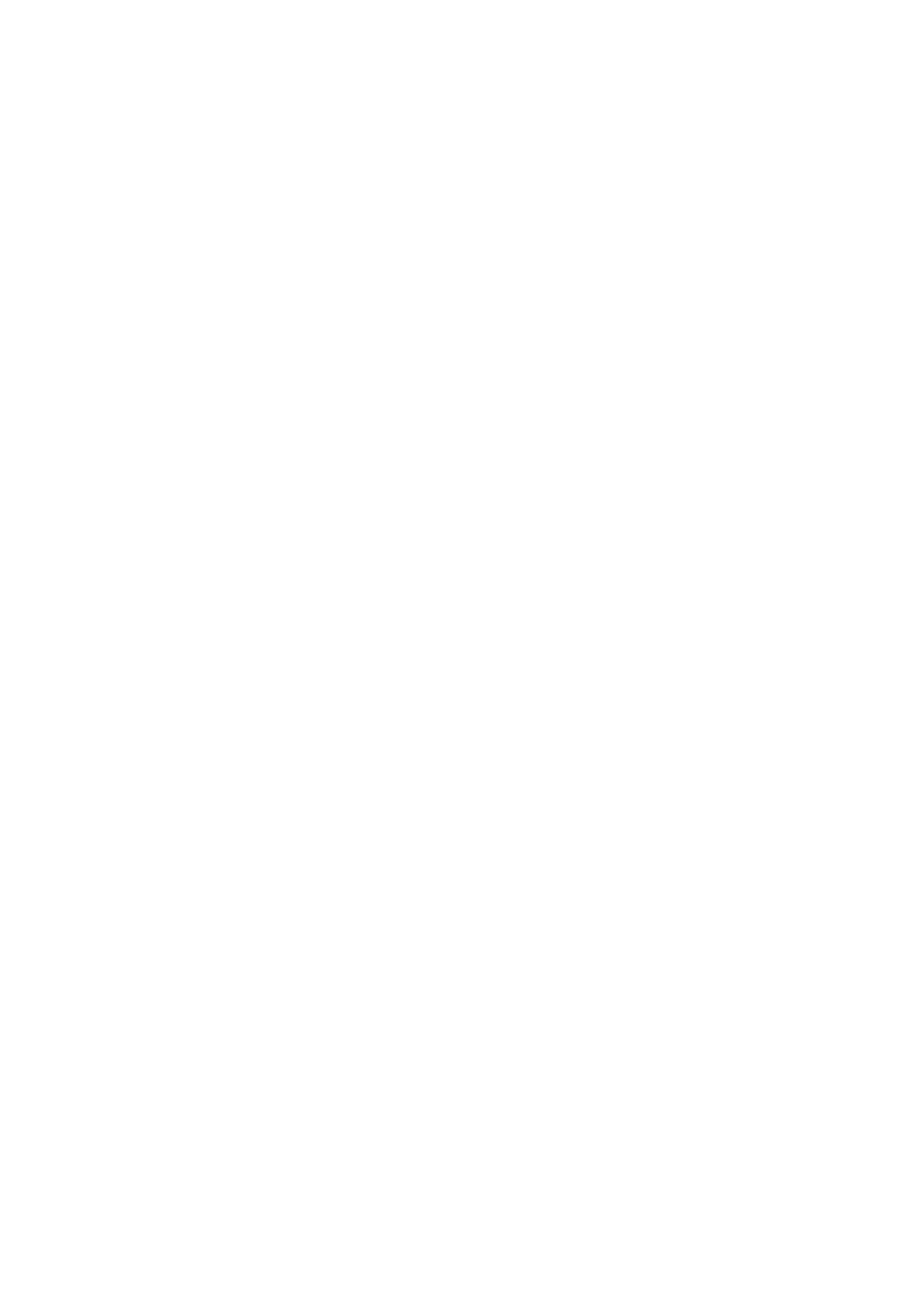#### **National Health Information Model entities**

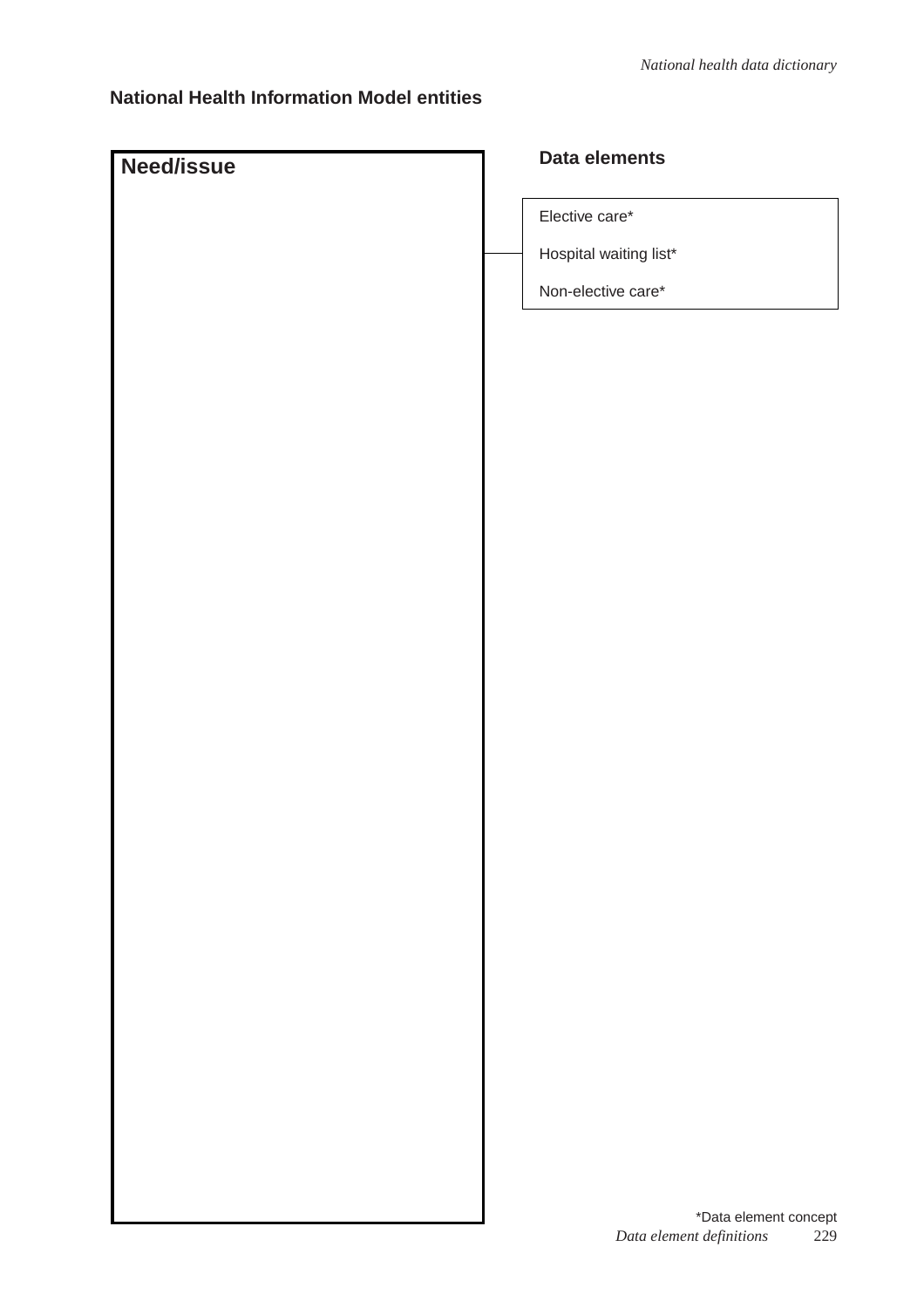#### **Elective care**

| Admin. status:                                    | <b>CURRENT</b> |                           | 1/07/95                                                                                                                                     |                        |   |
|---------------------------------------------------|----------------|---------------------------|---------------------------------------------------------------------------------------------------------------------------------------------|------------------------|---|
| Identifying and definitional attributes           |                |                           |                                                                                                                                             |                        |   |
| <b>NHIK</b> identifier:                           | 000348         |                           |                                                                                                                                             | <b>Version number:</b> | 1 |
| Data element type:                                |                | DATA ELEMENT CONCEPT      |                                                                                                                                             |                        |   |
| <b>Definition:</b>                                |                |                           | Care that, in the opinion of the treating clinician, is necessary and admission<br>for which can be delayed for at least twenty-four hours. |                        |   |
| <b>Context:</b>                                   |                | Institutional health care |                                                                                                                                             |                        |   |
| <b>Relational and representational attributes</b> |                |                           |                                                                                                                                             |                        |   |
| Datatype:                                         |                |                           | <b>Representational form:</b>                                                                                                               |                        |   |
| <b>Field size:</b>                                | Min.           | Max.                      | <b>Representational layout:</b>                                                                                                             |                        |   |
| Data domain:                                      |                |                           |                                                                                                                                             |                        |   |
| <b>Guide for use:</b>                             |                |                           |                                                                                                                                             |                        |   |
| <b>Verification rules:</b>                        |                |                           |                                                                                                                                             |                        |   |
| <b>Collection methods:</b>                        |                |                           |                                                                                                                                             |                        |   |
| <b>Related data:</b>                              |                |                           | relates to the data element Waiting list category, version 1                                                                                |                        |   |
|                                                   |                |                           | relates to the data element Waiting list category - ICD-9-CM code, version 2                                                                |                        |   |
| <b>Administrative attributes</b>                  |                |                           |                                                                                                                                             |                        |   |
| <b>Source document:</b>                           |                |                           |                                                                                                                                             |                        |   |
| <b>Source organisation:</b>                       | Committee      |                           | Hospital Access Program Waiting List Working Group / National Health Data                                                                   |                        |   |
| National minimum data sets:                       |                |                           |                                                                                                                                             |                        |   |
| <b>Waiting times</b>                              |                |                           | from $1/07/94$ to                                                                                                                           |                        |   |
| <b>Comments:</b>                                  |                |                           |                                                                                                                                             |                        |   |
|                                                   |                |                           |                                                                                                                                             |                        |   |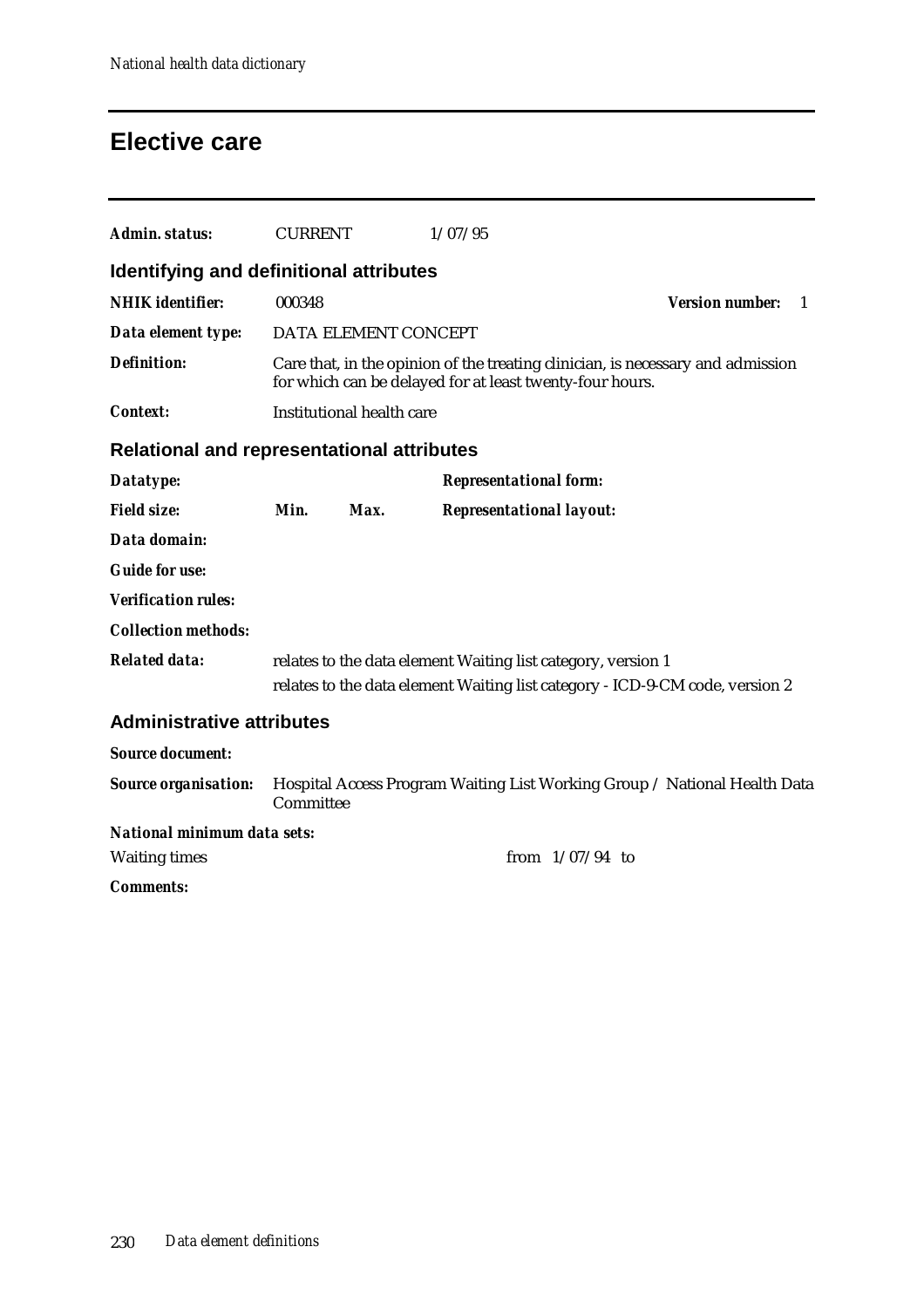## **Hospital waiting list**

| <b>Admin. status:</b>                                      | <b>CURRENT</b> |                                             | 1/07/95 |                                                                                                                                                                                                                                                                                |                                        |
|------------------------------------------------------------|----------------|---------------------------------------------|---------|--------------------------------------------------------------------------------------------------------------------------------------------------------------------------------------------------------------------------------------------------------------------------------|----------------------------------------|
| <b>Identifying and definitional attributes</b>             |                |                                             |         |                                                                                                                                                                                                                                                                                |                                        |
| <b>NHIK</b> identifier:                                    | 000067         |                                             |         |                                                                                                                                                                                                                                                                                | <b>Version number:</b><br>$\mathbf{1}$ |
| Data element type:                                         |                | DATA ELEMENT CONCEPT                        |         |                                                                                                                                                                                                                                                                                |                                        |
| <b>Definition:</b>                                         |                | assessed as needing elective hospital care. |         | A register which contains essential details about patients who have been                                                                                                                                                                                                       |                                        |
| <i>Context:</i>                                            |                | <b>Institutional health care</b>            |         |                                                                                                                                                                                                                                                                                |                                        |
| Relational and representational attributes                 |                |                                             |         |                                                                                                                                                                                                                                                                                |                                        |
| Datatype:                                                  |                |                                             |         | <b>Representational form:</b>                                                                                                                                                                                                                                                  |                                        |
| <b>Field size:</b>                                         | Min.           | Max.                                        |         | <b>Representational layout:</b>                                                                                                                                                                                                                                                |                                        |
| Data domain:                                               |                |                                             |         |                                                                                                                                                                                                                                                                                |                                        |
| <b>Guide for use:</b>                                      |                |                                             |         |                                                                                                                                                                                                                                                                                |                                        |
| <b>Verification rules:</b>                                 |                |                                             |         |                                                                                                                                                                                                                                                                                |                                        |
| <b>Collection methods:</b>                                 |                |                                             |         |                                                                                                                                                                                                                                                                                |                                        |
| <b>Related data:</b>                                       |                |                                             |         | relates to the data element Waiting list category, version 1<br>relates to the data element Patient listing status, version 2<br>relates to the data element Waiting list category - ICD-9-CM code, version 2<br>relates to the data element Patient listing status, version 3 |                                        |
| <b>Administrative attributes</b>                           |                |                                             |         |                                                                                                                                                                                                                                                                                |                                        |
| <b>Source document:</b>                                    |                |                                             |         |                                                                                                                                                                                                                                                                                |                                        |
| <b>Source organisation:</b>                                |                |                                             |         |                                                                                                                                                                                                                                                                                |                                        |
| <b>National minimum data sets:</b><br><b>Waiting times</b> |                |                                             |         | from $1/07/94$ to                                                                                                                                                                                                                                                              |                                        |
| <b>Comments:</b>                                           |                |                                             |         |                                                                                                                                                                                                                                                                                |                                        |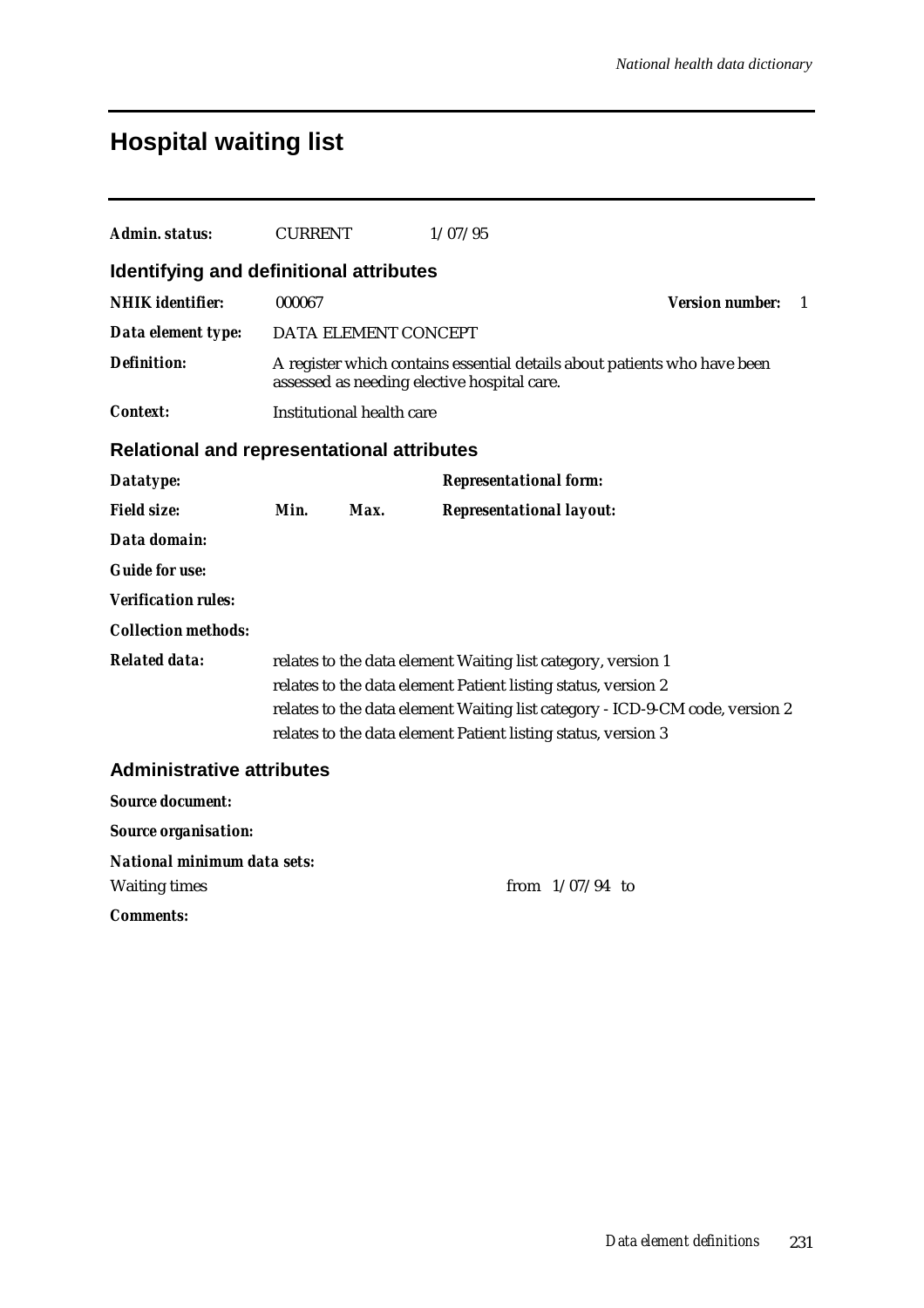#### **Non-elective care**

| Admin. status:                                    | <b>CURRENT</b> |                           | 1/07/96                                                                                                                                |                              |
|---------------------------------------------------|----------------|---------------------------|----------------------------------------------------------------------------------------------------------------------------------------|------------------------------|
| Identifying and definitional attributes           |                |                           |                                                                                                                                        |                              |
| <b>NHIK</b> identifier:                           | 000105         |                           |                                                                                                                                        | <b>Version number:</b><br>-1 |
| Data element type:                                |                | DATA ELEMENT CONCEPT      |                                                                                                                                        |                              |
| <b>Definition:</b>                                |                |                           | Care that, in the opinion of the treating clinician, is necessary and admission<br>for which cannot be delayed for more than 24 hours. |                              |
| <b>Context:</b>                                   |                | Institutional health care |                                                                                                                                        |                              |
| <b>Relational and representational attributes</b> |                |                           |                                                                                                                                        |                              |
| Datatype:                                         |                |                           | <b>Representational form:</b>                                                                                                          |                              |
| <b>Field size:</b>                                | Min.           | Max.                      | <b>Representational layout:</b>                                                                                                        |                              |
| Data domain:                                      |                |                           |                                                                                                                                        |                              |
| <b>Guide for use:</b>                             |                |                           |                                                                                                                                        |                              |
| <b>Verification rules:</b>                        |                |                           |                                                                                                                                        |                              |
| <b>Collection methods:</b>                        |                |                           |                                                                                                                                        |                              |
| <b>Related data:</b>                              |                |                           |                                                                                                                                        |                              |
| <b>Administrative attributes</b>                  |                |                           |                                                                                                                                        |                              |
| <b>Source document:</b>                           |                |                           |                                                                                                                                        |                              |
| <b>Source organisation:</b>                       | Data Committee |                           | Hospital Access Program Waiting Lists Working Group / National Health                                                                  |                              |
| National minimum data sets:                       |                |                           |                                                                                                                                        |                              |
| <b>Waiting times</b>                              |                |                           | from $1/07/94$ to                                                                                                                      |                              |
| <b>Comments:</b>                                  |                |                           |                                                                                                                                        |                              |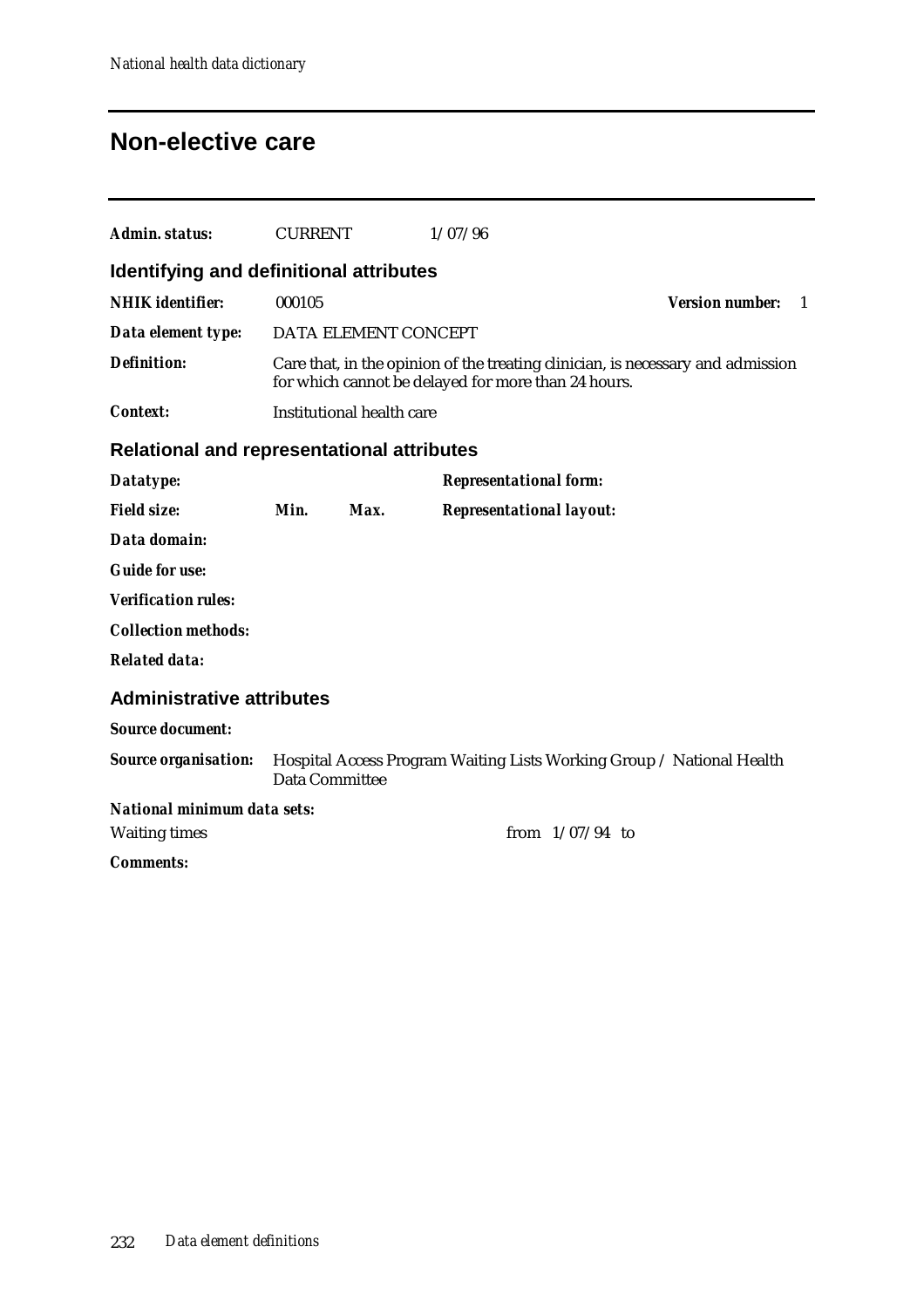#### **National Health Information Model entities**

# **Careplan Data elements**

Goal of care

Need for interpreter service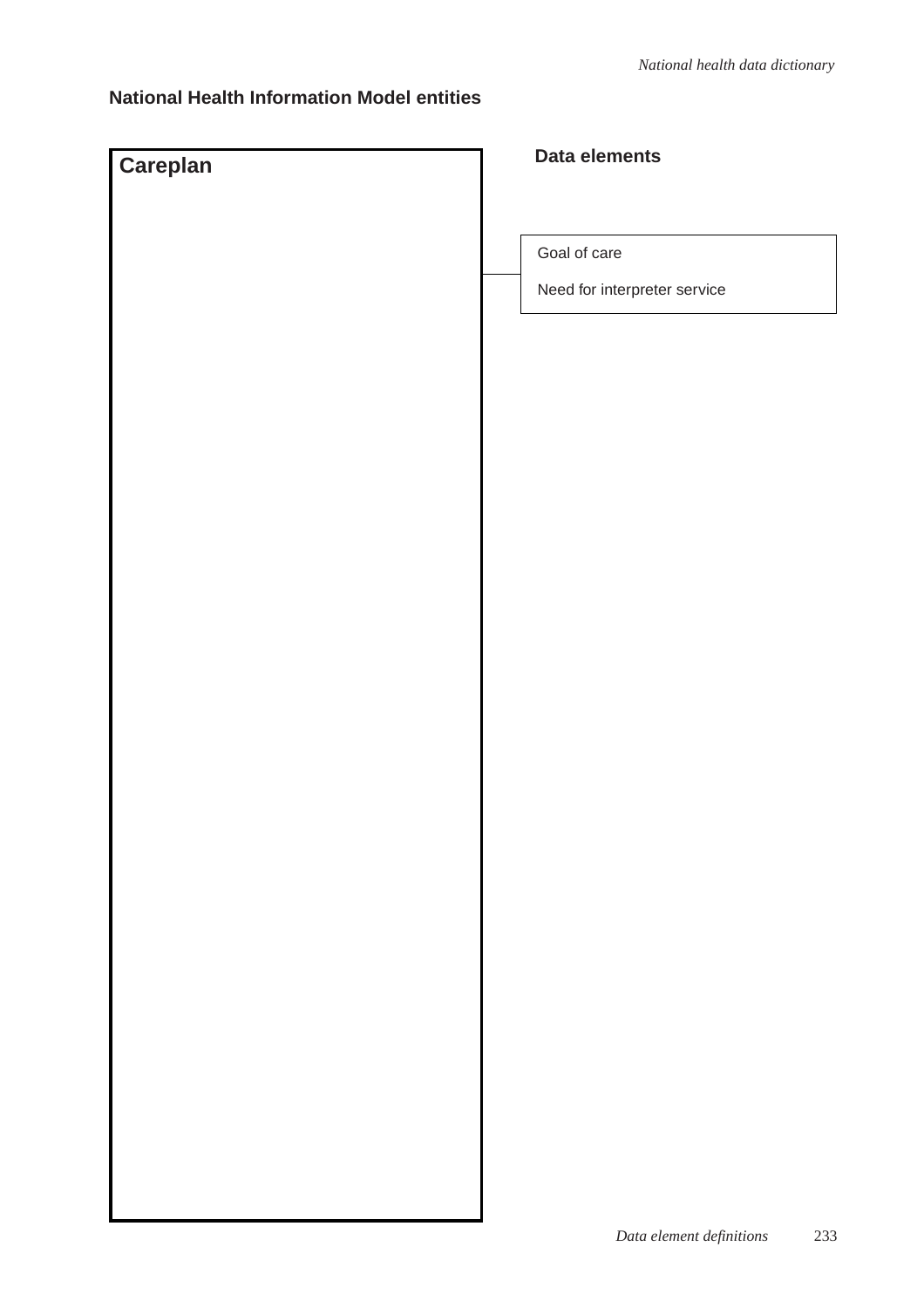#### **Goal of care**

| Admin. status:                          | <b>CURRENT</b>      | 1/07/98                                                                                                                              |                                                                                                                                                                                                                                                     |
|-----------------------------------------|---------------------|--------------------------------------------------------------------------------------------------------------------------------------|-----------------------------------------------------------------------------------------------------------------------------------------------------------------------------------------------------------------------------------------------------|
| Identifying and definitional attributes |                     |                                                                                                                                      |                                                                                                                                                                                                                                                     |
| <b>NHIK</b> identifier:                 | 000111              |                                                                                                                                      | <b>Version number:</b>                                                                                                                                                                                                                              |
| Data element type:                      | <b>DATA ELEMENT</b> |                                                                                                                                      |                                                                                                                                                                                                                                                     |
| <b>Definition:</b>                      |                     | The goal or expected outcome of a plan of care, negotiated by the service<br>services may be provided within a specified time frame. | provider and recipient, which outlines the overall aim of actions planned by a<br>community service and relates to a person's health need. This goal reflects a<br>total care plan and takes into account the possibility that a range of community |
| Context:                                |                     | intervention or services provided by a range of community services.                                                                  | This item focuses on the broad goal which the person and services provider<br>hope to achieve within an expected time period and takes into account the                                                                                             |

#### **Relational and representational attributes**

| Datatype:             | <b>CODE</b><br>Numeric<br><b>Representational form:</b>                                                                                                                                                                                                                                                                                                                        |  |  |  |  |
|-----------------------|--------------------------------------------------------------------------------------------------------------------------------------------------------------------------------------------------------------------------------------------------------------------------------------------------------------------------------------------------------------------------------|--|--|--|--|
| <b>Field size:</b>    | Min. 2<br>Max.<br>$\overline{\mathbf{2}}$<br><b>Representational layout:</b> NN                                                                                                                                                                                                                                                                                                |  |  |  |  |
| Data domain:          | 01<br>Well person for preventative/maintenance/health promotion<br>program;                                                                                                                                                                                                                                                                                                    |  |  |  |  |
|                       | 02<br>Person will make a complete recovery;                                                                                                                                                                                                                                                                                                                                    |  |  |  |  |
|                       | 03<br>Person will not make a complete recovery; but will rehabilitate to a<br>state where formal on-going service is no longer required;                                                                                                                                                                                                                                       |  |  |  |  |
|                       | 04<br>Person has a long-term care need and the goal is aimed at on-going<br>support to maintain at home;                                                                                                                                                                                                                                                                       |  |  |  |  |
|                       | 05<br>Person in end-stage of illness the goal is aimed at support to stay at<br>home in comfort and dignity and facilitation of choice of where to die;                                                                                                                                                                                                                        |  |  |  |  |
|                       | 06<br>Person is unable to remain at home for extended period and goal is<br>aimed at institutionalisation at a planned and appropriate time;                                                                                                                                                                                                                                   |  |  |  |  |
|                       | 07<br>For assessment only/not applicable.                                                                                                                                                                                                                                                                                                                                      |  |  |  |  |
| <b>Guide for use:</b> | 1. GOAL 1 service recipients are those making contact with the health service<br>primarily as a part of a preventative/maintenance health promotion program.<br>This means they are well and do not require care for established health<br>problems. They include well antenatal persons attending or being seen by the<br>service for screening or health education purposes. |  |  |  |  |
|                       | 2. GOAL 2 describes those persons whose condition is self-limiting and from<br>which complete recovery is anticipated, or those with established or long term<br>health problems who are normally independent in their management.                                                                                                                                             |  |  |  |  |
|                       | Goal 2 service recipient includes:                                                                                                                                                                                                                                                                                                                                             |  |  |  |  |
|                       | - post surgical or acute medical service recipients whose care at home is to<br>facilitate convalescence. Such admissions to home care occur as a result of<br>early discharge from hospital; post-surgical complication such as wound<br>infection; or because the person is at risk during the recovery phase and<br>requires surveillance for a limited period;             |  |  |  |  |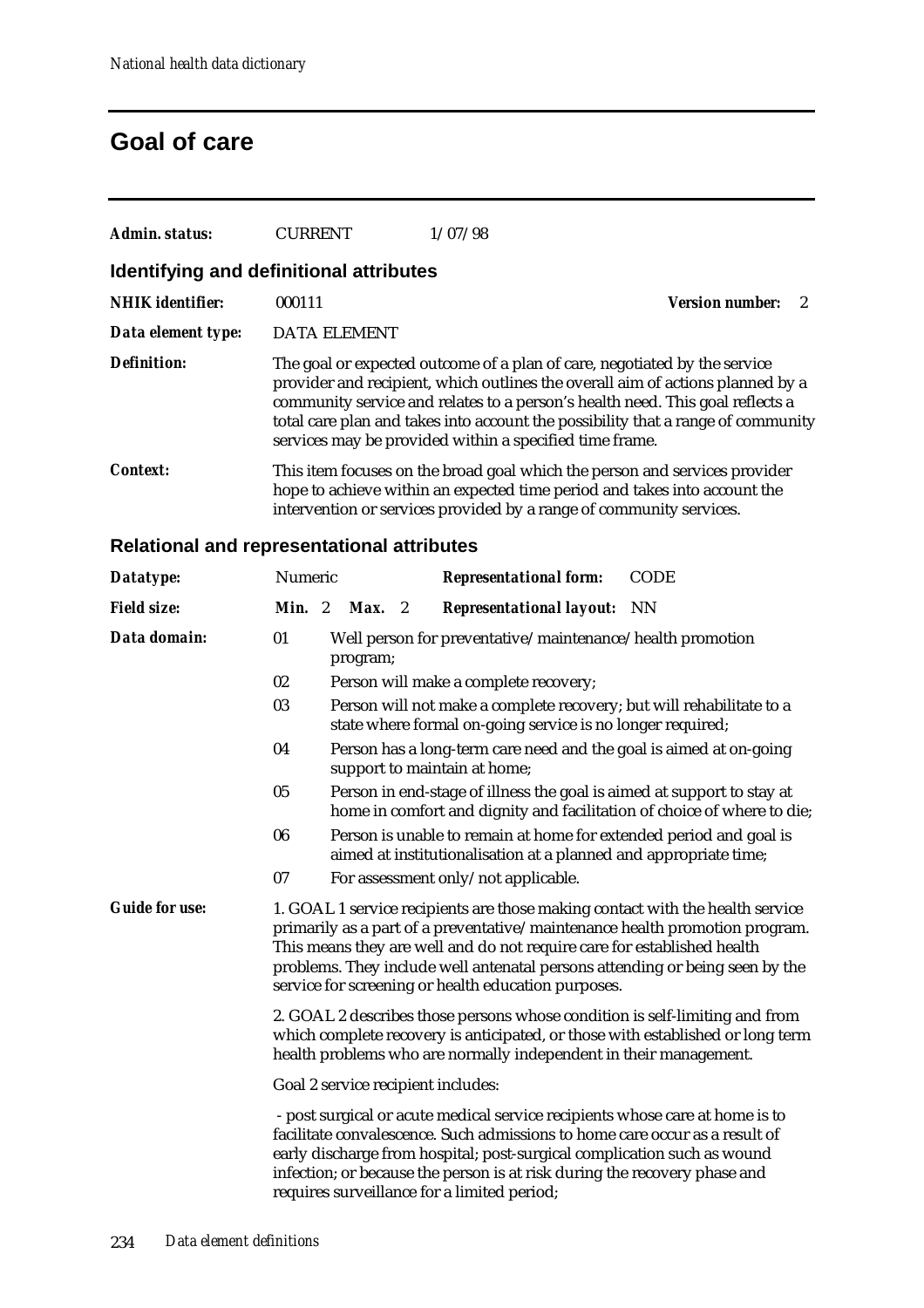## **Goal of care (continued)**

| <b>Guide for use</b><br>(cont'd): | - persons recovering from an acute illness and referred from the general<br>practitioner or other community based facility;                                                                                                                                                                                                                                                                                                                                                                                                                                                                    |
|-----------------------------------|------------------------------------------------------------------------------------------------------------------------------------------------------------------------------------------------------------------------------------------------------------------------------------------------------------------------------------------------------------------------------------------------------------------------------------------------------------------------------------------------------------------------------------------------------------------------------------------------|
|                                   | - persons with disability or established health problem normally independent<br>of health services, and currently recovering from an acute condition or illness<br>as above.                                                                                                                                                                                                                                                                                                                                                                                                                   |
|                                   | 3. GOAL 3 refers to those service recipients whose care plan is aimed at<br>returning them to independent functioning at home either through self-care or<br>with informal assistance, such that formal services will be discontinued. The<br>distinguishing characteristic of this group is that complete recovery is not<br>expected but some functional gain may be possible. Further, the condition is<br>not expected to deteriorate rapidly or otherwise cause the client to be at risk<br>without contact or surveillance from the community service.                                   |
|                                   | 4. GOAL 4 refers to those service recipients whose health problem/condition is<br>not expected to resolve and who will require ongoing maintenance care from<br>the nursing service. Such clients are distinguished from those in Goal 3 in that<br>their condition is of an unknown or long-term nature and not expected to<br>cause death in the foreseeable future. They may require therapy for restoration<br>of function initially and intermittently, and may also have intermittent<br>admissions for respite. However, the major part of their care is planned to be at<br>home.      |
|                                   | 5. GOAL 5 refers to persons whose focus of care is palliation of symptoms and<br>facilitation of the choice to die at home.                                                                                                                                                                                                                                                                                                                                                                                                                                                                    |
|                                   | 6. GOAL 6 includes persons who have a limited ability to remain at home<br>because of their intensive care requirements and the inability of formal and<br>informal services to meet these needs. Admission to institutional care is<br>therefore a part of the care planning process and the timing dependent upon<br>the capacity and/or wish to remain at home. The distinguishing feature of this<br>group is that the admission is not planned to be an intermittent event to boost<br>the capacity for home care but is expected to be of a more permanent (or<br>indeterminate) nature. |
|                                   | - Excluded from this group are persons with established health problems or<br>permanent disability, if the contact is related to the condition. For example,<br>persons with diabetes and in a diabetes program would be included in Goal 3;<br>however, such persons would be included in goal 6 if the contact with the<br>service is not related to an established health problem but is primarily for<br>preventative/maintenance care as described above.                                                                                                                                 |
|                                   | 7. GOAL 7 service recipients are those for whom the reason for the visit is to<br>undertake an assessment. This may include clients in receipt of a Domiciliary<br>Nursing Care Benefit (DNCB) for whom the purpose of the visit is to<br>determine ongoing DNCB eligibility and requirements for care. Implicit in this<br>visit is review of the person's health status and circumstances, to ensure that<br>their ongoing support does not place them or their carer at avoidable risk.                                                                                                     |
| <b>Verification rules:</b>        | Only one option is permissible and where Code 7 is selected, Code 9 must be<br>used in Nursing interventions.                                                                                                                                                                                                                                                                                                                                                                                                                                                                                  |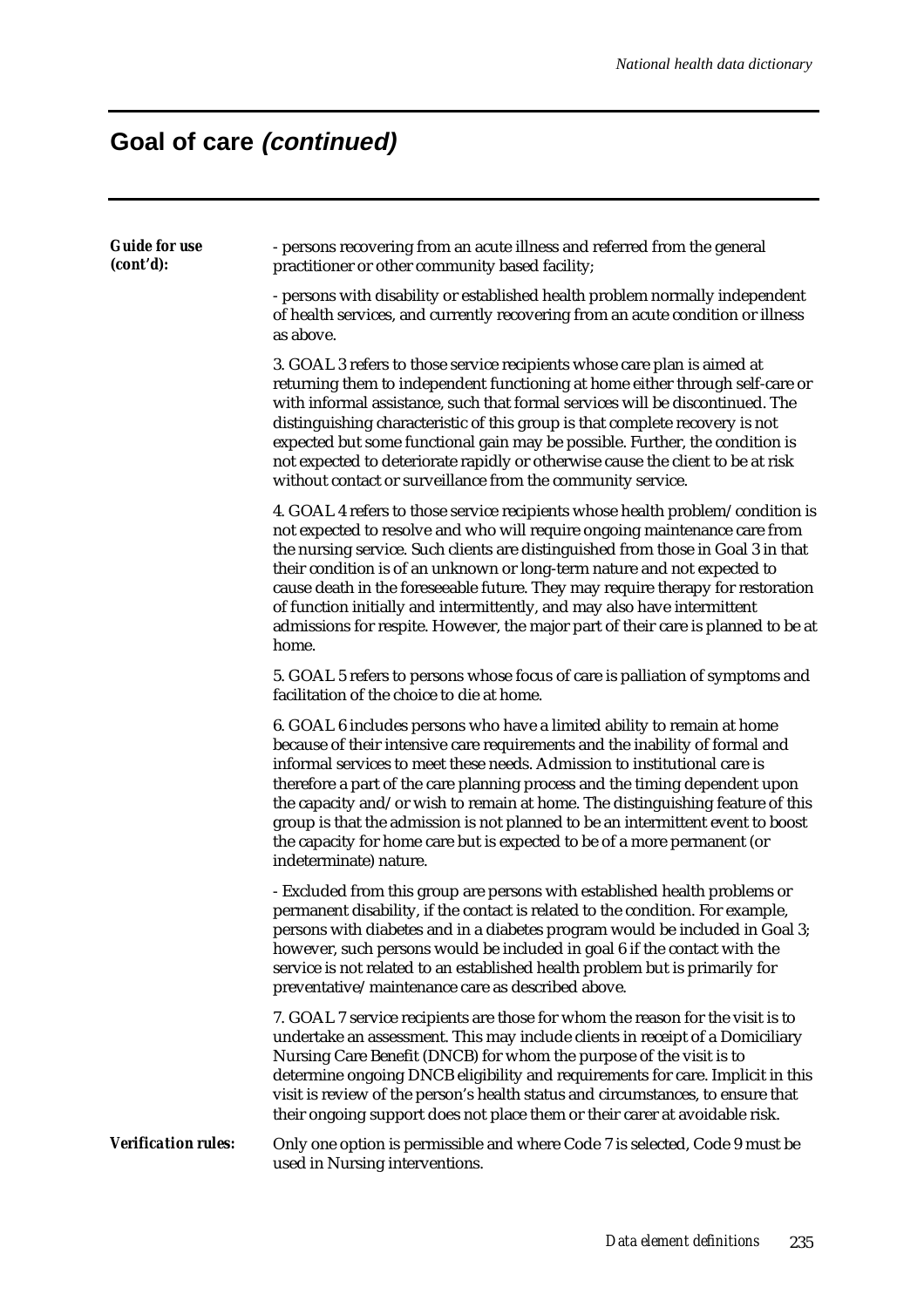#### **Goal of care (continued)**

| <b>Collection methods:</b> | At time of formal review of the client, the original Goal of care should be<br>retained and not over-written by the system. The goal of care relates to the<br>episode bounded by the Date of first contact with community nursing service<br>and Date of last contact and in this format provides a focussing effect at the<br>time of planning for care. |
|----------------------------|------------------------------------------------------------------------------------------------------------------------------------------------------------------------------------------------------------------------------------------------------------------------------------------------------------------------------------------------------------|
| <b>Related data:</b>       | supersedes previous data element Nursing goal, version 1<br>relates to the data element Date of first contact, version 2<br>relates to the data element Nursing diagnosis, version 2<br>relates to the data element Nursing interventions, version 2<br>relates to the data element Date of last contact, version 2                                        |
| Administrative studio res  |                                                                                                                                                                                                                                                                                                                                                            |

#### **Administrative attributes**

*Source document:*

*Source organisation:* Australian Council of Community Nursing Services

*National minimum data sets:*

*Comments:* Agencies who had previously implemented this item should note changes to the code set in data domain.